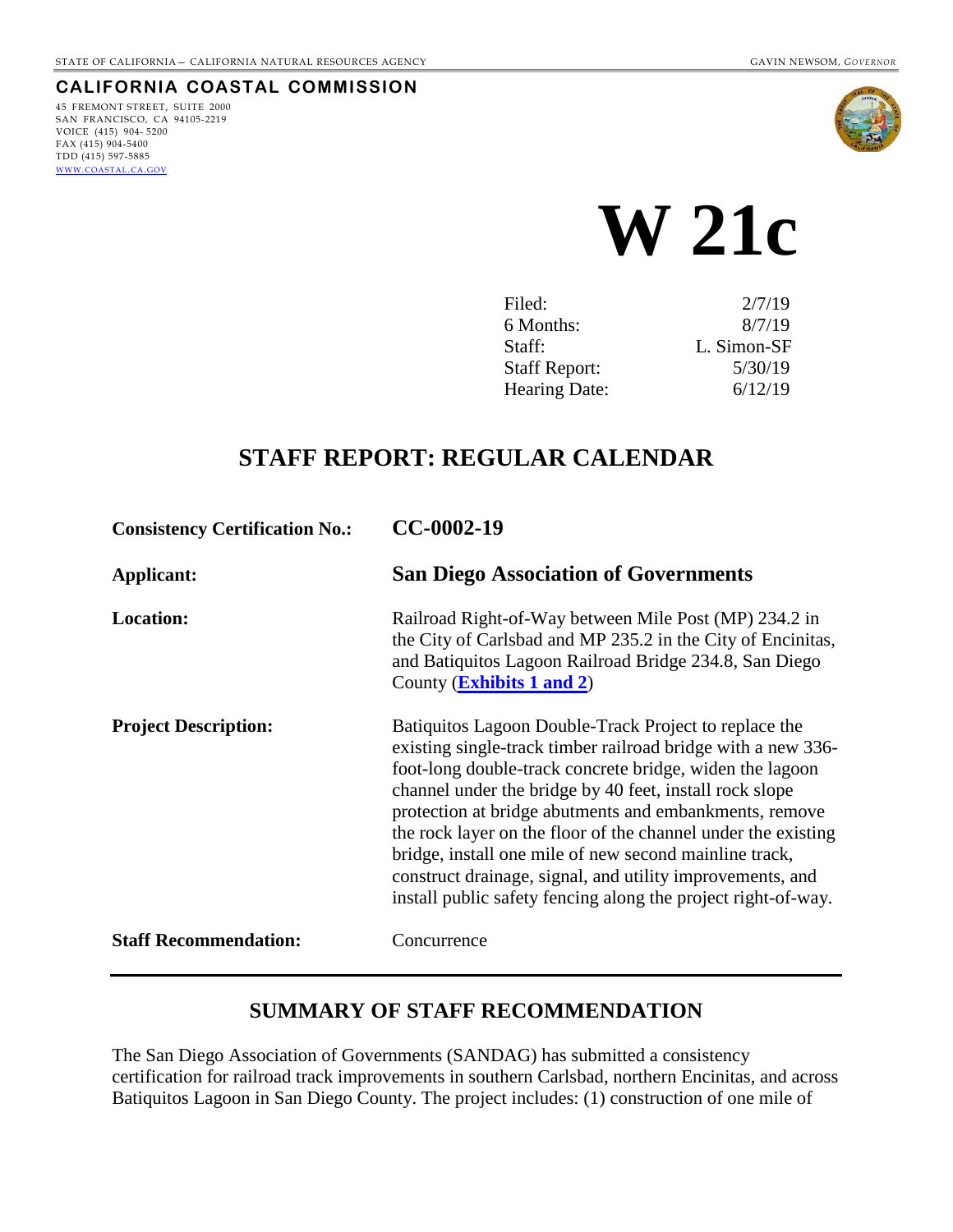second mainline track west of the existing track; (2) construction of a 336-foot-long concrete double-track bridge across Batiquitos Lagoon to replace the existing 75-year-old timber singletrack bridge; (3) widening the lagoon channel under the new bridge by 40 feet to improve tidal flows within the lagoon; (4) removal of a rock layer on the floor of the channel previously installed to protect the existing bridge pilings; (5) construction of a temporary trestle and earthen berms to support bridge construction across the lagoon; (6) construction of temporary access and staging areas; (7) installation of engineered rock slope protection at bridge abutments and embankments; and (8) trackway signal, utility, drainage, fencing, and maintenance access road improvements within the project corridor.

This project is listed as one of several "Mid-Term Phase" projects within the multi-decade "North Coast Corridor Public Works Plan and Transportation and Resource Enhancement Program" approved by the Commission in August of 2014 as a comprehensive program of transportation, community, and resources enhancement projects within the northern portion of the San Diego County coastline. Mid-Term phase projects are generally scheduled for implementation during the 2021-2030 time period. SANDAG anticipates that construction of the Batiquitos Lagoon double-track project will commence in 2021.

The project involves wetland fill and development within environmentally sensitive habitat areas (ESHA). Because the double tracking would increase rail capacity, it cannot be considered an incidental public service or a very minor incidental public facility. It is therefore not an allowable use under Coastal Act wetland policies (Sections 30233(a) and (c)). It is also not a use "dependent on the resources" and is therefore inconsistent with the environmentally sensitive habitat policy (Section 30240). The project is consistent with the alternatives and mitigation tests of these policies; nevertheless, it could only be found consistent with the Coastal Act through the "conflict resolution" provision contained in Section 30007.5, as discussed below.

The project includes adequate measures to protect water quality and would reduce automobile congestion, miles traveled, energy consumption, air emissions, and non-point source pollutants into nearby water bodies. The project would maintain and enhance public access by expanding the rail line used by SANDAG and other rail services, which in turn helps to reduce automobile traffic on I-5 in an area where this freeway supports public access and recreation. The staff therefore recommends that the Commission find the project consistent with the public access and transit, water quality, air quality, and energy conservation policies of the Coastal Act (Sections 30210, 30213, 30252, 30231, 30232, and 30253).

The project creates a conflict between the allowable use tests of the wetland and ESHA policies on the one hand, and the public access and transit, water quality, air quality, and energy conservation policies of the Coastal Act on the other. The project is similar to a number of previous SANDAG double tracking projects which the Commission determined could be concurred with using the conflict resolution section of the Coastal Act. More fundamentally, the Commission has already established the policy basis for the subject project qualifying for, and being found consistent with, Section 30007.5, through its review of the North Coast Corridor Public Works Plan/Transportation and Resource Enhancement Program (NCC PWP/TREP - CC-0002-14/PWP-6-NCC-13-0203-1).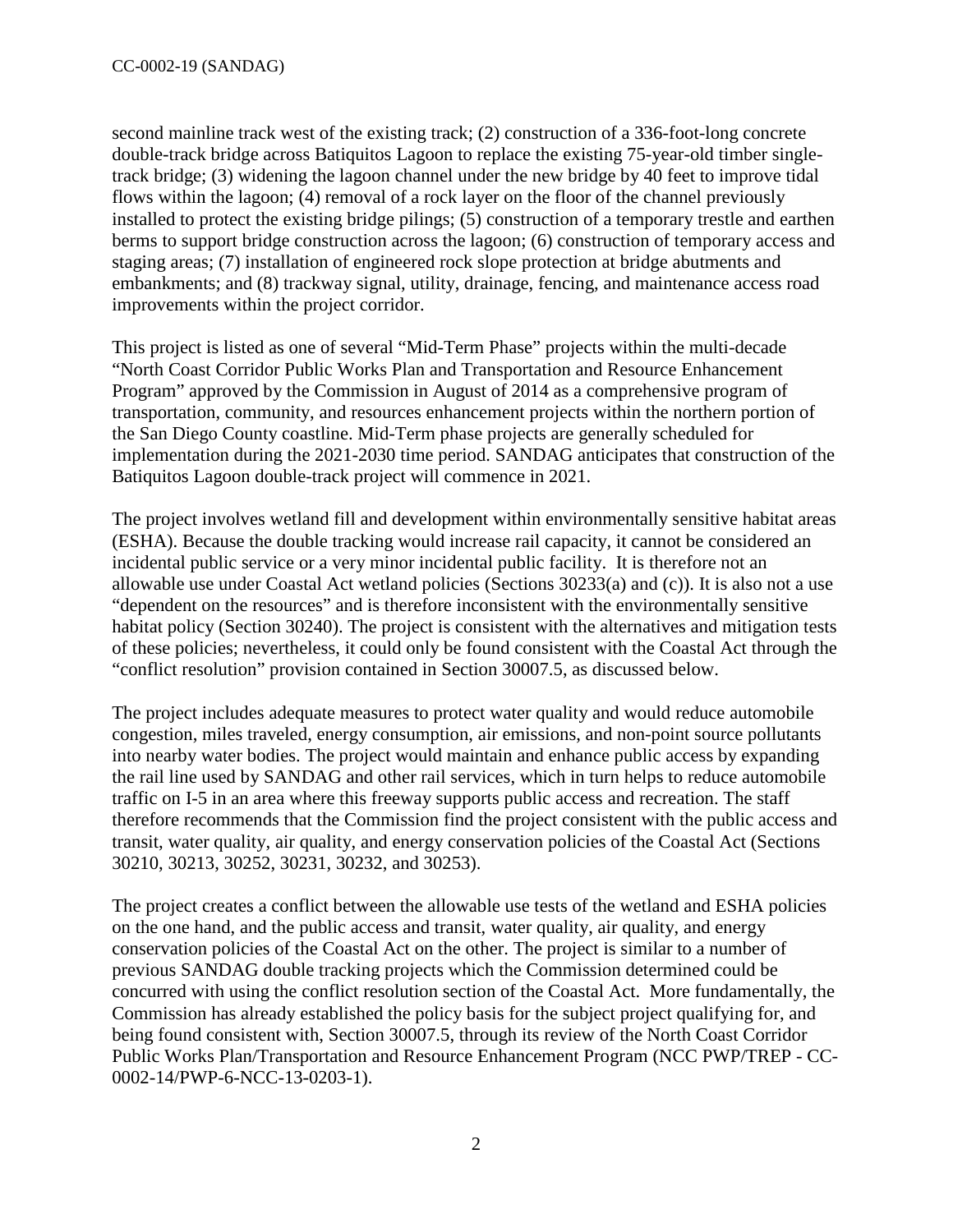The staff therefore recommends that the Commission **concur** with SANDAG's consistency certification CC-0002-19 because authorization of the project would, on balance, be most protective of significant coastal resources and consistent with the conflict resolution policy of the Coastal Act (Section 30007.5).

The motion and resolution are on **Page 5** of this report. The standard of review for this consistency certification is the Chapter 3 policies of the Coastal Act.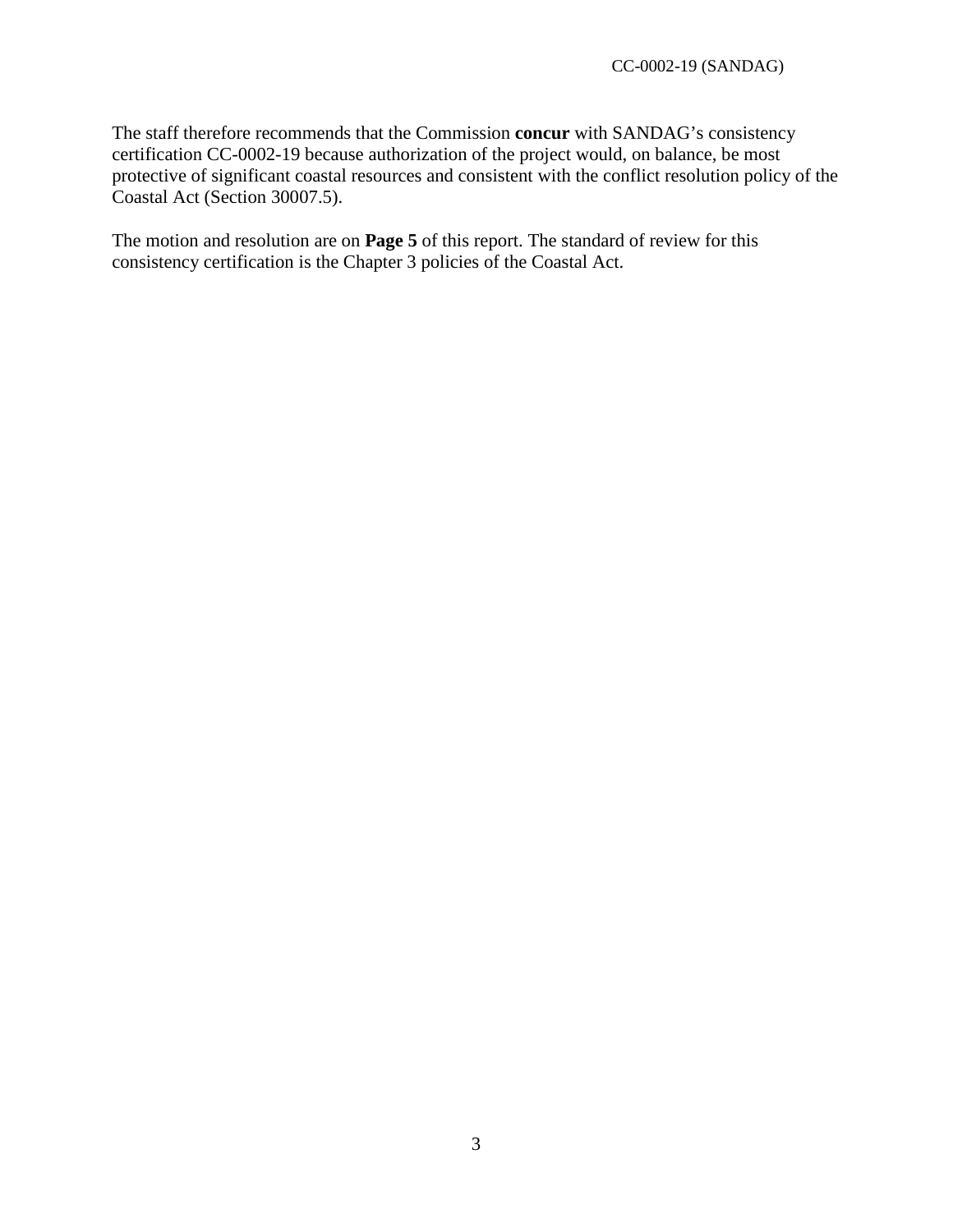# **TABLE OF CONTENTS**

|    | <b>II. MOTION AND RESOLUTION.</b>                 |     |
|----|---------------------------------------------------|-----|
|    |                                                   |     |
|    |                                                   |     |
|    |                                                   |     |
|    |                                                   |     |
|    |                                                   |     |
| Е. | OTHER GOVERNMENTAL APPROVALS AND CONSULTATIONS 14 |     |
| F. |                                                   | 15  |
|    |                                                   |     |
|    |                                                   | 28  |
|    |                                                   | 31  |
|    |                                                   | 33  |
|    |                                                   | .34 |
|    |                                                   |     |
|    |                                                   | 37  |
|    |                                                   |     |

# **[SUBSTANTIVE](#page-43-0) FILE DOCUMENTS ......................................................**44

# **EXHIBITS**

- Exhibit  $1$  Regional Map
- [Exhibit 2](https://documents.coastal.ca.gov/reports/2019/6/W21c/W21c-6-2019-exhibits.pdf)  Project Area Map
- [Exhibit 3](https://documents.coastal.ca.gov/reports/2019/6/W21c/W21c-6-2019-exhibits.pdf)  Project Area Air Photo
- [Exhibit 4](https://documents.coastal.ca.gov/reports/2019/6/W21c/W21c-6-2019-exhibits.pdf)  Existing Bridge Photo
- [Exhibit 5](https://documents.coastal.ca.gov/reports/2019/6/W21c/W21c-6-2019-exhibits.pdf)  Project Features Map
- [Exhibit 6](https://documents.coastal.ca.gov/reports/2019/6/W21c/W21c-6-2019-exhibits.pdf)  Project Plan Sheets
- [Exhibit 7](https://documents.coastal.ca.gov/reports/2019/6/W21c/W21c-6-2019-exhibits.pdf)  Grading Plan
- [Exhibit 8](https://documents.coastal.ca.gov/reports/2019/6/W21c/W21c-6-2019-exhibits.pdf)  Retaining Walls Plan
- [Exhibit 9](https://documents.coastal.ca.gov/reports/2019/6/W21c/W21c-6-2019-exhibits.pdf)  Construction Berm/Trestle Plan
- [Exhibit 10](https://documents.coastal.ca.gov/reports/2019/6/W21c/W21c-6-2019-exhibits.pdf)  Construction Berm/Trestle Cross-Section
- [Exhibit 11](https://documents.coastal.ca.gov/reports/2019/6/W21c/W21c-6-2019-exhibits.pdf)  Fence Plan Map
- [Exhibit 12](https://documents.coastal.ca.gov/reports/2019/6/W21c/W21c-6-2019-exhibits.pdf)  California Least Tern Island Repair Plan
- [Exhibit 13](https://documents.coastal.ca.gov/reports/2019/6/W21c/W21c-6-2019-exhibits.pdf)  Coastal Act Wetlands Map
- [Exhibit 14](https://documents.coastal.ca.gov/reports/2019/6/W21c/W21c-6-2019-exhibits.pdf)  Coastal Act Wetlands Impact Map
- [Exhibit 15](https://documents.coastal.ca.gov/reports/2019/6/W21c/W21c-6-2019-exhibits.pdf)  ESHA Map
- $\overline{\text{Exhibit } 16}$  ESHA Impact Map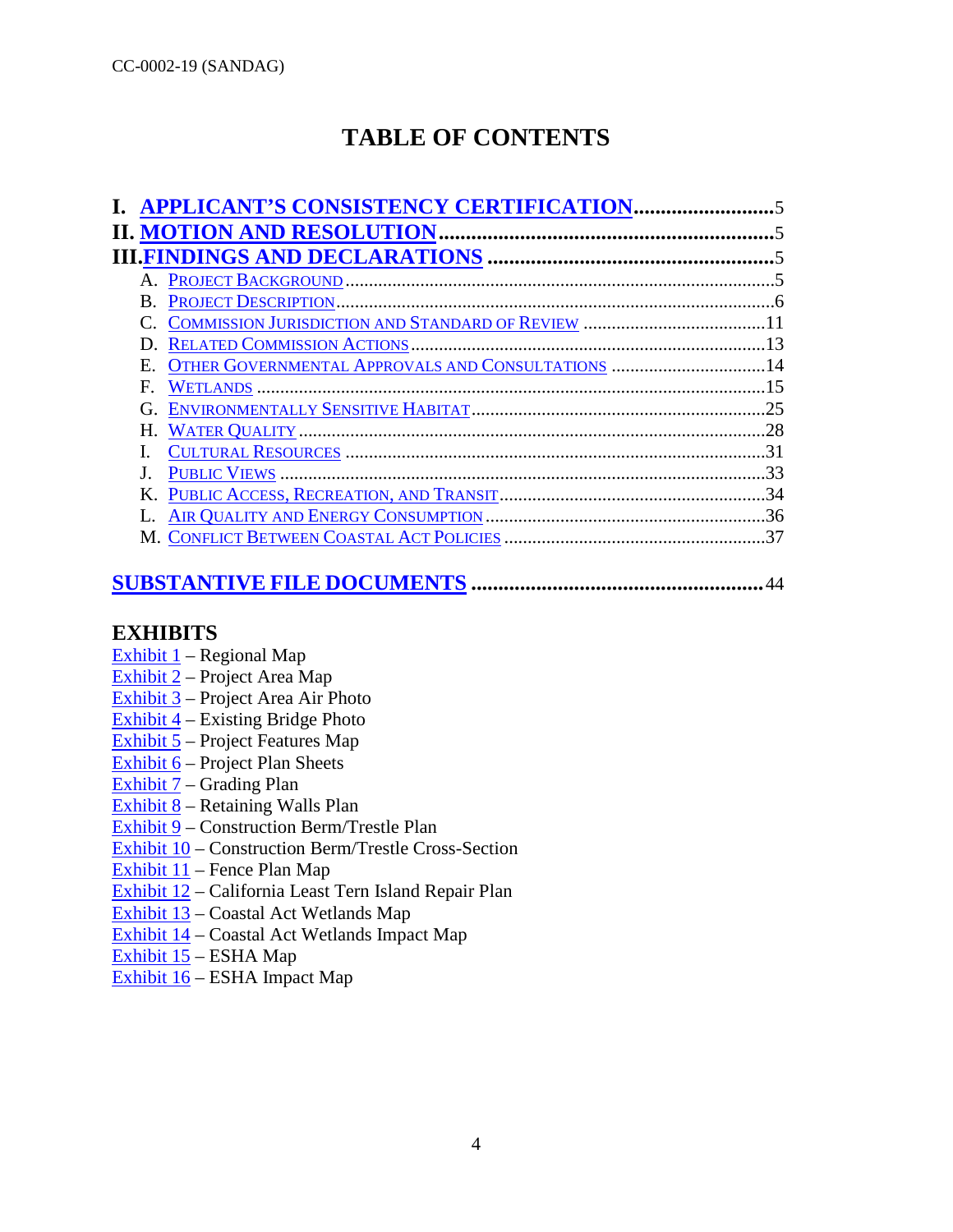# <span id="page-4-0"></span>**I. APPLICANT'S CONSISTENCY CERTIFICATION**

The San Diego Association of Governments (SANDAG) has certified that the proposed activity (CC-0002-19) complies with the California Coastal Management Program (CCMP) and will be conducted in a manner consistent with that program.

# <span id="page-4-1"></span>**II. MOTION AND RESOLUTION**

# **Motion:**

*I move that the Commission concur with consistency certification CC-0002-19 that the project described therein is consistent with the enforceable policies of the California Coastal Management Program (CCMP).* 

Staff recommends a **YES** vote on the motion. Passage of this motion will result in a concurrence in the certification and adoption of the following resolution and findings. An affirmative vote of a majority of the Commissioners present is required to pass the motion.

# **Resolution:**

 $\ddot{\phantom{a}}$ 

*The Commission hereby concurs in the consistency certification by SANDAG, on the grounds that the project described therein is consistent with the enforceable policies of the CCMP.* 

# <span id="page-4-2"></span>**III. FINDINGS AND DECLARATIONS**

# <span id="page-4-3"></span>**A. PROJECT BACKGROUND**

The proposed Batiquitos Lagoon double-track project includes construction of one mile of railroad double-track and replacement of the 75-year-old Batiquitos Lagoon railroad bridge within the LOSSAN (Los Angeles – San Diego – San Luis Obispo) railroad corridor (**[Exhibits](https://documents.coastal.ca.gov/reports/2019/6/W21c/W21c-6-2019-exhibits.pdf)  [1-4](https://documents.coastal.ca.gov/reports/2019/6/W21c/W21c-6-2019-exhibits.pdf)**). The corridor includes a 60-mile segment extending from Orange County to downtown San Diego through the coastal cities of Oceanside, Carlsbad, Encinitas, Solana Beach, Del Mar, and San Diego. Sections of the corridor date back to the 1880s and approximately half of the corridor is single-track. The San Diego County portion of the corridor is shared by commuter and intercity passenger and freight rail services. Amtrak's Pacific Surfliner trains provide intercity passengers with stations in downtown San Diego, Solana Beach, and Oceanside that connect the region to the rest of the nation. The North County Transit District's (NCTD) Coaster commuter trains operate south from Oceanside to downtown San Diego, serving the cities of Carlsbad, Encinitas, Solana Beach, and San Diego. The Burlington Northern Santa Fe (BNSF) Railway is the freight rail operator on the corridor, operating trains from the Port of San Diego north.<sup>[1](#page-4-4)</sup>

<span id="page-4-4"></span><sup>&</sup>lt;sup>1</sup> The San Diego Association of Governments (SANDAG) is the agency that constructs railroad infrastructure in the San Diego County area of the LOSSAN Corridor. NCTD (North County Transit District) owns the railroad right-of-way in the San Diego County LOSSAN Corridor and also operates the Coaster commuter train service between Oceanside and San Diego.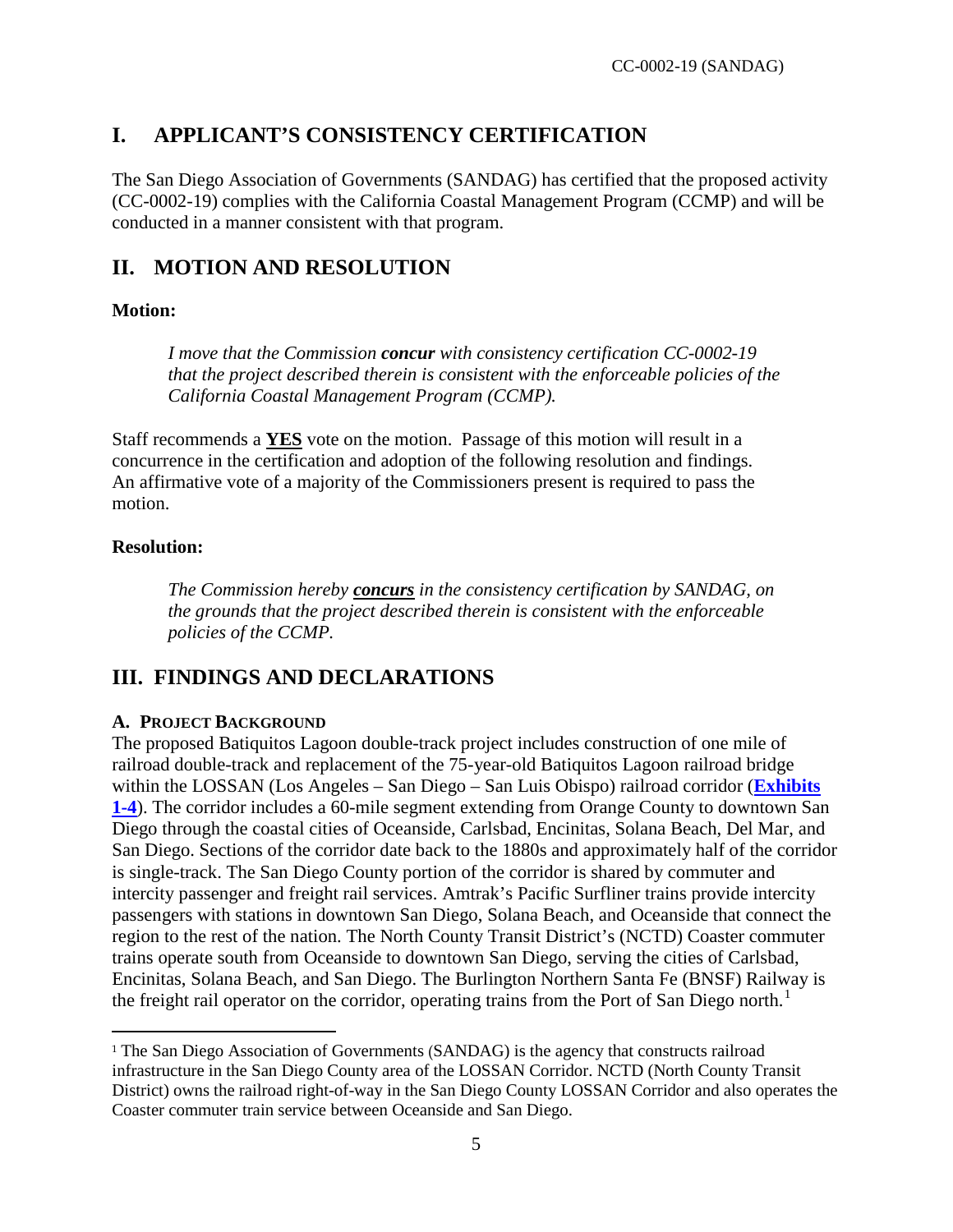SANDAG states that the purpose of the proposed project is to:

*. . . increase the reliability, operational flexibility, and capacity of the LOSSAN rail corridor to add passenger and freight rail service to meet future transportation demands. The existing single track in the project area creates a bottleneck for trains traveling along the corridor. Current plans, both at the regional and corridor wide level, call for the level of service for intercity and commuter passenger and freight rail services to double in this segment by 2030, from a current average of 50 trains per weekday to 101 trains per weekday in 2030. This project is necessary to meet those service goals.* 

*. . .* 

*The proposed project is part of a package of recommended actions addressed in the LOSSAN Program Environmental Impact Report/Environmental Impact Statement (EIR/EIS) adopted by Caltrans and the Federal Railroad Administration (2009), and is consistent with SANDAG's 2015 Regional Plan, 2050 Regional Transportation Plan, and 2014 San Diego Regional Transportation Improvement Plan. The project also is a part of the coastal rail double track improvements identified in the TransNet Program, San Diego's halfcent sales tax program for local transportation projects.* 

SANDAG further states in its consistency certification that there is a need to replace the singletrack wooden bridge with a modern double-track concrete bridge to reduce the bridge's in-water footprint and increase tidal flows into and out of the lagoon, while maintaining the track above the 100-year flood elevation given anticipated sea level rise.

The consistency certification states that while the proposed project is not yet funded for construction, it is recommended as a medium-term priority project in SANDAG's 2013 *Infrastructure Development Plan for the LOSSAN Rail Corridor in San Diego County*, and SANDAG currently anticipates commencing project construction in 2021.

#### <span id="page-5-0"></span>**B. PROJECT DESCRIPTION**

SANDAG proposes to construct railroad track improvements between Mile Post (MP) 234.2 in the City of Carlsbad and MP 235.2 in the City of Encinitas (**[Exhibits 2 and 3](https://documents.coastal.ca.gov/reports/2019/6/W21c/W21c-6-2019-exhibits.pdf)**). The primary project features are one mile of double-track and a new double-track bridge over Batiquitos Lagoon. The consistency certification provides the following information on the project elements:

#### Double-Track Segment

The project would construct a second track and ancillary improvements from the existing terminus of double track just north of the Avenida Encinas overcrossing near MP 234.2 in the City of Carlsbad to just south of the La Costa Avenue overcrossing in the City of Encinitas near MP 235.2 (**[Exhibits 5 and 6](https://documents.coastal.ca.gov/reports/2019/6/W21c/W21c-6-2019-exhibits.pdf)**). The second track would be placed just west of the existing single track.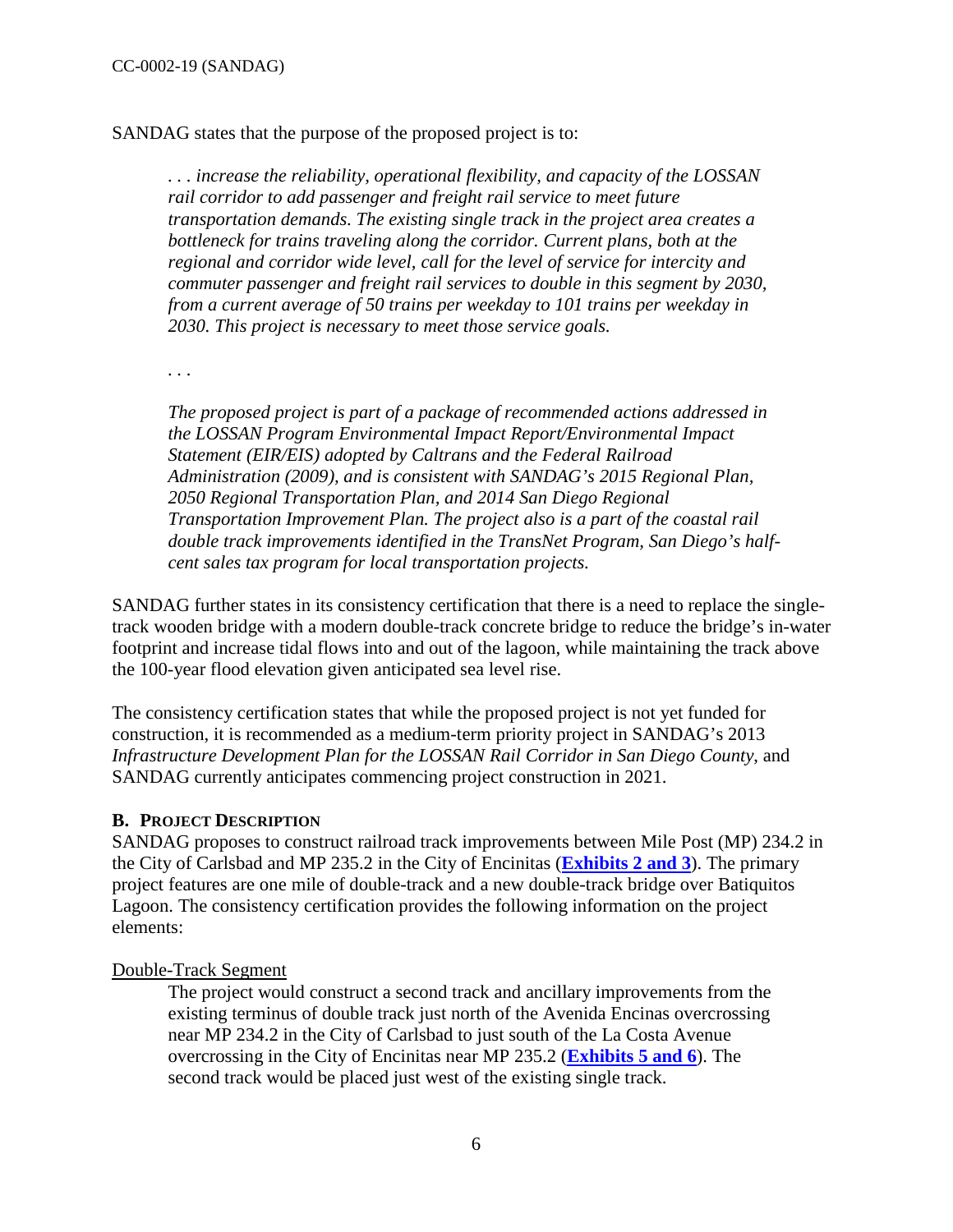Construction of the new double track would require grading and retaining walls to widen the existing rail bed section and maintain permanent access roads within the corridor (**[Exhibits 7 and 8](https://documents.coastal.ca.gov/reports/2019/6/W21c/W21c-6-2019-exhibits.pdf)**). All access roads within the ROW would be constructed using pervious crushed aggregate surfacing material. All new ongrade railway improvements would be constructed on a ballasted section.

#### Bridge Replacement

To accommodate the double track improvements through Batiquitos Lagoon, additional track embankment and a double-track bridge, west of the existing embankment and bridge, would be placed within the railroad ROW at approximately the same elevation as the existing bridge (**[Exhibit 6,](https://documents.coastal.ca.gov/reports/2019/6/W21c/W21c-6-2019-exhibits.pdf) page 3**). The height of the railroad bridge and railroad berm through Batiquitos Lagoon would accommodate a 100-year storm event and the year 2100 predicted mean sea level rise, and is designed to be consistent with the CCC's Sea Level Rise Policy Guidance adopted August 12, 2015.

The existing railway bridge over Batiquitos Lagoon is a timber trestle 308 feet long, built in the 1940s (**[Exhibit 4](https://documents.coastal.ca.gov/reports/2019/6/W21c/W21c-6-2019-exhibits.pdf)**). The existing bridge has 22 spans supported on timber pile bents 14 feet apart. The proposed double-track bridge would be 336 feet in length and consist of six-spans of 56-footlong concrete box girders to allow for enhanced Lagoon circulation and dredge passage (**[Exhibit 10](https://documents.coastal.ca.gov/reports/2019/6/W21c/W21c-6-2019-exhibits.pdf)**). The new bridge has been designed for conformance with the Batiquitos Lagoon Bridge Optimization Study (Moffatt & Nichol 2012). It would increase the lagoon opening by 40 feet by lengthening the bridge; replace the 102 existing 15-inch diameter timber piles with 30 concrete piles, each with a diameter of 30 inches; and remove existing below-water rock in the lagoon channel to improve tidal and fluvial flows, which would enhance wetland habitats, water quality in the lagoon, and wildlife movement.

#### Temporary Construction Berm and Trestle

The new double track concrete bridge would be constructed in a single phase, offline from the existing bridge, to maintain rail service during construction and decrease the duration of construction in Batiquitos Lagoon. To further minimize the duration of work within the lagoon, a temporary construction working platform would be constructed on the west side and beneath the new bridge alignment to accommodate construction equipment and activities. The temporary construction platform would be in place for approximately 9 months; it would be comprised of an earthen berm extending into the lagoon from the north and south abutments, and a 92-foot temporary trestle to work from while keeping the lagoon open for tidal/fluvial flows and fish passage (**[Exhibits 9 and 10](https://documents.coastal.ca.gov/reports/2019/6/W21c/W21c-6-2019-exhibits.pdf)**). Removal of the temporary platform and rock channel lining and subsequent restoration of the channel bottom west of the existing bridge would take approximately one month thereafter.

Upon transferal of train service to the new replacement bridge and removal of the westerly temporary work platform, the existing timber trestle and the rock sill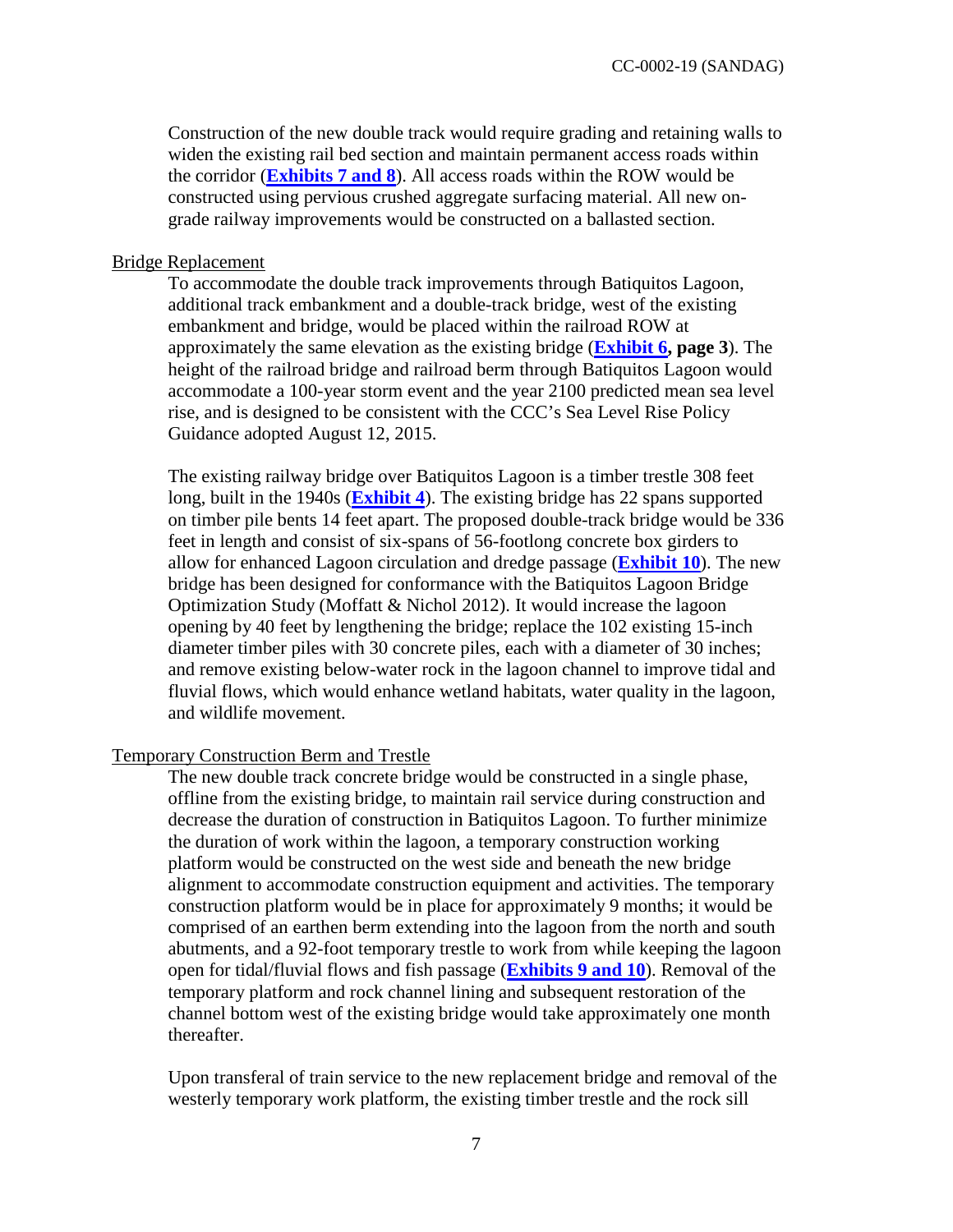would be removed in the easterly portion of the channel. Temporary rock berms would be installed in phases from the north and south of the bridge embankments (for a period of two months) to allow for removal of rock from the open channel while maintaining the interim tidal flows. Existing rock would be excavated to be used to build rock berms into the channel on the east side of the existing bridge to help recover the existing rock channel armor from the bottom of the channel. The existing embankment would be excavated in stages, as dictated by water elevations and equipment capabilities (i.e., reach).

#### Track Embankment Protection

The new Batiquitos Lagoon rail bridge design would require the placement of RSP inside and outside the existing railroad ROW to protect the bridge abutments and embankment from channel scour and tidal energy. The existing bridge is protected with a combination of armored slope protection surrounding the abutments/embankment and a rock channel lining protecting the wooden trestle piles. Removal and replacement of this revetment to meet current design standards for erosion and sea level rise would result in extension of underwater revetment into land managed by the CDFW and owned by the California State Lands Commission, requiring a lease agreement on these lands.

Embankment protection could consist of various types, including but not limited to riprap and articulated concrete block (ACB), on both the east and west sides of the track, around both Bridge 238.4 abutments (**[Exhibit 6,](https://documents.coastal.ca.gov/reports/2019/6/W21c/W21c-6-2019-exhibits.pdf) page 3, and [Exhibit](https://documents.coastal.ca.gov/reports/2019/6/W21c/W21c-6-2019-exhibits.pdf)  [10](https://documents.coastal.ca.gov/reports/2019/6/W21c/W21c-6-2019-exhibits.pdf)**). The embankment protection design would avoid or minimize damage to the track and bridge from storm events, scour, wave action, and projected mean sea level rise through 2100. Within the jurisdictional areas of the lagoon, the project would include installation of quarter-ton and one-ton rock around both bridge abutments. The rock would be placed on top of an aggregate base and would be covered with native sediments up to the upper limit of the intertidal zone.

#### Dredge and Discharge

Within CCC jurisdictional areas, permanent grading would include approximately 15,000 CY of dredge and 27,200 CY of discharge. In areas defined as "permanent fill/temporary loss," in which rock revetment would be moved but functions and values would restored once lagoon sediments are replaced, dredge and discharge of an estimated 31,000 CY would be balanced. In areas of channel reestablishment (removal of existing rock and sediments in the main channel below the bridge), approximately 17,000 CY of material would be dredged. As part of replacement of the rail bridge over the lagoon, it is anticipated that the project would remove 90 CY of wood piles and add 665 CY of concrete piles.

Temporary construction and later dismantling of the rock and work berms would require the balanced dredge and discharge of an estimated 10,000 CY. In other temporarily impacted areas (where over-excavation would occur to allow for placement of deep rock revetment) a balanced cut and fill of approximately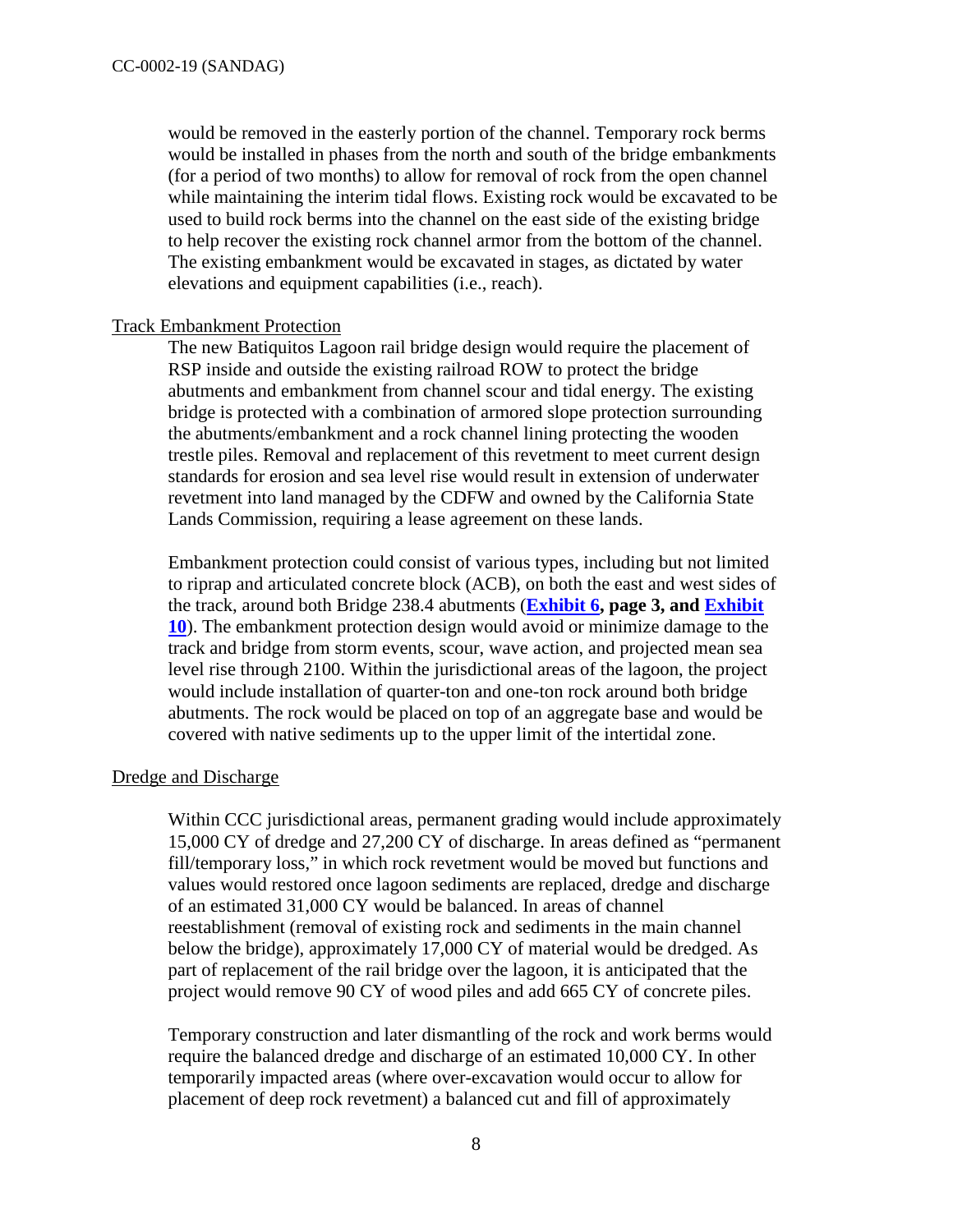10,000 CY would occur, also resulting in no net change in material. Overall, a net 4,425 CY [sic; 4,225 CY] would be dredged from coastal wetlands, including the beneficial expansion of the lagoon channel.

#### Trackway Signal Improvements

The project would require railway systems modifications between future CP Breakwater (MP 233.5) and the 236 Intermediate Signals (MP 236.5). Railway systems modifications would consist of the installation of a new Switch Lock Case (with associated new instrument case) at MP 234.2; permanent removal of existing CP Ponto at Avenida Encinas (MP 234.5); and the installation of a new end-of-double-track control point (with associated new instrument house) at La Costa Avenue (CP La Costa at MP 235.1). Contract documents would specify the use of standard wayside ground signals, similar to those currently installed at existing CP Ponto.

A 40-foot monopole tilt-tower antenna would be installed within 50 feet of the instrument house at the new CP La Costa to support Office to Field Advanced Train Control System (ATCS) and Positive Train Control (PTC; 220 MHz) communications, and would be coordinated with the appropriate jurisdictions prior to construction.

#### Utility and Drainage Improvements

Public utility work within the project footprint would be limited to removal of abandoned gas mains and relocation of existing telecommunications conduits to accommodate the double track. Construction of the new double track would require grading and retaining walls to widen the existing rail bed section and maintain permanent access roads within the corridor (**[Exhibits 7 and 8](https://documents.coastal.ca.gov/reports/2019/6/W21c/W21c-6-2019-exhibits.pdf)**). Trackside ditches would be constructed on both sides of the track alignment and would be protected from scour with vegetated RSP lining or pervious ACB mats, depending on the protection level needed. Surface drainage patterns and flow rates would generally be maintained, with culverts provided where needed to accommodate maintenance road access.

#### Fencing

For purposes of public safety and per NCTD design requirements, existing 6-foothigh chain link fencing would be relocated and extended along the edge of the railroad ROW and/or at the toe or tops of slopes to fill unfenced gaps, and access road entrances would be gated (**[Exhibit 11](https://documents.coastal.ca.gov/reports/2019/6/W21c/W21c-6-2019-exhibits.pdf)**).

#### Construction Staging and Access

The main equipment and material storage yard for the project would be located off the intersection of Avenida Encinas and Ponto Drive, on the west side of the alignment north of the Batiquitos Lagoon bridge. A second temporary construction material storage and turnout laydown area would be located on the west side of the tracks, just north of the La Costa Avenue overcrossing and south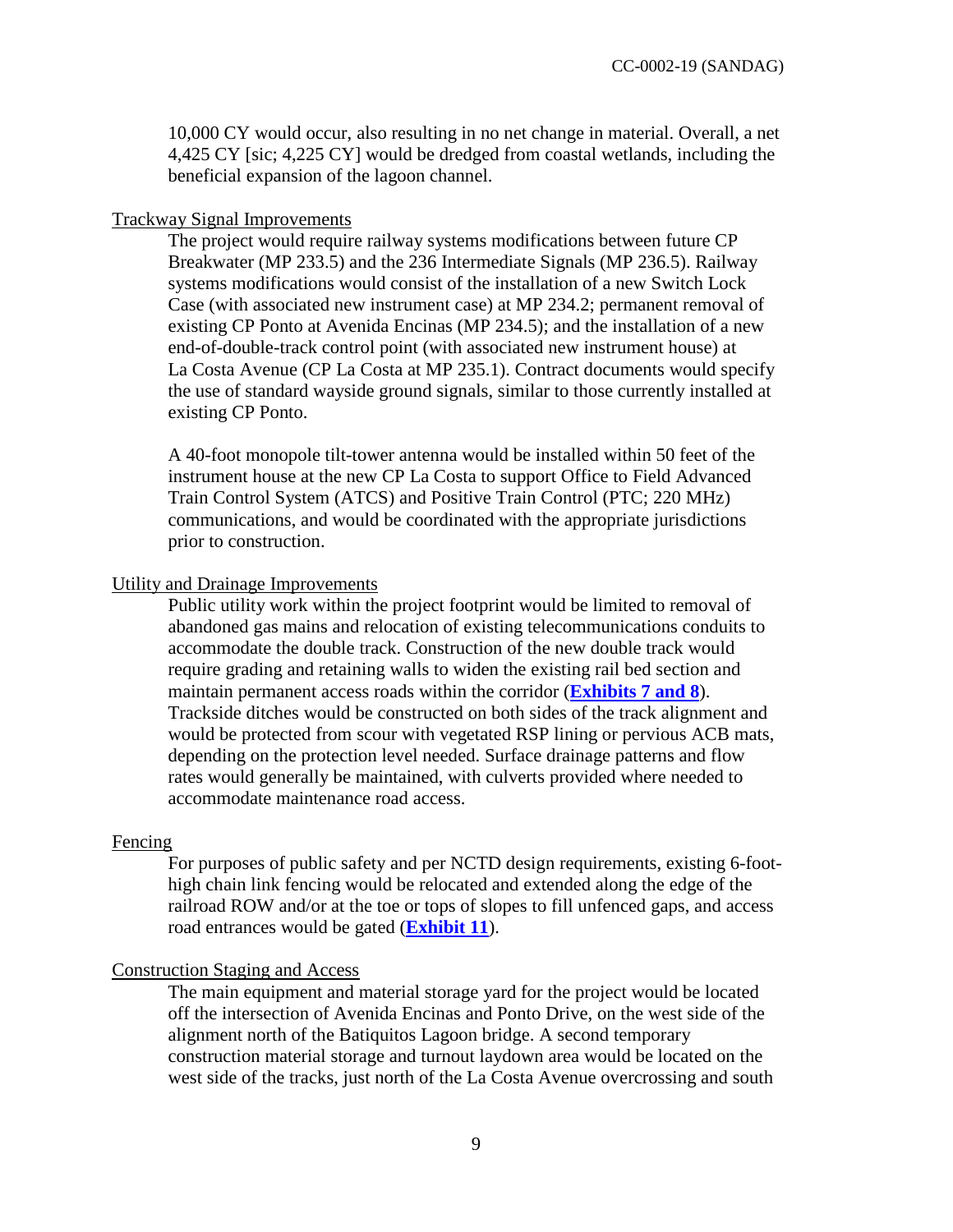of the bridge. Construction and long-term access roads would be provided via two proposed maintenance roads (**[Exhibit 5](https://documents.coastal.ca.gov/reports/2019/6/W21c/W21c-6-2019-exhibits.pdf)**).

The proposed project also includes 63,000 cubic yards of cut and 11,000 cubic yards of fill within upland areas of the project corridor, primarily to create a widened trackbed for the second rail line. Excess materials would be transported off-site. A permanent maintenance access road would parallel the east side of the trackway north of the bridge to north of Avenida Encinas. South of the bridge the permanent maintenance road would initially be on the east side of the trackway, cross to the west side near MP 235.0, and continue south to La Costa Avenue.

SANDAG reports that the project also includes repairs to ongoing wave erosion that has eroded approximately 0.5 acres of the California least tern nesting site, located on the west side of the Batiquitos Lagoon west basin and west of the trackway (**[Exhibit 12](https://documents.coastal.ca.gov/reports/2019/6/W21c/W21c-6-2019-exhibits.pdf)**). SANDAG has worked with the California Department of Fish and Wildlife (CDFW) to develop a conceptual design for repairs to and replenishment of the site using excess sediments (10,000 cubic yards) and cobbles (3,000 cu.yds.) excavated as part of the double-track bridge abutment foundations. A temporary construction access berm between the railroad corridor and the nesting site would include temporary culverts to maintain tidal flows between the northern and southern portions of the west basin during sediment and cobble placement. The CDFW stated on May 21, 2019, that the proposed repairs would:

*. . . replace the eroded material to the current height of the nesting site and protect the slope from further wave action. The Department concurs with the SANDAG conceptual design, and recommends that the Batiquitos Lagoon Double Track project monitor the improvements and make any needed modifications to the slope improvements to ensure their stability for an interim period. We feel that that period could coincide with the construction of the project, or for a period of one year if the nesting site improvements occur at the end of the project period.* 

*The Department would maintain the tern site after the project completion, once the design is proved by the interim period, or appropriate adjustments to the design are implemented.* 

In a May 21, 2019, email to Commission staff, SANDAG agreed to implement the CDFWrecommended monitoring period.

The early planning stages for the proposed project included concurrent construction of the Interstate 5 (I-5) freeway bridge replacement project, located at the eastern end of the Batiquitos Lagoon central basin, in order to avoid multiple disruption of lagoon biological and hydrological functions (**[Exhibit 2](https://documents.coastal.ca.gov/reports/2019/6/W21c/W21c-6-2019-exhibits.pdf)**). In large part due to funding issues, the I-5 bridge replacement is no longer on the same construction schedule as the railroad bridge project. SANDAG submitted a May 4, 2017, technical memorandum from Moffatt & Nichol that quantified habitat benefits from moving forward with the railroad bridge replacement in the absence of replacing the I-5 bridge. The memorandum reported that the railroad bridge replacement project would lead to 10.92 acres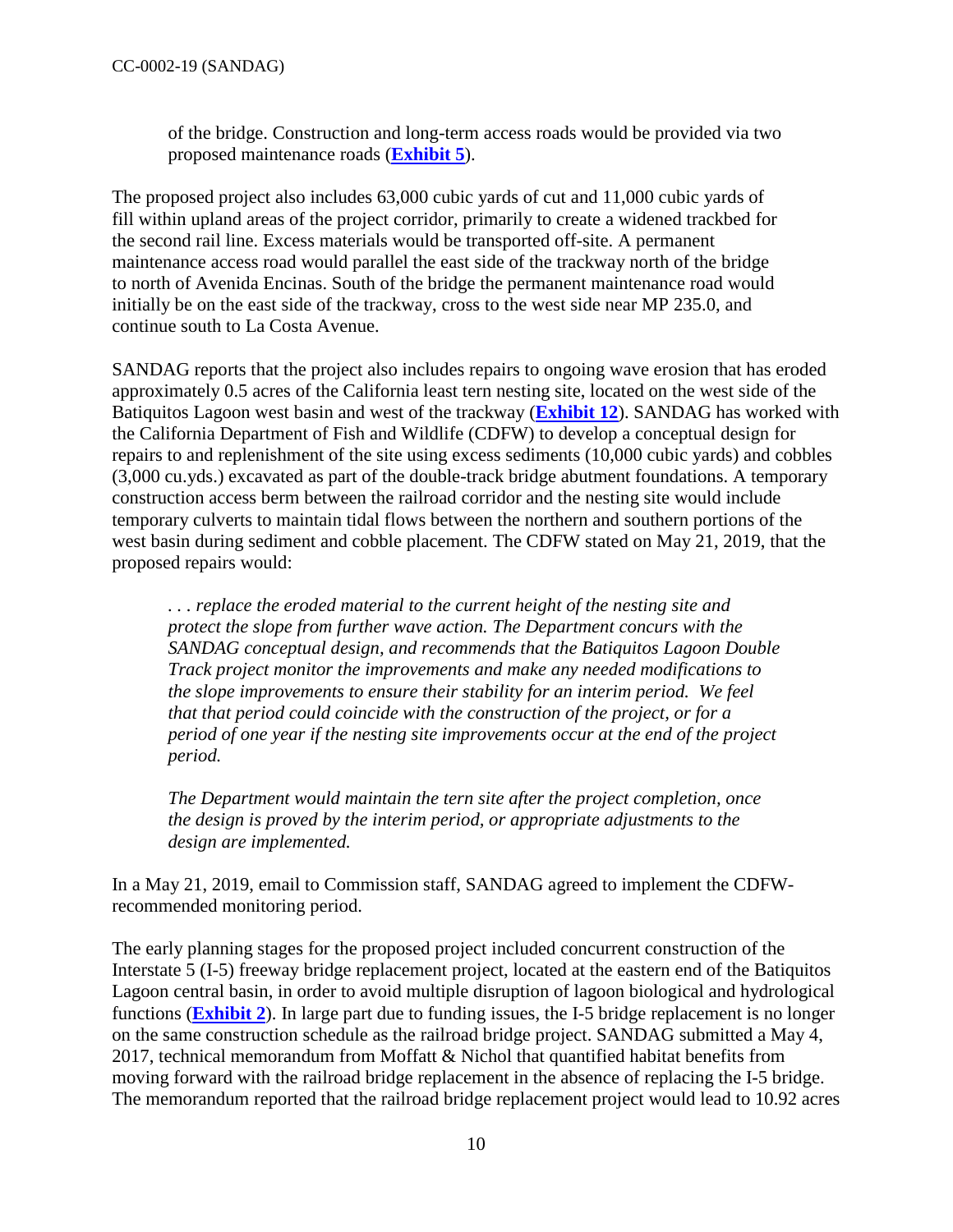of increased intertidal habitat in the lagoon. The I-5 bridge project, if undertaken concurrently with the railroad bridge project, would lead to an additional 1.18-acre increase of intertidal habitat. The memorandum concluded that:

*The RR bridge is located at the downstream end of the lagoon and controls the tidal circulation of both the CB [central basin] and EB [eastern basin], while the I-5 bridge is primarily affecting the circulation of the EB. Therefore, it is more effective to replace the RR bridge than the I-5 bridge in terms of improving circulation and increasing habitat benefits.* 

While the ideal situation would be for both projects to move forward concurrently to avoid construction impacts to the lagoon extending over a longer time period, the significant improvements to biological and hydrological functions in the lagoon from construction of the double-track project (with its widened channel underneath the bridge) supports moving forward with the double-track project.

Project construction would occur over a two-year period and is not currently expected to commence until the year 2021, once construction funding is secured. However, the Commission notes that Design Development Strategy 8 in Section 5.5.3.3 of the *North Coast Corridor Public Works Plan and Transportation and Resource Enhancement Program (NCC PWP/TREP)* identifies that PWP construction activities should not occur in more than two San Diego County lagoons at any one time:

*To minimize impacts to migratory birds dependent on lagoons for stop over, resting, and foraging habitats along the Pacific flyway, PWP/TREP infrastructure construction activities should not occur in more than two lagoons at any one time.* 

Restoration and widening of I-5 are ongoing at San Elijo Lagoon and SANDAG is in the planning process for restoration work at San Dieguito Lagoon. As a result, double-track and bridge construction in Batiquitos Lagoon needs to be scheduled and phased with the other PWP projects to avoid construction in more than two lagoons.

#### <span id="page-10-0"></span>**C. COMMISSION JURISDICTION AND STANDARD OF REVIEW**

The project triggers federal consistency review because SANDAG is required to obtain two federal permits from the U.S. Army Corps of Engineers: a Clean Water Act Section 404 permit and a Rivers and Harbor Act Section 10 permit. The Transportation and Resource Enhancement Program (TREP) component of the North Coast Corridor Public Works Plan and Transportation and Resource Enhancement Program (NCC PWP/TREP) functions as a master federal consistency certification to ensure the entire suite of rail, highway, transit, bicycle, pedestrian and other community and resource improvements described therein will be appropriately linked, phased, and implemented in a manner consistent with applicable Coastal Act policies.

However, given the long-term nature (30 - 40 year planning horizon) of the planning process for those improvements, many individual project components (such as the subject Batiquitos Lagoon double-track project) were not described to a level of specificity allowing final determinations of consistency when the Commission concurred with the TREP Consistency Certification (CC-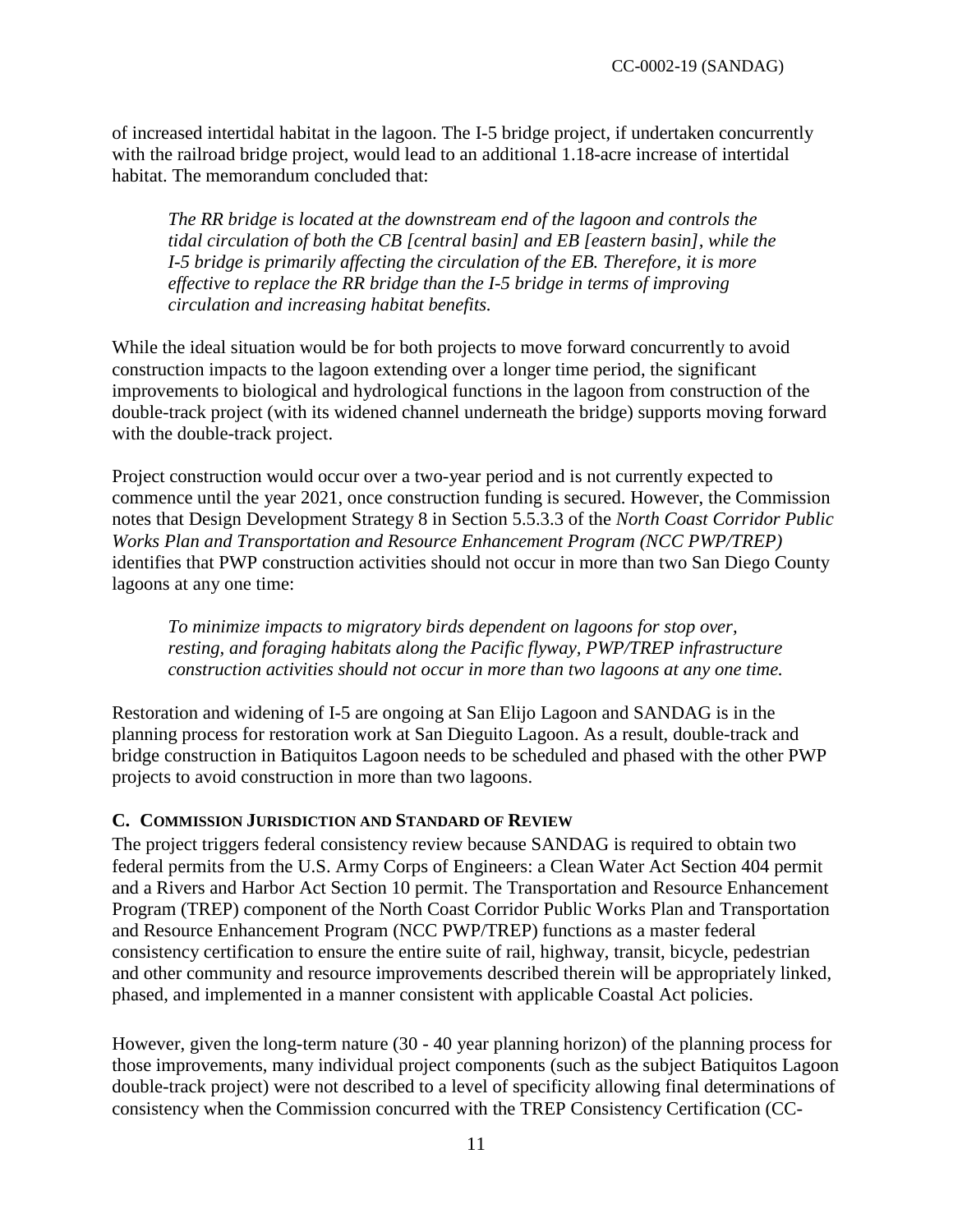$\overline{a}$ 

0002-14) in August 2014. That initial review was therefore explicitly proposed to be programmatic, such that when specific projects become more fully developed and proposed, further federal consistency review would be conducted. In other words, federal consistency review is to be phased as plans evolve, and to be triggered as future federal funding and federal permitting decisions are being made. The standard of review in these cases remains the Coastal Act, with the affected LCP(s) and the NCC PWP/TREP providing guiding policy and/or background information. To assist in these reviews, the NCC PWP/TREP identifies specific filing content requirements regarding future federal consistency submittals for projects included within the NCC PWP/TREP.

The Restoration Enhancement and Mitigation Plan (REMP) of the NCC PWP/TREP provides directions on mitigation for unavoidable resource impacts of projects within the NCC PWP/TREP and identifies potential restoration site locations available to conduct any necessary mitigation. If mitigation sites have been installed in advance and have achieved identified performance standards, then mitigation credits would be available at a 1:1 ratio. However, if these mitigation sites are not performing sufficiently at the time that impacts from an associated development occur, then more typical mitigation ratios from the Commission would apply (e.g, 4:1 for wetland impacts, [2](#page-11-0):1 for impacts to upland environmentally sensitive habitat areas).<sup>2</sup> SANDAG states that it will implement mitigation for unavoidable project impacts in accordance with and as required by the REMP. SANDAG further states that prior to the start of Batiquitos Lagoon double-track project construction, it will submit documentation to the Commission's Executive Director confirming that the required mitigation credits for the project are secured from the REMP program. Should REMP mitigation credits not be available, SANDAG will prepare and submit a second consistency certification for an alternate project mitigation plan; no project construction would occur until and unless the Commission concurs with the second consistency certification.

In reviewing past consistency certifications for SANDAG (and North County Transit District (NCTD)) LOSSAN corridor double-track and bridge replacement projects, the Commission has noted a historic jurisdictional disagreement between the rail proponents and the Commission over whether the projects were subject to the state law coastal development permit requirement, or whether state law was preempted by the Interstate Commerce Commission Termination Act of 1995, 49 U.S.C. §§ 10101 *et seq*. and past court decisions applying it. At the same time, the Commission historically agreed to "set aside" such disagreements where the projects are still reviewable through the federal consistency process and rely on that procedure. When the Commission concurred with the consistency certification for and certified the "PWP/TREP" (as discussed below in **Section D**) on August 13, 2014, the Commission essentially agreed to continue this procedural approach. While the subject project is one of the PWP/TREP Phase IIlisted projects scheduled for construction between 2021 and 2030, SANDAG is requesting Commission concurrence with this consistency certification now in order to be in a "shovelready" position to apply for and obtain construction funding such that the project can move forward at the earliest possible time during the Phase II time period.

<span id="page-11-0"></span><sup>2</sup> December 1, 2014, letter to Linda Culp (SANDAG) from Gabriel Buhr (California Coastal Commission)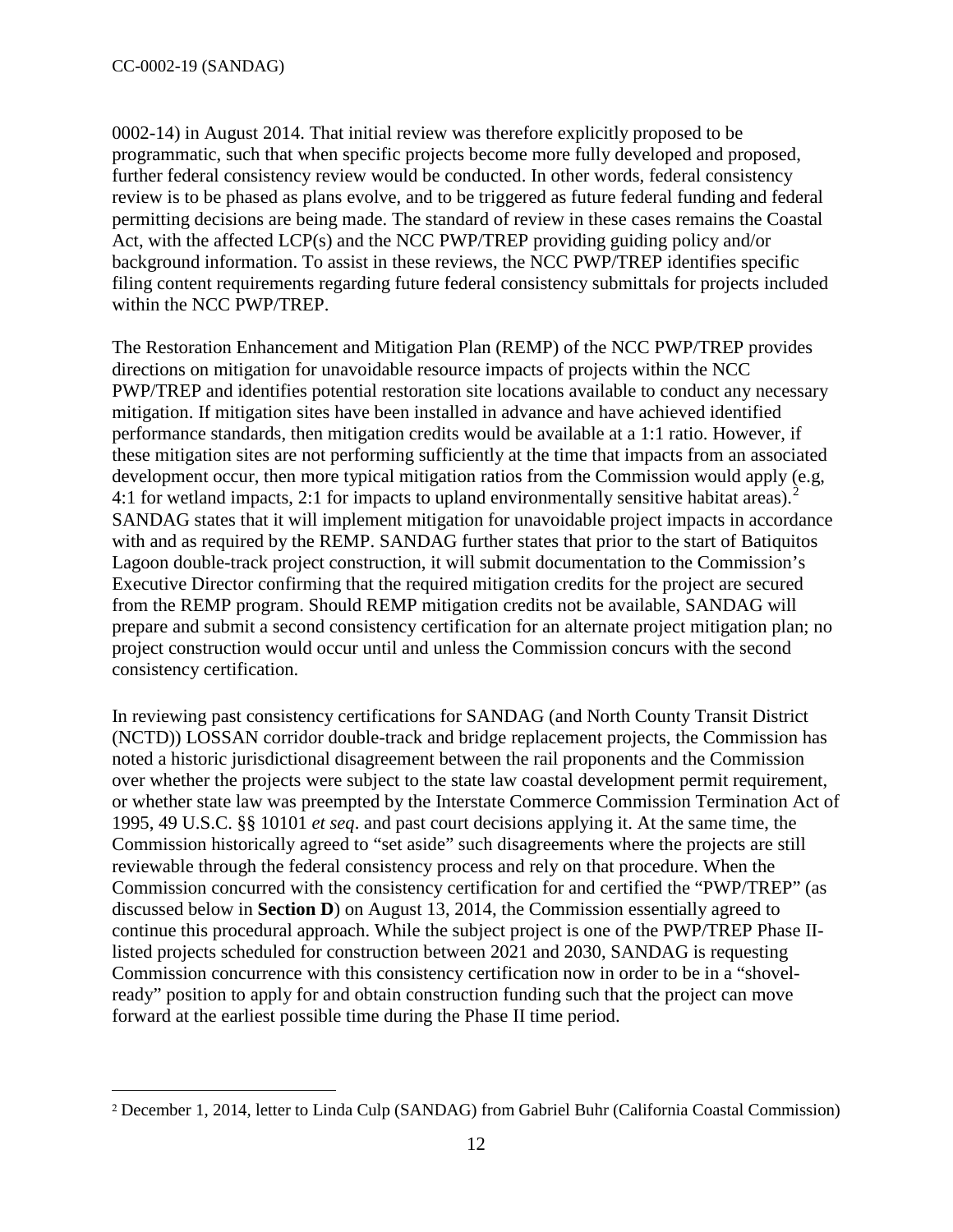The standard of review under the federal consistency process for assessing consistency with the California Coastal Management Program is set forth in Chapter 3 of the Coastal Act ("Chapter 3"), Cal. Pub. Res. Code Sections 30200-30265.5.

### <span id="page-12-0"></span>**D. RELATED COMMISSION ACTIONS**

### **North Coast Corridor Public Works Plan/Transportation and Resource Enhancement Program (NCC PWP/TREP).**

On August 13, 2014, the Commission authorized a comprehensive plan and set of procedures primarily for the upgrading of the I-5 (Highway) and LOSSAN Rail Corridor through northern San Diego County, in the form of a document known as the "North Coast Corridor Public Works Plan/Transportation and Resource Enhancement Program" (NCC PWP/TREP: CC-0002- 14/PWP-6-NCC-13-0203-1). This plan serves as a single integrated document for comprehensively planning, reviewing, and authorizing a long list of transportation, community, and resource enhancement projects extending from La Jolla to Oceanside along the North San Diego County coastline. The NCC PWP/TREP creates a framework within which identified projects can be analyzed and implemented over the next 30 to 40 years under a coordinated plan. The goal of this process is to optimize the suite of included improvements so that transportation goals are achieved in a manner that maintains and improves public access while also maximizing protection and enhancement of the region's significant sensitive coastal resources. As noted earlier, the Batiquitos Lagoon Double-Track project is listed in Phase II of the rail corridor expansion portion of the NCC PWP/TREP.

#### **Previously Reviewed SANDAG/NCTD Double Tracking Projects.**

Prior to Commission approval of the PWP/TREP in August 2014, the Commission reviewed double tracking projects in the LOSSAN Corridor in San Diego County on an individual basis. These past reviews consisted of consistency certifications submitted by SANDAG and NCTD for the following LOSSAN segments:

- 2.6-mile-long Pulgas to San Onofre double-tracking at the north end of Camp Pendleton (CC-086-03);
- 2.7-mile-long O'Neill to Flores double-track project in central Camp Pendleton (CC-004-05);
- 2.9-mile-long Santa Margarita River double-tracking project at the south end of Camp Pendleton (CC-052-05);
- 1.2-mile-long extension of passing track and construction of one replacement and one new railroad bridge over Loma Alta Creek in Oceanside (CC-008-07);
- 2.4-mile-long segment of double-track and second railroad bridge over Agua Hedionda Lagoon in Carlsbad (CC-075-09);
- 1.2-mile-long segment of double-track and replacement of a single-track bridge in the Sorrento Valley in San Diego (CC-052-10);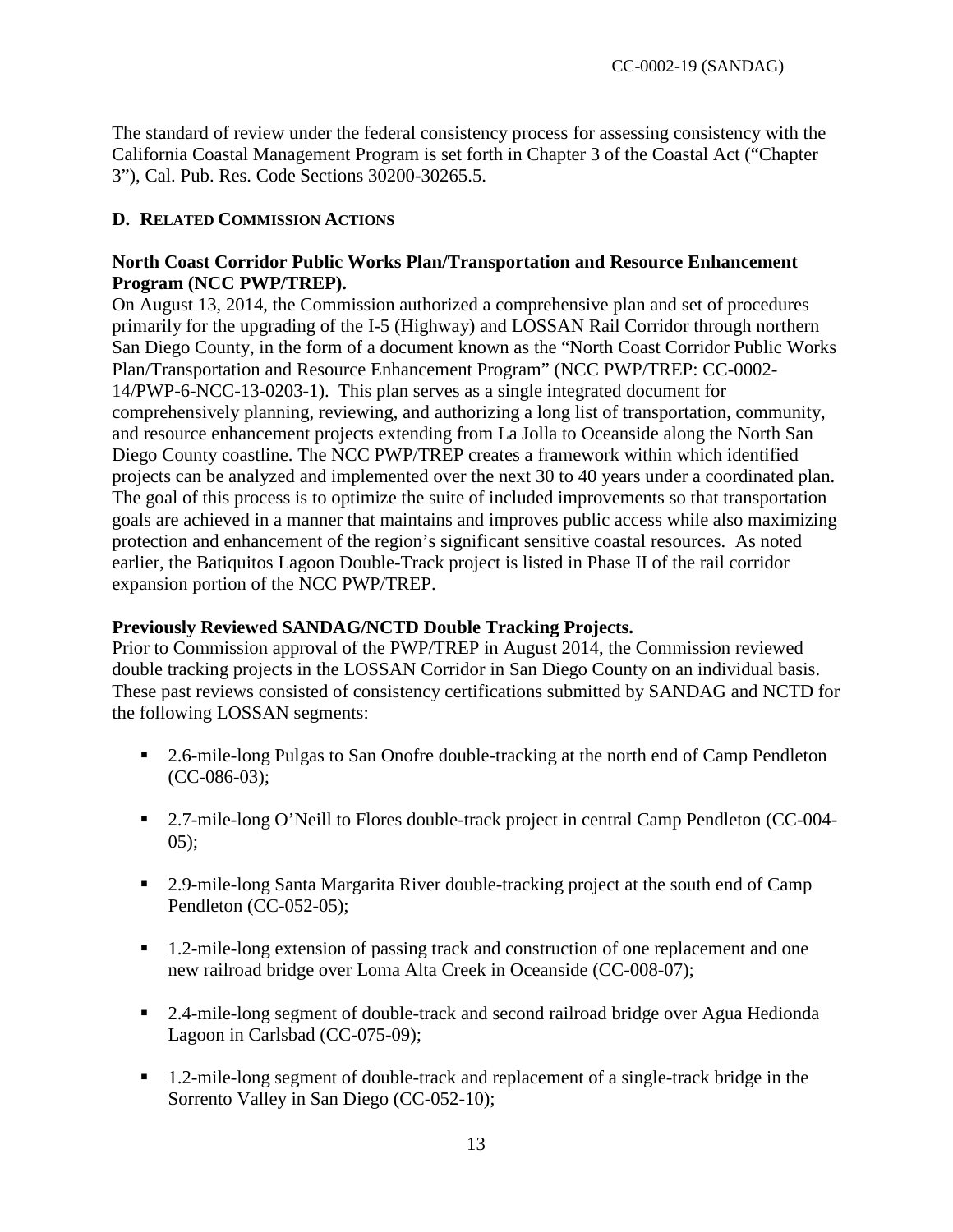- 1.0-mile-long segment of double-track and replacement of three single-track bridges in Sorrento Valley in San Diego (CC-056-11); and
- 4.3-mile-long segment of double-track south of San Onofre in San Diego County (CC-009-12);
- 1.8-mile-long segment of double-track from San Onofre to Las Pulgas on Camp Pendleton, San Diego County (CC-048-12).

Since approval of the PWP/TREP, the Commission has authorized five more SANDAG rail projects:

- 0.9-mile-long segment of double track and replacement of single-track bridge across the San Diego River (CC-0003-15);
- 1.5-mile-long segment of double-track and replacement of a single-track bridge across San Elijo Lagoon (CC-0004-15);
- **Poinsettia Station improvements including track spacing improvements to increase rail** capacity through the station (CC-0005-15); and
- 1.7 mile-long-segment of double-track and replacement of a single-track bridge over the San Dieguito River (CC-0001-17).
- 1.0 mile-long-segment of double-track and replacement of a single-track bridge over the San Luis Rey River (CC-0001-18).

# <span id="page-13-0"></span>**E. OTHER GOVERNMENTAL APPROVALS AND CONSULTATIONS**

# **U.S. Army Corps of Engineers (USACE)**

SANDAG has applied to the USACE for a federal Clean Water Act Section 404 request for an individual permit, and a permit under Section 10 of the Rivers and Harbor Act. The Corps will assume the lead agency role in the following consultations: formal Section 7 consultation with the U.S. Fish and Wildlife Service and incidental take authority under the Endangered Species Act, and consultation with the National Marine Fisheries Service due to presence of essential fish habitat in Batiquitos Lagoon. Section 106 consultation with the State Historic Preservation Officer and tribal consultation under the National Historic Preservation Act was completed in 2017.

# **San Diego Regional Water Quality Control Board (SDRWQCB)**

SANDAG has applied to the SDRWQCB for a Clean Water Act Section 401 Water Quality Certification.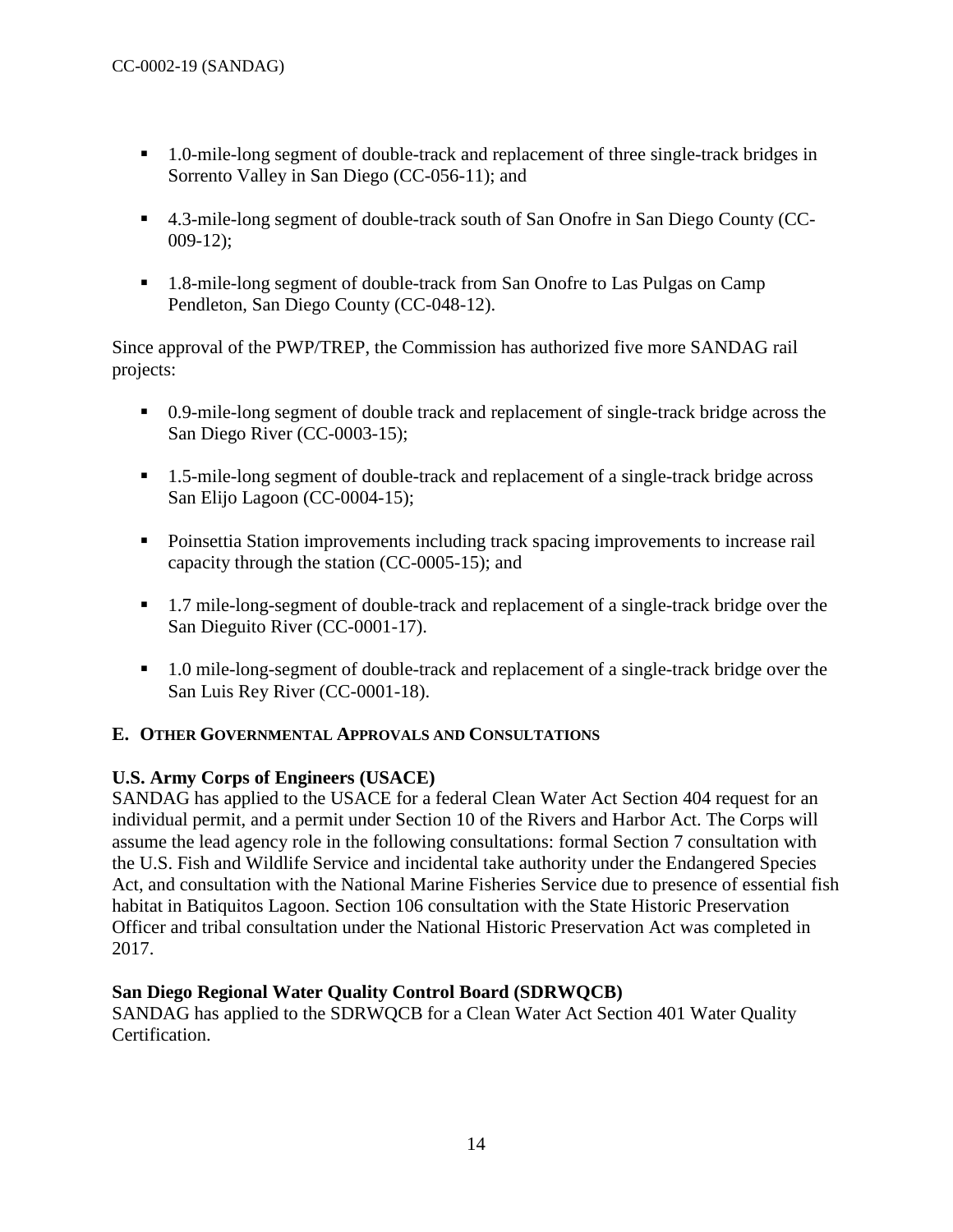## **California Department of Fish and Wildlife (CDFW)**

A right-of-entry permit will be obtained from the CDFW for construction of a section of buried revetment outside the railroad right-of-way on CDFW property.

### **California State Lands Commission (CSLC)**

A lease agreement will be obtained from the CSLC for construction of a section of buried revetment outside the railroad right-of-way on CSLC property.

### **Tribal Consultations**

SANDAG retained Cogstone Resource Management, Inc. to conduct cultural resources studies for the project, including Native American tribal outreach. The USACE sent letters to Native American tribal contacts provided by the Native American Heritage Commission to inform them of the finding of no adverse effects on cultural resources from the proposed project. One response was received from the San Pasqual Economic Development Agency (an affiliate of the San Pasqual Band of Diegueño Indians) stating its interest in participating in cultural resource surveys, excavations, and monitoring.

## <span id="page-14-0"></span>**F. WETLANDS**

Coastal Act Section 30233 states in part:

*(a) The diking, filling, or dredging of open coastal waters, wetlands, estuaries, and lakes shall be permitted in accordance with other applicable provisions of this division, where there is no feasible less environmentally damaging alternative, and where feasible mitigation measures have been provided to minimize adverse environmental effects, and shall be limited to the following:* 

*. . .* 

*(4) Incidental public service purposes, including but not limited to, burying cables and pipes or inspection of piers and maintenance of existing intake and outfall lines . . . .* 

*. . .* 

*(c) In addition to the other provisions of this section, diking, filling, or dredging in existing estuaries and wetlands shall maintain or enhance the functional capacity of the wetland or estuary. Any alteration of coastal wetlands identified by the Department of Fish and Game, including, but not limited to, the 19 coastal wetlands identified in its report entitles, "Acquisition Priorities for the Coastal Wetlands of California"; shall be limited to very minor incidental public facilities, restorative measures, nature study, commercial fishing facilities in Bodega Bay, and development in already developed parts of south San Diego Bay, if otherwise in accordance with this division.*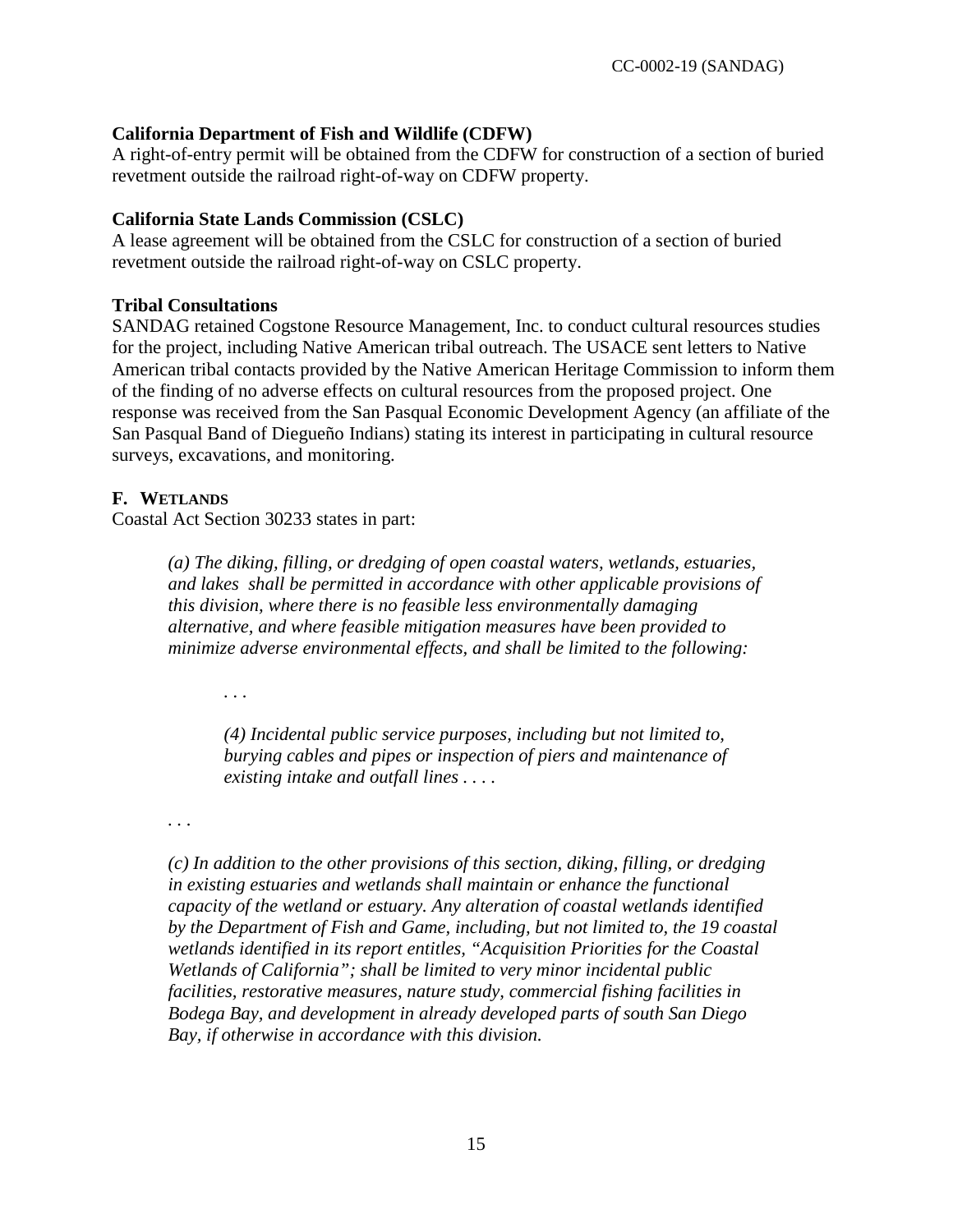Batiquitos Lagoon is one of the 19 high-priority coastal wetlands afforded special protection by Section 30233(c), as well as protection provided by Section 30233(a) for all coastal wetlands and other waters.

The Batiquitos Lagoon double-track project *Biological Technical Report (November 2016)* and the project consistency certification describe the wetland habitat and resources present in the 107.9-acre biological study area (BSA) and the 42.3-acre project development footprint within the BSA. The *Biological Technical Report* and the *Jurisdictional Delineation Report (November 2016)* state that Coastal Act wetlands within the BSA include 15.58 acres of vegetated coastal wetlands (southern coastal salt marsh, coastal and valley freshwater marsh, herbaceous wetland, eelgrass, riparian scrub, mule fat scrub, tamarisk scrub, and arundo dominated riparian) and 20.33 acres of non-vegetated coastal wetlands (open water, intertidal mudflat, shoal, drainage track ditch, and southern foredune)(**[Exhibit 13](https://documents.coastal.ca.gov/reports/2019/6/W21c/W21c-6-2019-exhibits.pdf)**).

The proposed project would affect 4.45 acres of Coastal Act wetlands, including 1.76 acres of permanent impacts and 2.69 acres of temporary impacts (**[Exhibit 14](https://documents.coastal.ca.gov/reports/2019/6/W21c/W21c-6-2019-exhibits.pdf)**). The consistency certification states that because it is not feasible to accurately distinguish temporary (less than 12 months) from long-term temporary (greater than 12 months) impacts in the project area, all of the project's temporary impacts are considered long-term temporary impacts for permitting and mitigation purposes. This calculation reflects the removal of the 0.71-acre rock sill that lines the bottom of the channel underneath the existing railroad bridge, and which also extends laterally to the east and west of the bridge. The impact calculations also incorporate the removal of the existing timber pilings, widening of the channel by 40 feet, modifications to the existing embankment, construction of the new concrete piers, and the placement of rock slope protection for the new bridge abutments and embankments.

The project *Biological Technical Report* states that the federally-listed Western snowy plover, California least tern, and light-footed Ridgway's rail were observed in wetland habitats within the larger BSA. Potential adverse effects to these species would result from removal of occupied or suitable nesting and foraging habitats and/or disruption of breeding due to construction noise. Bridge construction and demolition activities would temporarily disturb benthic and aquatic habitat in the lagoon. Post-construction, the proposed project – with a wider channel between the west and central basins, the removal of the existing rock layer on the channel floor, and the reduced number of bridge pilings in the channel – would result in improved tidal flows, water quality, and lagoon wetland habitats.

While the proposed project would improve tidal flows in Batiquitos Lagoon due to the widening of the channel, the new double-track bridge cannot be constructed without the aforementioned 4.45 acres of wetland fill arising from bridge columns, new embankments and abutments, and rock slope protection. The project therefore triggers the three-part test of Coastal Act Section 30233(a), and in addition, the functional capacity and allowable use tests of Section 30233(c). The Commission needs to analyze whether the project is an allowable use under these sections, whether it is the least environmentally damaging feasible alternative, and whether adequate mitigation for wetland impacts is provided.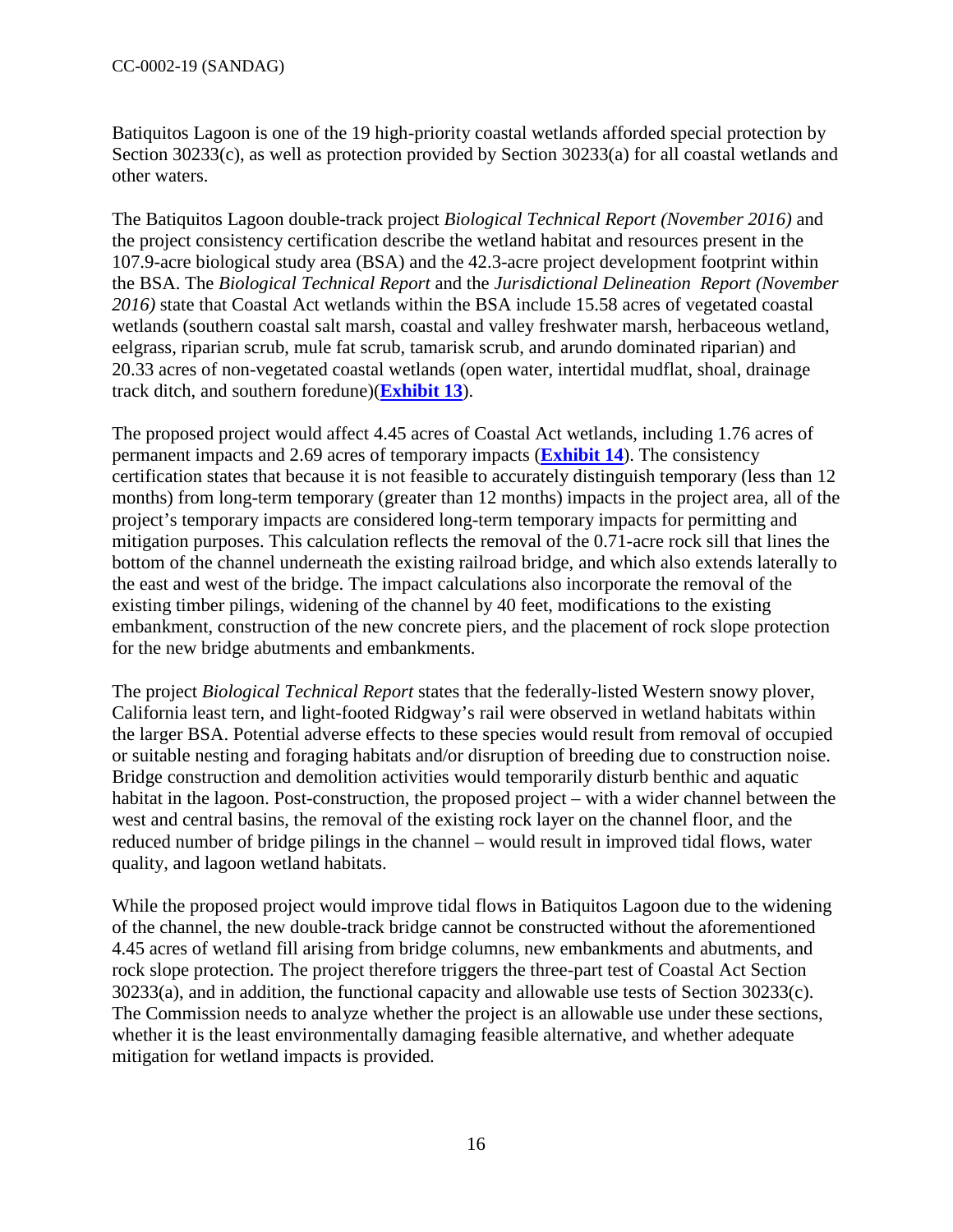### **Allowable Use**

Section 30233(a) of the Coastal Act limits uses involving wetland fill to seven categories of uses. During reviews of past SANDAG and NCTD rail projects involving wetland fill, the only arguable allowable use that could be considered for those projects would be as an "incidental public service," as specified in Section 30233(a)(4). However, SANDAG double tracking projects reviewed by the Commission since 2005 have not qualified for this allowable use because they increased passenger and freight capacity in the LOSSAN corridor, and the same is true both individually for this project and cumulatively for the entire corridor. Moreover, the proposed project does not qualify under the more restrictive Section 30233(c) limitations on uses in Batiquitos Lagoon and other priority wetlands to "very minor incidental public services."

Thus, the only way the Commission could find this project consistent with the California Coastal Management Program is through the "conflict resolution" provision in Sections 30007.5 and 30200(b) of the Coastal Act, if the project presents a conflict between Chapter 3 policies. In its consistency certification, SANDAG acknowledges the Commission's position that the project is not an allowable use under Sections 30233(a) and (c). At the same time, and as will be discussed further below, SANDAG notes that the Commission in its certification of the North Coast Corridor Public Works Plan/Transportation and Resource Enhancement Program (NCC PWP/TREP - CC-0002-14/PWP-6-NCC-13-0203-1), adopted a framework, based on conflict resolution, through which it could and did authorize or indicate its intent to allow the various projects identified in that plan. In addition, the Commission reiterated its commitment to this approach most recently in its June 2018 approval of SANDAG's San Luis Rey River doubletrack bridge project (CC-0001-18), again using the "conflict resolution" provision of Section 30007.5. The conflicts presented by this project, and the resolution of those conflicts, will be discussed in **Section M**, below.

#### **Alternatives**

Concerning the alternatives test of Section 30233(a) for the proposed project, SANDAG designed the railroad bridge replacement and additional main line track in a manner that would minimize impacts to coastal resources, particularly at the crossing of Batiquitos Lagoon. The noproject and single-track alternatives would not meet the project's objectives of improving rail service through the LOSSAN corridor. Complete wetland avoidance alternatives are not feasible or available as the proposed double-track bridge cannot reasonably be replaced without support columns and abutments/embankments in the lagoon. The consistency certification states that:

*Four alternatives were analyzed during the 10 percent design phase for proposed double tracking in a 2.7-mile-long project study area from just south of the Poinsettia Lane overcrossing to just north of the Leucadia Boulevard at-grade crossing. These four alternatives addressed two possible locations of the replacement for Bridge 238.4 (i.e., west vs. east of the existing bridge) and two options to accommodate the proposed double tracking under the La Costa Avenue overcrossing (i.e., demolition and reconstruction vs. retrofitting and matching the overcrossing to the new rail line).* 

SANDAG subsequently shortened the project to a 1.0-mile-long study area to reduce project costs and the West Lagoon Bridge/Match La Costa alternative was refined during the 30 percent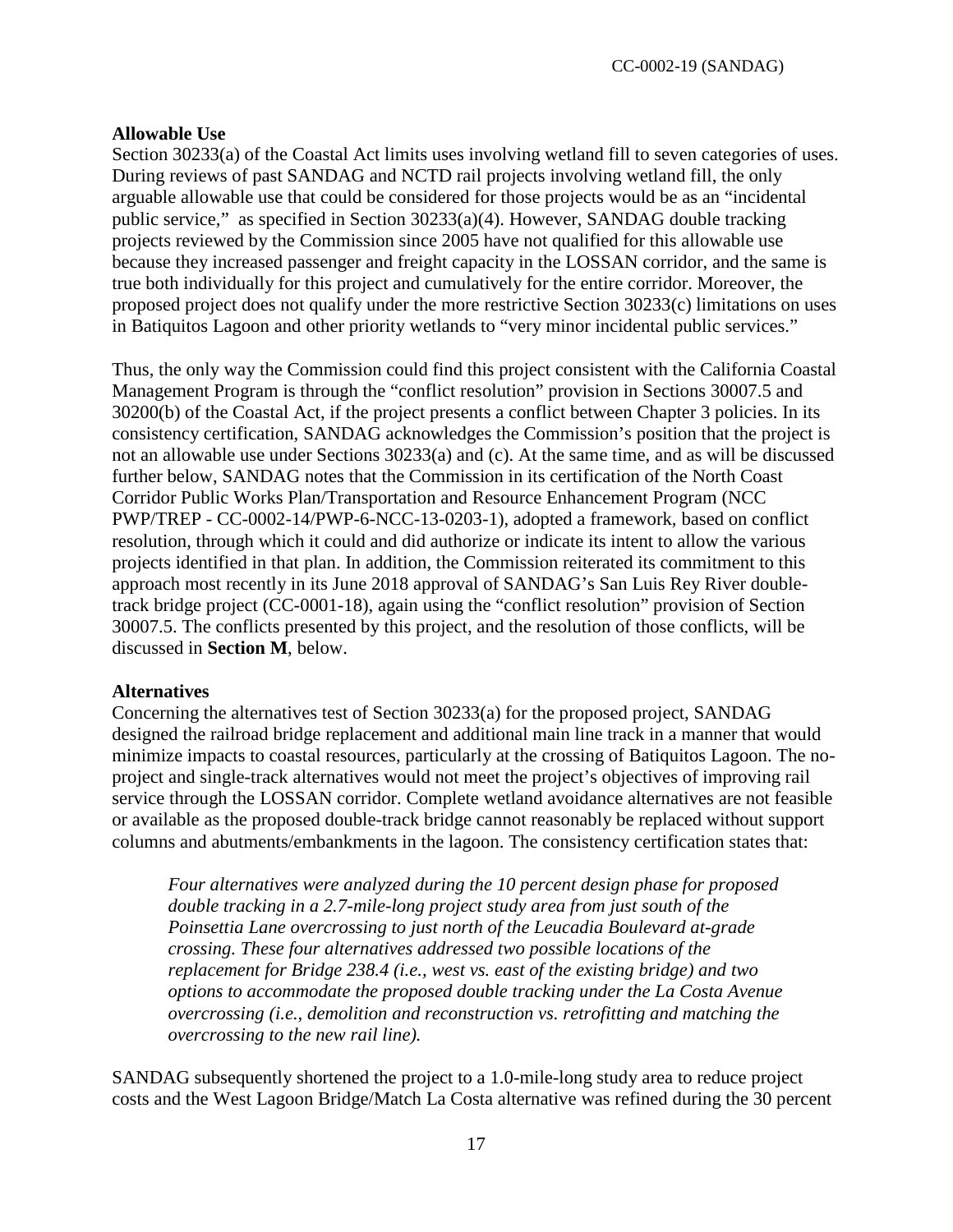design phase. Constructing the new bridge immediately adjacent to the west of the existing bridge would avoid significant loss of salt marsh habitat located adjacent to the east side of the existing bridge and trackway (**[Exhibit 13](https://documents.coastal.ca.gov/reports/2019/6/W21c/W21c-6-2019-exhibits.pdf)**). In accordance with the *Batiquitos Lagoon Optimization Study (Moffat & Nichol 2012)*, the proposed 336-foot-long concrete bridge is 28 feet longer than the existing bridge, in order to construct a wider (by 40 feet) channel between the west and central basins, which in turn would provide improved tidal flows within the lagoon. To further reduce impacts to wetland habitat in the lagoon, eight retaining walls were added to the design along the sides of the new railroad embankments. The retaining walls would range between 5 and 15 feet in height and between 18 and 181 feet in length (**[Exhibit 8](https://documents.coastal.ca.gov/reports/2019/6/W21c/W21c-6-2019-exhibits.pdf)**).

The consistency certification states that the proposed alternative includes protection of the bridge abutments and track embankments from tidal scour:

*. . . the design was revised to include placement of one-ton rock revetment at both abutments, which would transition to quarter-ton rock along the embankment. The project designers determined that rock revetment was needed to provide adequate protection of the bridge from tidal and flood influences, and to avoid the frequent emergency revetment repairs that have been required to protect the embankment in the past. The buried rock revetment in tidally influenced areas would be covered with lagoon sediment to reestablish benthic functions and values as quickly as possible. Riprap would only be placed in areas where modeling predicts high wave and tidal energy, and would be buried to the fullest extent practicable. Furthermore, to the fullest extent practicable, permeable/ plantable armoring would be implemented where necessary (e.g., in channel bottoms).* 

Regarding bridge construction alternatives to minimize adverse effects on wetlands and open water habitat, the consistency certification states:

*The design was modified to include temporary laydown areas and construction access locations while avoiding sensitive biological resources as much as possible. In addition, work berm and trestle options for constructing the new bridge were considered, and analyzed through modeling conducted by Moffatt & Nichol, to determine the best option for accommodating construction activities, while at the same time, maintaining acceptable tidal and fluvial flushing. Three different construction berm alternatives were analyzed and modeled, and it was determined that a work berm/trestle combination with an opening of 90 feet would minimize impacts to the central lagoon from tidal muting; maintain the lagoon opening for fish passage within acceptable levels; require a relatively short construction period; minimize pile driving and its effects on sensitive species; and reduce other environmental impacts such as the potential for contaminants entering lagoon. Construction methods and sequencing were studied to minimize effects such as noise impacts on breeding sensitive bird species. In addition, fencing was also included to ensure public safety and avoid potential indirect impacts to sensitive biological resources from human intrusion.*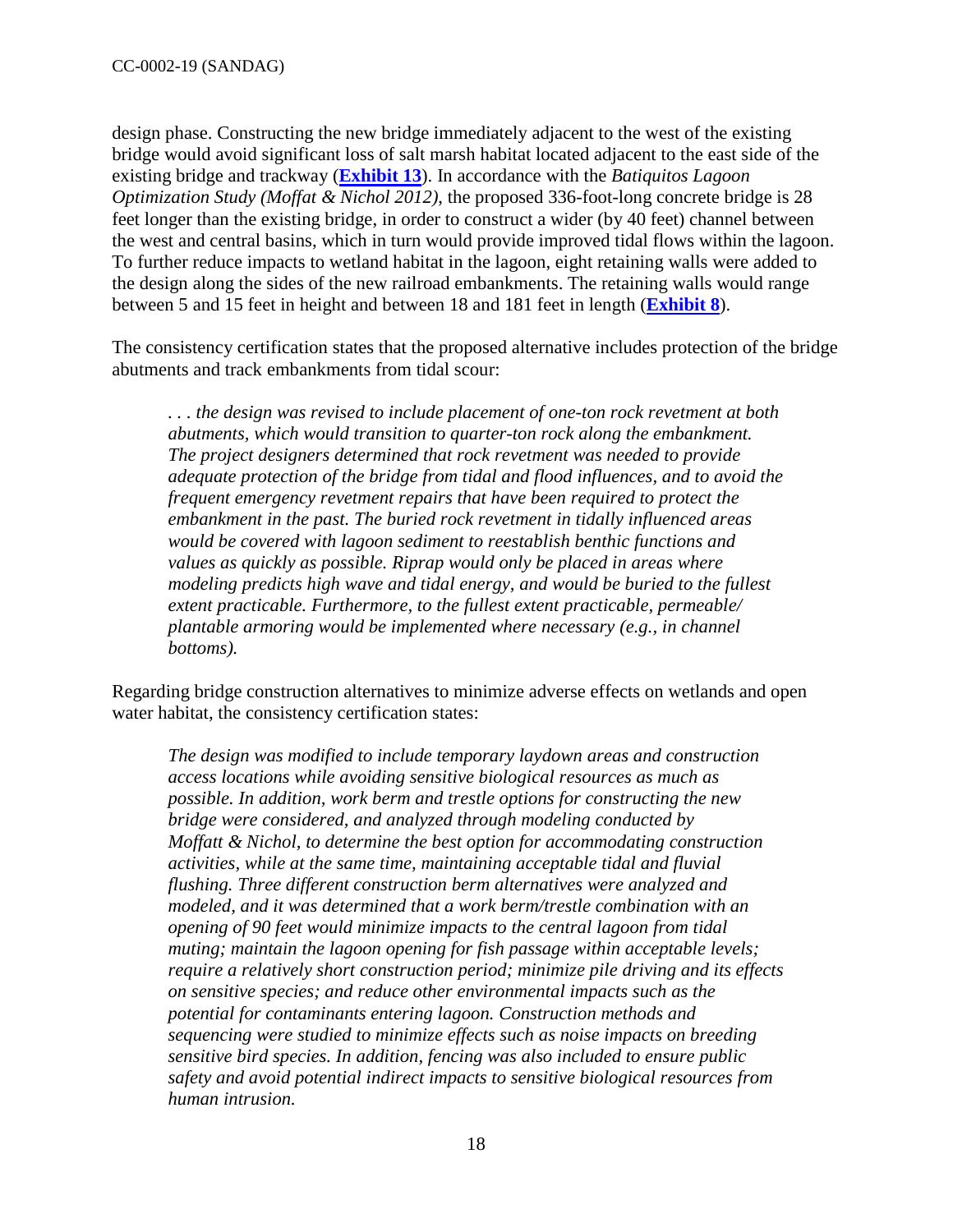The proposed double-track bridge is designed to protect the rail line from a 100-year flood event and projected sea level rise. The project *Hydrology and Hydraulics Report (June 2016)* stated that one element of the double-track bridge design process was to determine:

*. . . an optimal channel width and depth for bridge openings to provide favorable conditions for the conveyance of tides and storm flows, with an emphasis on maximizing lagoon tidal range, and limiting potential effects of flood levels.* 

The *Report* reviewed the technical analyses undertaken, including the Batiquitos Lagoon Bridge Optimization Study, and the bridge design criteria used. For the proposed bridge, water levels must remain below the underside of the bridge for a 50-year flood event and below the bottom of the trackway ballast for a 100-year flood event. The *Report* documented that the proposed project meets these design criteria.

Regarding projected sea level rise and the proposed bridge design and elevation, the 2016 *Report* stated that:

*The maximum water surface elevations at the LOSSAN Rail Bridge occur when an extreme flood event coincides with an extreme high tide in Batiquitos Lagoon. Water surface elevations in the lagoon are sensitive to changes in ocean water level. Modeling scenarios were performed for the 50-year (design flood) and 100 year (base flood) events combined with extreme high tides at the current time horizon, and with projected sea level rise (SLR) in the years 2050 and 2100. The California Coastal Commission (2015) supported the June 2012 study by the National Research Council (NRC), Sea-Level Rise for the Coasts of California, Oregon, and Washington: Past, Present, and Future, which is currently considered to be the best available scientific data on SLR for California. The State Guidance on SLR is based on projections in the NRC study. The upper bound SLR projections provided in the 2012 NRC study of 2.0 feet (24 inches) for the year 2050, and 5.5 feet (66 inches) for the year 2100 were used.* 

The *Report* stated that the undersurface of the proposed bridge will be more than 3.5 feet above the projected base flood elevation in the year 2100, which includes the upper end of projected sea level rise at this location.

At the request of the Commission staff, SANDAG's hydraulic engineering consultant, Moffatt & Nichol, submitted an analysis (*SANDAG, Batiquitos Lagoon Double Track – Sea Level Rise Analysis, May 23, 2019*) of the potential extreme risk aversion scenario (H++) effects on the proposed double-track bridge:

*Based on the new OPC* [California Ocean Protection Council] *2018 SLR guidance, the projected SLR in year 2100 under the Extreme Risk Aversion (H++ scenario) is 10.2 ft for the San Diego region, which is 4.7 ft higher than the 5.5-ft scenario modeled previously. Conservatively, assuming that there is no muting by the tidal inlet, the 100-year maximum WSE* [water surface elevation] *will be at 16.3 ft (4.7 ft higher than 11.6), and the 50-year WSE will be 15.8 ft. The*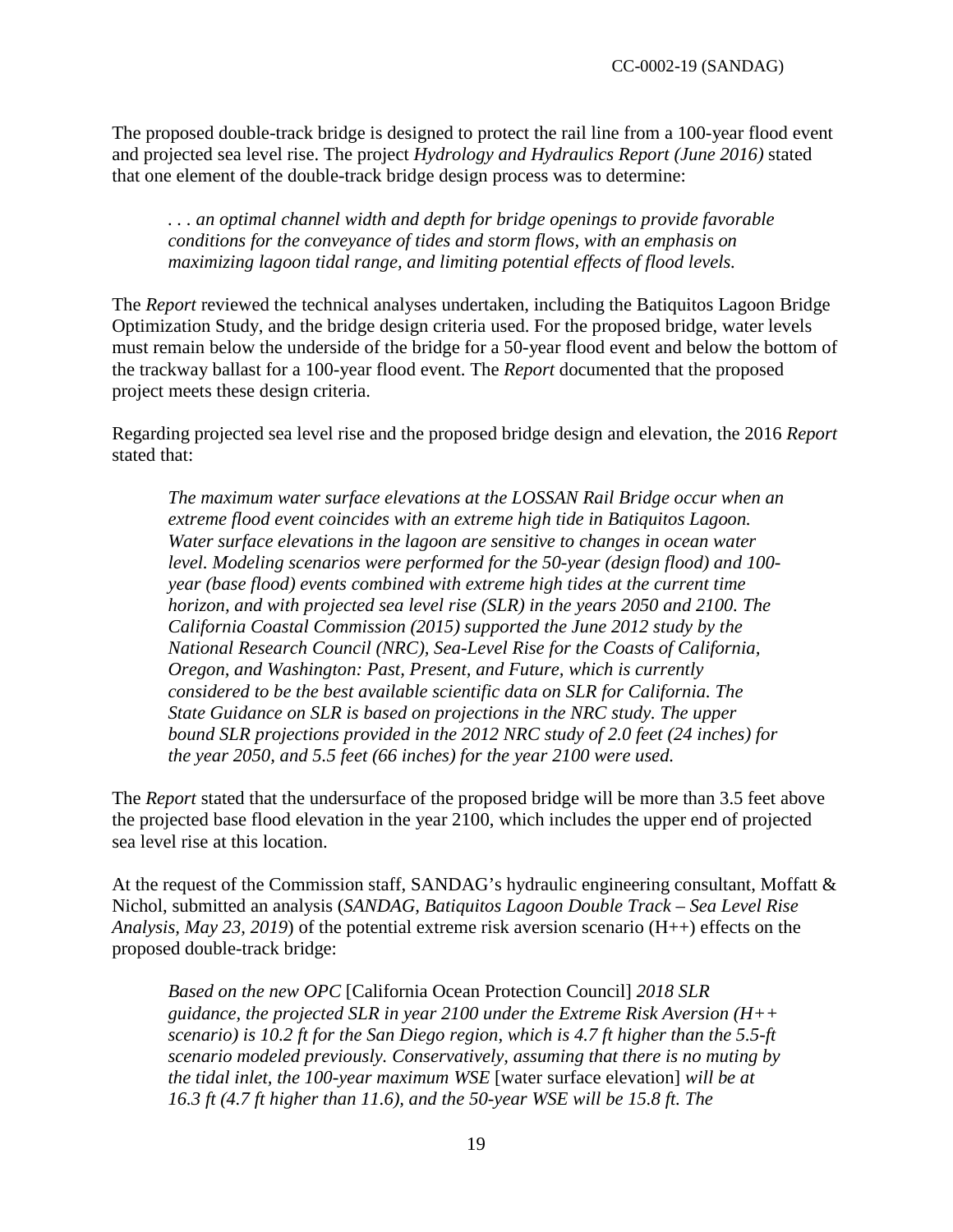*proposed LOSSAN Rail bridge minimum soffit elevation is 16.6 ft NGVD29, which will still clear the 100-year maximum WSE of 16.3 in year 2100 and will be 0.8 ft above the 50-year maximum WSE. Therefore, the proposed bridge superstructure will still meet the design criteria in year 2100 with projected SLR under the Extreme Risk Aversion scenario.* 

The May 23, 2019, analysis also addressed the effects of the H++ scenario on the rock slope protection for the bridge abutments:

*The top elevation of the rock slope protection (RSP) is 12 ft NGVD29, which was designed to be above the 100-year maximum WSE of 11.6 ft with 5.5-ft of SLR and to allow enough vertical clearance for bridge inspection. This elevation will be below the 100-year maximum WSE of 16.3 ft in the year 2100 under the Extreme Risk Aversion SLR scenario, but adaption options are available to address vulnerabilities from installing rock slope protection to a higher elevation if and when necessary, since the additional RSP can be easily placed on top of the currently proposed RSP to protect the track embankment. However, the bridge structure will interfere with the future high RSP placement under the bridge. Other measures would be required for the slope protection between the currently proposed RSP and bridge soffit. These measures can be using a shotcrete approach that could be accessed using hoses from above and sprayed onto the surface; installation of fabric bags that would be filled with pumped concrete; or installation of Armorflex types of block mat that would be unrolled and placed in small patches, then tied together.* 

*In summary, the bridge superstructure and RSP design meet the LOSSAN design criteria affording protection for 5.5 ft of SLR. The bridge superstructure can also accommodate the Extreme Risk Aversion SLR (H++) scenario. In the event of the H++ scenario occurring, an adaptive strategy of raising the RSP along the trackside embankment and installing an alternative means of protection at the bridge abutments is feasible.* 

The Commission concludes that with the objectives to increase rail transit efficiency and capacity in the LOSSAN corridor, the need to replace an aging single-track bridge, the design requirements to construct bridge piers within the river, the requirement to design a bridge under sea level rise and flood constraints, and with the bridge mitigation measures discussed in the following paragraphs, the project represents the least environmentally damaging feasible alternative and therefore complies with the alternatives test of Section 30233(a).

#### **Mitigation**

In order to find the double-track project consistent with Section 30233(a), mitigation must be provided for the wetland habitat impacts arising from project construction. The Commission defines temporal classifications of impacts as follows:

 Temporary impacts are those that would be caused by construction activities, but vegetation/habitat would be re-established in place, with the exception of when a non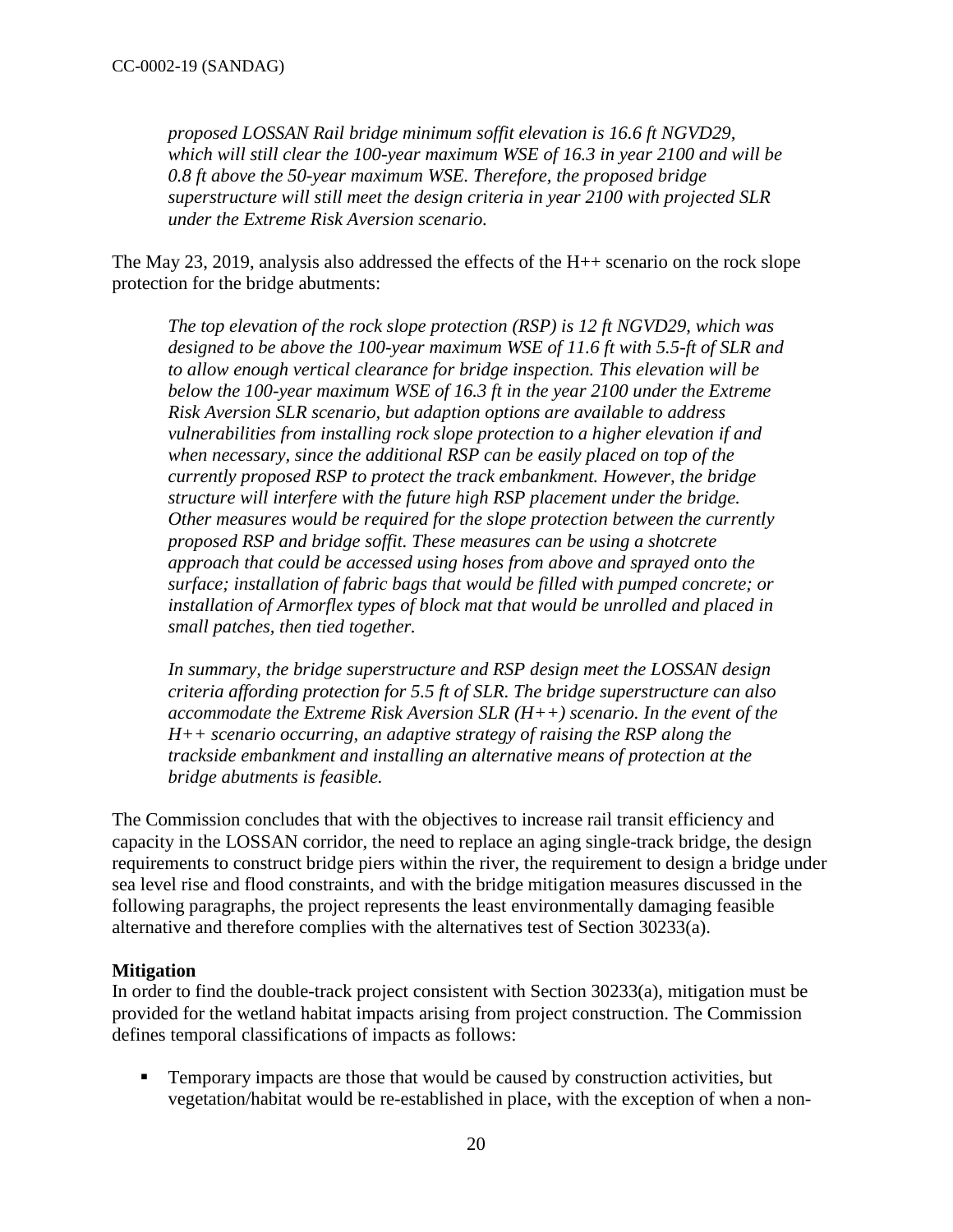native (and non-sensitive and non-jurisdictional) vegetation community/habitat is temporarily impacted; in this case, the most appropriate native plant palette would be used to revegetate the impacted area.

- Short-term temporary impacts would persist for less than 12 months.
- **Long-term temporary impacts could persist throughout the approximately two-year** construction period. For purposes of mitigation, this type of impact is considered permanent.
- **Permanent impacts are those where the ground disturbance would be permanent where** the biological resources would be replaced with proposed rail infrastructure.

The project *Biological Technical Report* and consistency certification state that the proposed project would affect 4.45 acres of Coastal Act wetland habitat, including 1.76 acres of permanent impacts and 2.69 acres of temporary impacts from construction of the double-track bridge support columns, bridge abutments, and trackway embankments. However, the consistency certification states that because it is not feasible to accurately distinguish temporary (less than 12 months) from long-term temporary (greater than 12 months) impacts in the project area, all of the project's temporary impacts are considered long-term temporary impacts. Therefore, according to the aforementioned classification, these are treated as permanent impacts for permitting and mitigation purposes. The resultant 4.45 acres of permanent wetland habitat impact also reflects the removal of the 0.71-acre rock sill that lines the bottom of the channel underneath the existing railroad bridge, and which also extends laterally to the east and west of the bridge. The impact calculations also incorporate the removal of the existing timber pilings and the widening of the channel by 40 feet.

In previous Commission concurrences with SANDAG double-track projects, the Commission adopted the following findings addressing the mitigation provisions in the North Coast Corridor Public Works Plan/Transportation and Resource Enhancement Program:

*SANDAG and Caltrans collaborated with the CCC, local cities, resources agencies, and the public to develop the North Coast Corridor Public Works Plan/Transportation and Resource Enhancement Program (NCC PWP/TREP; June 2014). The NCC PWP/TREP serves as a programmatic federal consistency certification document for the transportation, community and resource enhancement projects included in the PWP/TREP. In addition, the PWP/TREP Resource Enhancement and Mitigation Program (REMP; Appendix H of the PWP/TREP) provides a regional approach to identifying, developing and implementing biological mitigation for north coast transportation projects, including the Proposed Action. The mitigation for direct impacts to wetlands and sensitive upland habitats for this project are proposed to be provided by allocation of REMP mitigation credits, and on-site establishment. In addition, the REMP allocates the SANDAG Environmental Mitigation Program (EMP) funds*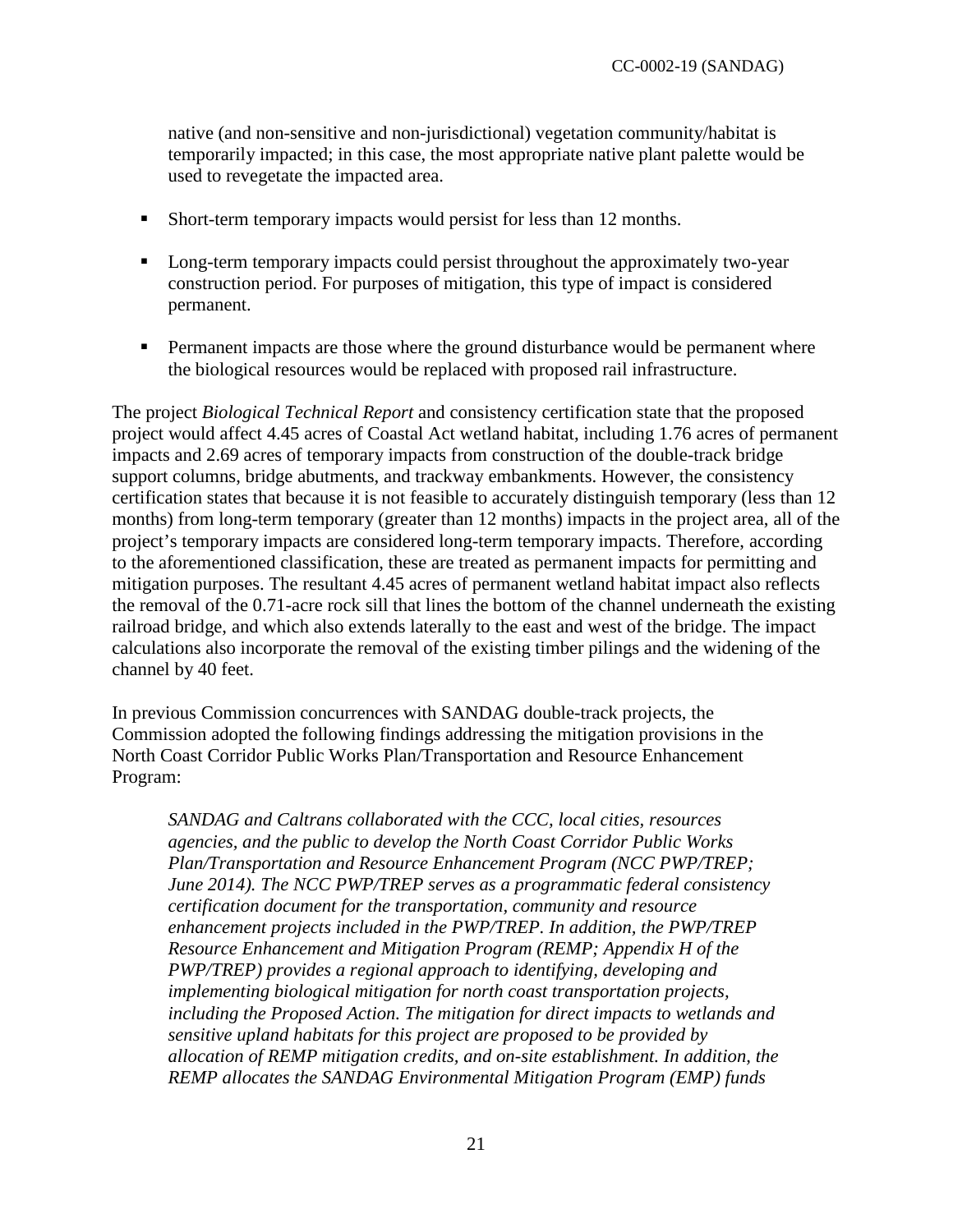*to regionally significant lagoon restoration opportunities and endowments for long-term resource maintenance needs.*

As was contemplated in the Commission review of the PWP/TREP, mitigation for the subject project's wetland impacts would be addressed through the PWP/TREP's Resource Enhancement and Mitigation Program (REMP), an element of the NCC PWP/TREP. The Commission's August 2014 approval of the PWP/TREP provided the authorization for an overall framework, under which identified projects would be analyzed, implemented, and coordinated over the next 30 to 40 years. The goal of this process was to optimize the suite of improvements so that transportation goals could be achieved while maximizing protection and enhancement of sensitive coastal resources, including wetlands, within the corridor. The REMP designates specific mitigation sites to be used for NCC PWP/TREP-listed transportation projects, in a manner intended to coordinate and maximize the benefits of wetland and upland restoration required as mitigation. The REMP also contains the requisite overall monitoring and performance standards, as well as a plan for long-term management following the initial monitoring period, to assure restoration success.

The Commission noted the following in its review of the Caltrans I-5 crossing of San Elijo Lagoon (CDP 6-15-2092 and NOID NCC-NOID-0005-15):

*The Resource Enhancement and Mitigation Program (REMP) within the NCC PWP/TREP was developed through a collaborative process with representatives from various resource agencies including the U.S. Army Corps of Engineers, the U.S. Fish and Wildlife Service, the California Department of Fish and Wildlife, the Regional Water Quality Control Board, NOAA National Marine Fisheries Service, the U.S. Environmental Protection Agency, and the California Coastal Conservancy. The development of the REMP was initiated by members of this group as early as 2010 in order to identify regionally significant restoration and enhancement opportunities within the NCC. Through the NCC PWP/TREP, this group has been formalized as the REMP Working Group and meets quarterly to track and guide progress through the planned implementation phases of the PWP.* 

In accordance with this "umbrella" program, SANDAG states that the proposed mitigation measures for the Batiquitos Lagoon double-track project are consistent with the mitigation framework for LOSSAN corridor projects established in the REMP, and that it will implement mitigation for unavoidable project impacts in accordance with and as required by the REMP. All short-term temporary impacts to CCC wetland habitat will be restored to existing contours and revegetated with appropriate native species ensuring no net loss of CCC wetlands from shortterm temporary impacts. Additionally, avoidance and minimization measures described in the Programmatic Biological Opinion (USFWS, 2005 and 2014) would be implemented.

Prior to the start of project construction, SANDAG will submit to the Executive Director documentation confirming that adequate credits have been released from the Resource Enhancement and Mitigation Program (REMP) in order to provide compensatory mitigation for the permanent impacts to 4.45 acres of wetland habitat associated with the Batiquitos Lagoon double-track project at a 1:1 mitigation ratio. However, if mitigation credits are not available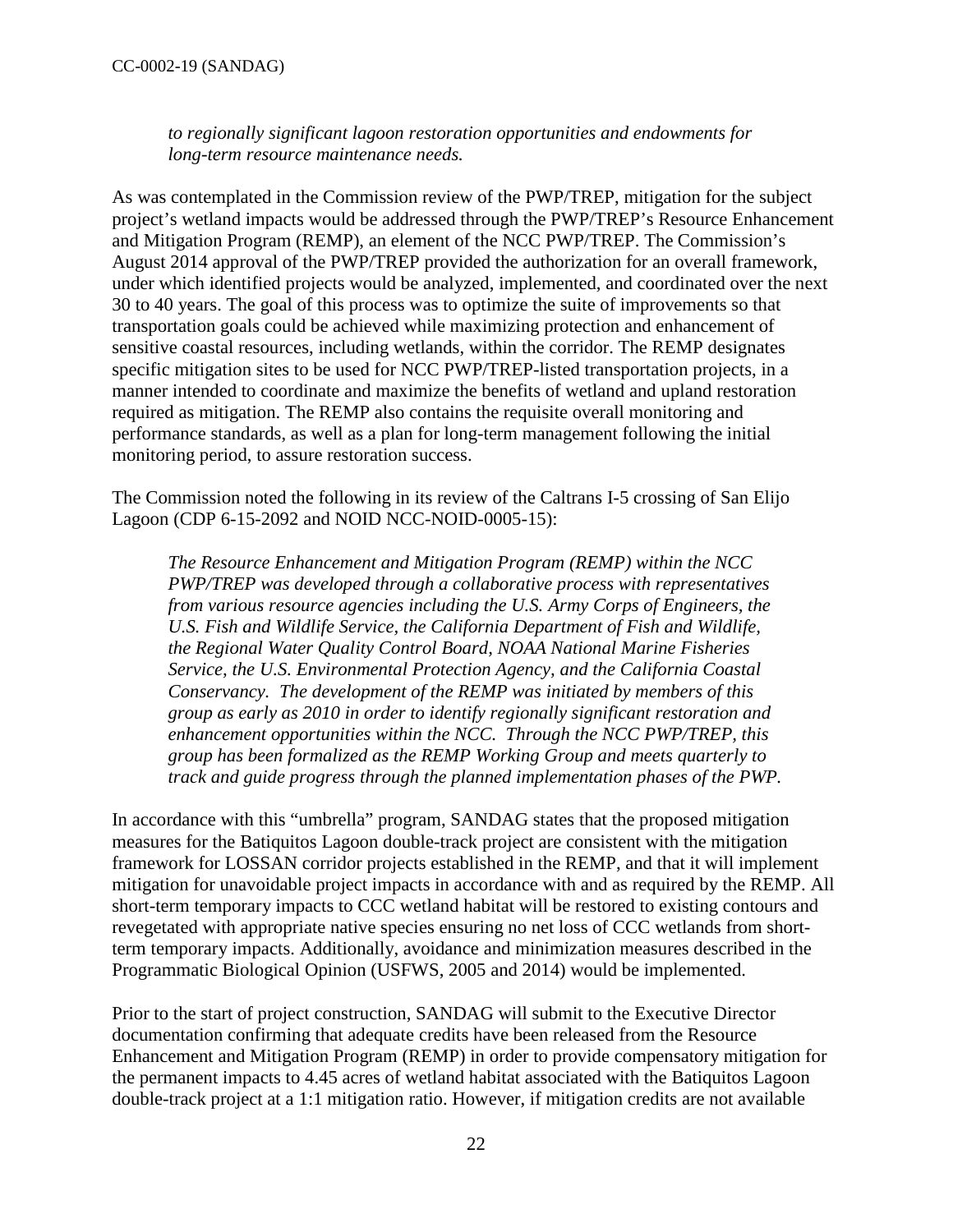from the REMP program by the start of project construction, SANDAG has committed to submitting to the Commission (prior to the start of project construction) a second consistency certification for a mitigation plan for the unavoidable impacts to wetland habitat arising from the proposed project. This plan would include the typical 4:1 wetland mitigation ratio required by the Commission, and all mitigation measures shall be consistent with the provisions of the REMP. This will ensure that the Commission will have the ability to review the details of the mitigation plan, and concur that the project is fully consistent with Section 30233(a) mitigation policy, before SANDAG can commence construction of the double-track project.

In the scenario where REMP credits are not available and a separate mitigation plan is required, and given the significant time lag between the 2016 *Biological Technical Report,* the subject 2019 consistency certification, and the currently expected start of project construction (2021), SANDAG will also provide in the second consistency certification an updated biological assessment to identify any changes in habitat area or conditions and updated calculations of potential project impacts to wetland habitat (if necessary due to the findings in the updated biological assessment).

While SANDAG acknowledges that the mitigation plan for project wetland habitat impacts (should REMP credits not be available) would not be completed and submitted to the Commission until a future date, it has incorporated into the project numerous conservation measures from the 2005 U.S. Fish and Wildlife Service's *Programmatic Biological Opinion (PBO)* for double-track projects in San Diego County, the 2014 *PBO Amendment*, and the 2009 *LOSSAN Final Programmatic Environmental Impact Report/Statement*. The project *Biological Technical Report* includes descriptions of the avoidance and minimization measures incorporated into the proposed project to reduce impacts to wetland habitat and listed species present in project area wetlands (e.g., California least tern, light-footed Ridgway's rail). The measures include but are not limited to: (1) designation of a USFWS-approved project biologist to oversee compliance with and monitor all protective measures during project construction; (2) an employee education program to advise workers of sensitive habitats and species present in the project area; (3) on-site restoration of temporary wetland habitats; (4) a pre-construction eelgrass survey, and if eelgrass is present, a post-construction survey with impacts estimated, reported, and mitigated in accordance with the California Eelgrass Mitigation Policy; and (5) implementation of focused surveys and avoidance and protection protocols for Ridgway's rails and California least terns. In addition, SANDAG will avoid pile driving during the least tern nesting season unless given permission to do so by the U.S. Fish and Wildlife Service. SANDAG will notify the Commission's Executive Director should it receive said permission from the U.S. Fish and Wildlife Service.

The Commission also notes that should the proposed on-site and off-site mitigation measures for permanent and temporary impacts to wetland habitat either not be available for use by SANDAG or not be implemented in the manner described in the consistency certifications, the Commission has the ability to "re-open" its decisions on the consistency certifications under the remedial action provisions of the federal consistency regulations at 15 CFR §930.65 which states in part that: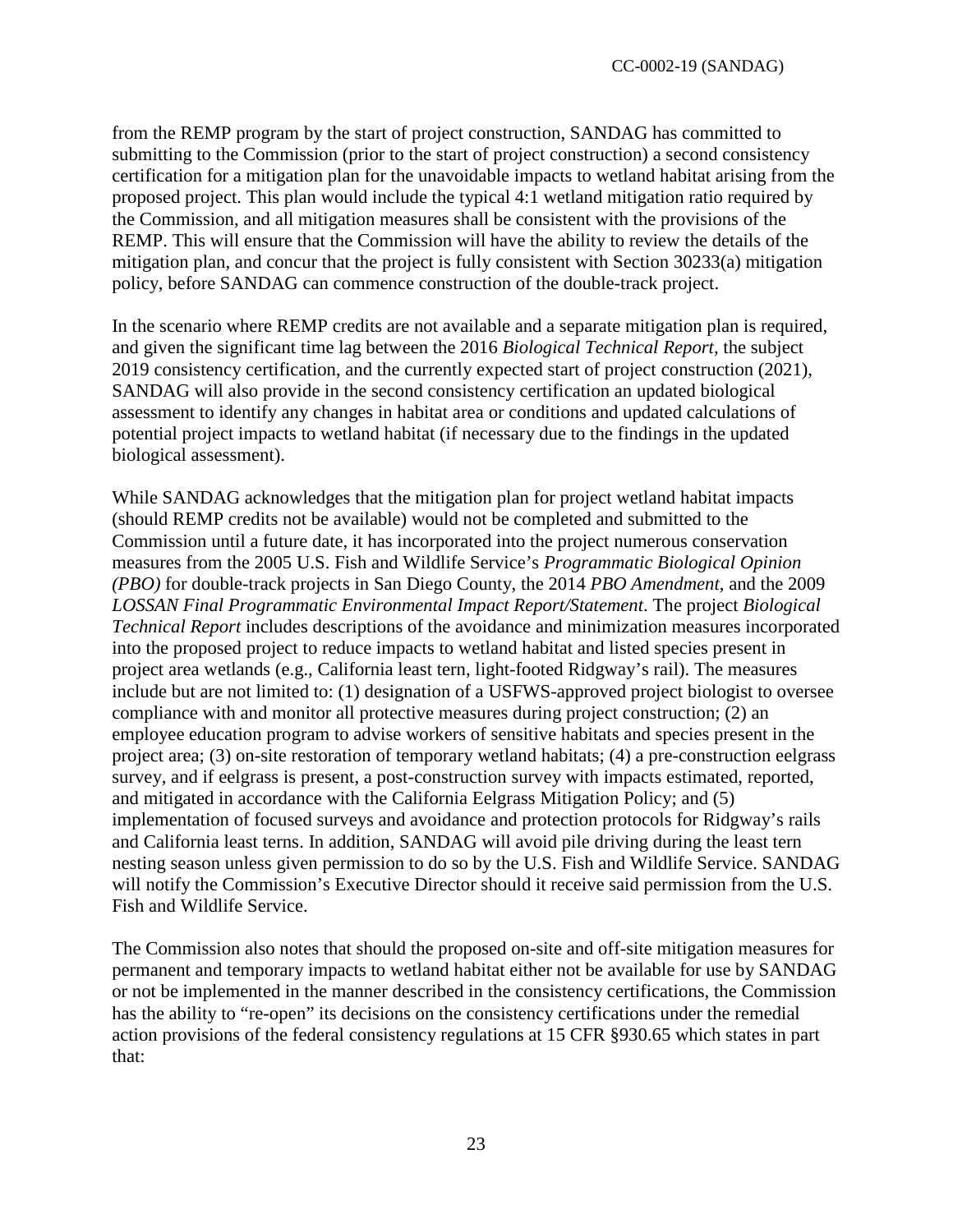*(a) Federal and State agencies shall cooperate in their efforts to monitor federal license or permit activities in order to make certain that such activities continue to conform to both federal and State requirements.* 

*(b) The State agency shall notify the relevant Federal agency representative for the area involved of any federal license or permit activity which the State agency claims was:* 

*(1) Previously determined to be consistent with the management program, but which the State agency later maintains is being conducted or is having an effect on any coastal use or resource substantially different than originally described and, as a result, is no longer consistent with the management program . . . .* 

## **Functional Capacity**

In addition to the wetland tests discussed above, Section 30233(c) of the Coastal Act requires protection of Batiquitos Lagoon's functional capacity. SANDAG notes in its consistency certification that the proposed double-track project would create net improvements to the lagoon through enlargement the river channel under the existing Bridge 234.8 by: (1) widening the floor of the channel by 40 feet; (2) replacing the existing 308-foot-long bridge with a 336-foot-long bridge over the widened channel; and (3) replacing the 102 existing timber pilings with a precast concrete bridge supported by 30 concrete columns arranged in five bents. The longer bridge, widened channel, and fewer support columns in the channel will enhance tidal exchange in the lagoon and in the wetland complex upstream of the lagoon. Given these benefits to the hydrologic regime, the Commission agrees with SANDAG that the project will provide overall benefits to the functional capacity of Batiquitos Lagoon, and will therefore comply with Section 30233(c)'s requirement that the project "maintain or enhance the functional capacity of the wetland or estuary."

#### **Conclusion**

As stated above, the Commission finds that the proposed project is consistent with the alternatives, mitigation, and functional capacity tests of Sections 30233(a) and 30233(c), but inconsistent with the allowable use tests of those sections. Therefore, the only way the Commission could concur with this consistency certification would be if it finds the project consistent with the Coastal Act through the "conflict resolution" provision contained in Section 30007.5. As discussed in **Sections III.H, K, and L** of this report, prohibiting the project from proceeding would be inconsistent with the water quality, public access and recreation, and air quality/energy consumption policies of the Coastal Act, because it would prevent benefits to coastal resources that are inherent in the project and mandated by the policies of the Coastal Act from accruing. Those benefits include the maximization of existing and future public access, the facilitation of public transit and the minimization of vehicle miles traveled, and the improvement of air and water quality by reducing traffic congestion. Thus, the project creates a conflict between the allowable use test of the wetland policy of the Coastal Act (Sections 30233(a) and (c)) on the one hand, and the water quality, public access, and energy conservation policies of the Coastal Act (Sections 30231, 30232, 30210, 30213, 30252, and 30253) on the other. The following section of this report will identify a similar conflict with the Coastal Act's ESHA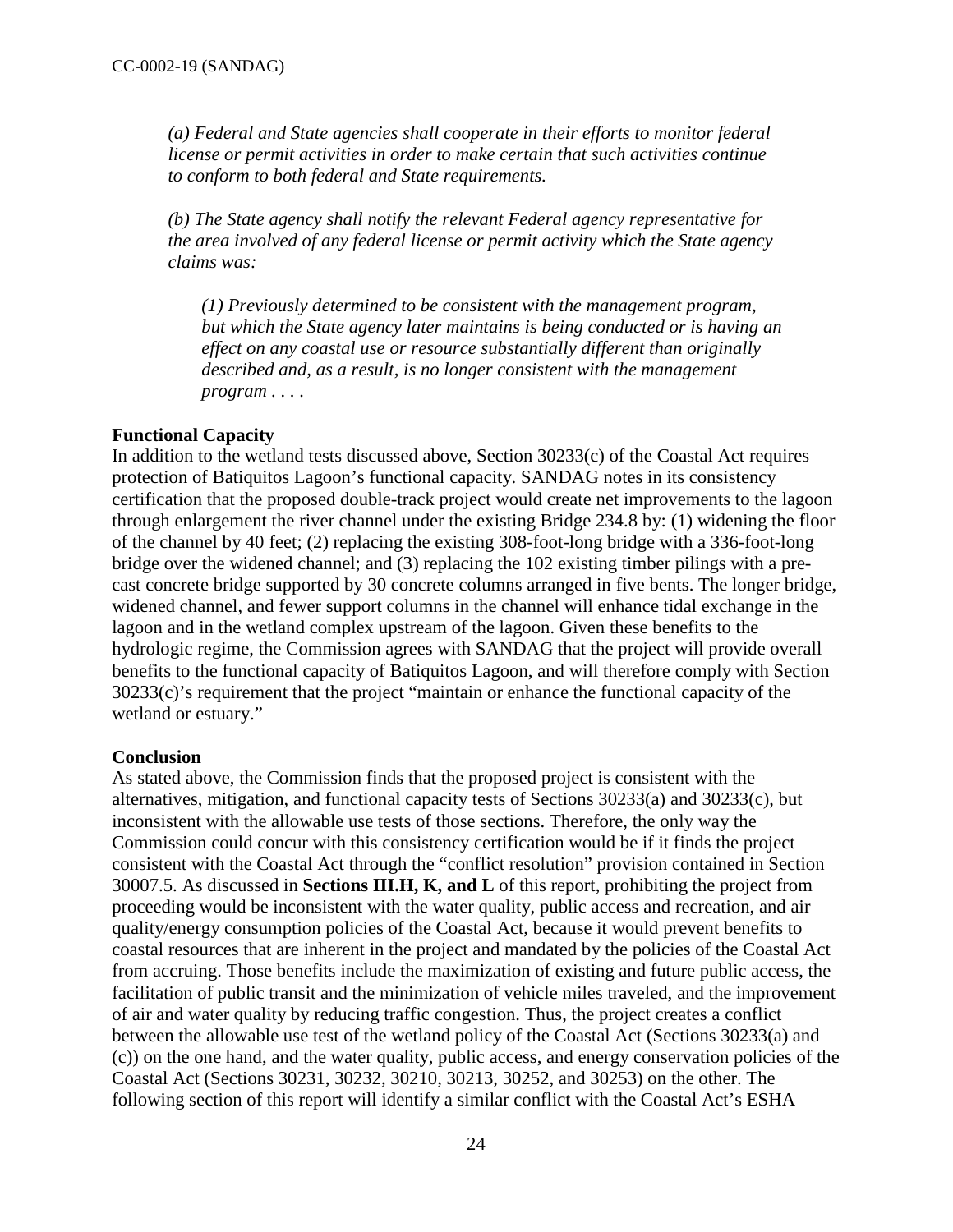policy (Section 30240). In the concluding section of this report (**Section III.M**), the Commission will provide further analysis concerning the resolution of these conflicts.

#### <span id="page-24-0"></span>**G. ENVIRONMENTALLY SENSITIVE HABITAT**

Coastal Act Section 30240 states:

*(a) Environmentally sensitive habitat areas shall be protected against any significant disruption of habitat values, and only uses dependent on those resources shall be allowed within those areas.* 

*(b) Development in areas adjacent to environmentally sensitive habitat areas and parks and recreation areas shall be sited and designed to prevent impacts which would significantly degrade those areas, and shall be compatible with the continuance of those habitat and recreation areas.* 

The overall habitat values in and adjacent to Batiquitos Lagoon, and potential project impacts to wetlands, aquatic resources, and listed species using those habitats, are described in the previous section of this report. Upland environmentally sensitive habitat in the study area is limited to approximately 6.9 acres of Diegan coastal sage scrub (DCSS), a vegetation community which often supports the federally listed California gnatcatcher (**[Exhibit 15](https://documents.coastal.ca.gov/reports/2019/6/W21c/W21c-6-2019-exhibits.pdf)**). The *Biological Technical Report* examines this habitat and the gnatcatcher:

*Diegan coastal sage scrub is a habitat dominated by low, soft-woody subshrubs that are most active in winter and early spring. The coastal form of this community is characterized by California sagebrush (Artemisia californica), California buckwheat (Eriogonum fasciculatum), laurel sumac (Malosma laurina), lemonade berry (Rhus integrifolia), and black sage (Salvia mellifera). Within the study area, the dominant shrubs in this habitat include California sagebrush, goldenbush (Isocoma menzeisii), California encelia (Enceli californica), laurel sumac, white sage (Salvia apiana), and black sage. The disturbed Diegan coastal sage scrub in the study area shows signs of human disturbance, has a sparse shrub cover, and includes a large variety of native and non-native understory species . . . .* 

*. . .* 

*Coastal California gnatcatchers occur on coastal slopes in southern California, including San Diego County. They typically occur in or near coastal sage scrub habitat, preferably in relatively open stands. The species tends to prefers stands of sage scrub that are dominated by California sagebrush (Artemisia californica). The species also uses chaparral, grassland, and riparian habitats where they are adjacent to sage scrub.* 

*HELIX conducted surveys for coastal California gnatcatcher in May and June 2014 (Appendix G). To date, at least one pair of coastal California gnatcatchers has been observed in the BSA. This pair occupied Diegan coastal scrub habitat in*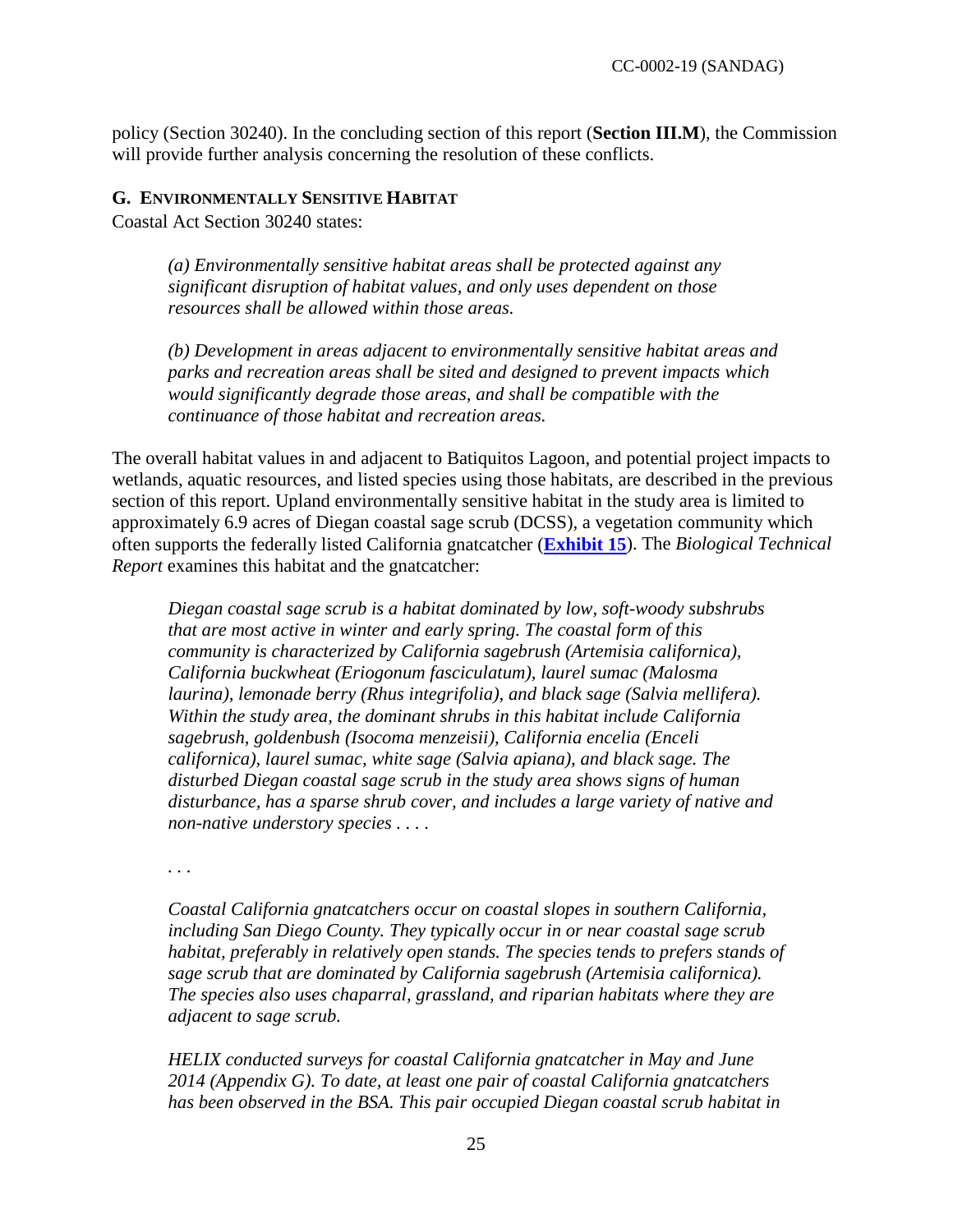*the north of Batiquitos Lagoon, west of the ROW (Figure 4b). A second sighting east of the ROW is likely the same pair.*

The consistency certification states that occupied Diegan coastal sage scrub is classified as environmentally sensitive habitat under Section 30240. The *Report* states that the project would result in direct effects to approximately four acres of mostly occupied coastal California gnatcatcher habitat, located between Avenida Encinas and the north side of Batiquitos Lagoon (**[Exhibit 16](https://documents.coastal.ca.gov/reports/2019/6/W21c/W21c-6-2019-exhibits.pdf)**):

*These adverse effects would result from slope modifications in the cut north of Batiquitos Lagoon, in an area that currently supports Diegan coastal sage scrub vegetation, where at least 1 pair of gnatcatcher was observed during focused surveys. Other areas of Diegan coastal sage scrub in the project area that would be affected are small and isolated, and are not occupied by coastal California gnatcatcher. The proposed action could also result in temporary adverse construction noise effects to occupied coastal California gnatcatcher habitat adjacent to direct effect areas of the project located north of Batiquitos Lagoon. Noise effects on nesting habitat during the gnatcatcher breeding season (February 15 through August 31) could result in reproductive failure by nesting gnatcatchers in the affected area.* 

The consistency certification concludes that Diegan coastal sage scrub (DCSS) is a sensitive upland vegetation community and that the locations where it occurs in the project area should be considered ESHA for Coastal Act purposes. Because this habitat constitutes ESHA, in order for the project to be consistent with Section 30240(a), the parts of the project occurring within that ESHA would need to be a "use dependent on the resource." Because the double-track project is not such a use, the Commission finds that the project does not comply with this test and cannot, therefore, be found consistent with Section 30240. However, because the staff is recommending that the Commission concur with this consistency certification, as discussed in **Section M** of this report (conflict resolution), a finding that Coastal Act conflicts are resolved in a manner which is, on balance, most protective of significant coastal resources, inherently means that the impacts to this habitat need to be mitigated. If they were not mitigated, the Commission would not be able to find the project most protective of significant coastal resources.

Similar to the discussion of temporary wetland habitat impacts in the previous section of this report, SANDAG also determined that a distinction between short-term temporary and long-term temporary impacts is not feasible, and that the project's temporary construction impacts on Diegan coastal sage scrub habitat are considered long-term temporary impacts and will be mitigated as if permanently impacted, since on-site habitat restoration (to mitigation-level standards) of impacted areas within the railroad right-of-way is not feasible.

As was the case for the wetland impacts described in the previous section of this report, mitigation for the loss of four acres of ESHA will be addressed through the Commissionauthorized PWP/TREP's Resource Enhancement and Mitigation Program (REMP). As noted previously, the REMP designates specific mitigation sites to be used for NCC PWP/TREP transportation projects in order to coordinate and maximize the benefits of upland ESHA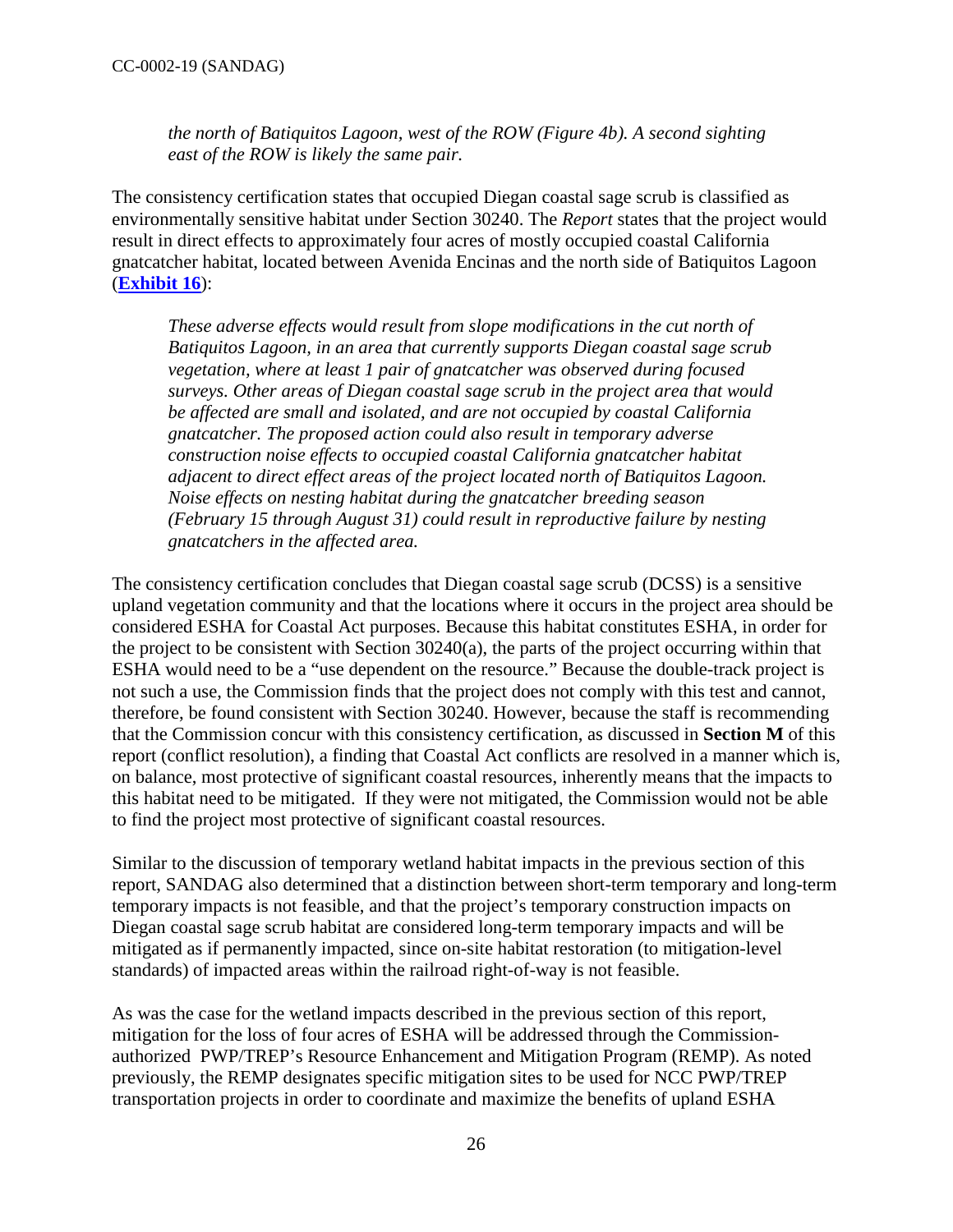restoration required as mitigation for these projects. To protect and to minimize adverse effects on environmentally sensitive habitat, the proposed project incorporates numerous avoidance and minimization measures listed in: (1) the U.S. Fish and Wildlife Service's 2005 *Programmatic Biological Opinion* for SANDAG double-track projects in northern San Diego County; (2) the 2014 *Programmatic Biological Opinion Amendment* developed specifically for the proposed project; and (3) the project *Biological Technical Report*. These measures include but are not limited to: (1) designation of a USFWS-approved project biologist to oversee compliance with and monitor all protective measures during project construction; (2) an employee education program to advise workers of sensitive habitats and species present in the project area; (3) timing restrictions on clearing of Diegan coastal sage scrub to avoid the gnatcatcher nesting season; (4) focused surveys for determining the presence of gnatcatchers; and (5) monitoring requirements. As noted in the previous section of this report, SANDAG will avoid pile driving during the least tern nesting season, unless given permission to do so by the U.S. Fish and Wildlife Service. This restriction will also benefit the gnatcatcher during its February 15 through August 31 nesting season.

SANDAG will mitigate impacts to Diegan coastal sage scrub at an off-site location consistent with the REMP. Prior to the start of project construction, SANDAG will submit to the Executive Director documentation confirming that adequate credits have been released from the REMP in order to provide compensatory mitigation for the permanent impacts to four acres of Diegan coastal sage scrub habitat associated with the Batiquitos Lagoon double-track project at a 1:1 mitigation ratio. However, if mitigation credits are not available from the REMP program by the start of project construction, SANDAG has committed to submitting to the Commission (prior to the start of project construction) a second consistency certification for a mitigation plan for the unavoidable impacts to Diegan coastal sage scrub habitat arising from the proposed project. This plan would include the typical 2:1 upland ESHA mitigation ratio required by the Commission, and all mitigation measures shall be consistent with the provisions of the REMP. This will ensure that the Commission will have the ability to review the details of the mitigation plan, and concur that the project is consistent with the protection/mitigation requirements of Section 30240, before SANDAG can commence construction of the double-track project.

In the scenario where REMP credits are not available and a separate mitigation plan is required, and given the significant time lag between the 2016 *Biological Technical Report,* the subject 2019 consistency certification, and the current expected start of project construction (2021), SANDAG will also provide in the second consistency certification an updated biological assessment to identify any changes in habitat area or conditions and updated calculations of potential project impacts to Diegan coastal sage scrub habitat (if necessary due to the findings in the updated biological assessment).

The Commission also notes that should the proposed off-site mitigation measures for impacts to Diegan coastal sage scrub ESHA either not be available for use by SANDAG or not be implemented in the manner described in the consistency certifications, the Commission has the ability to "re-open" its decisions on the consistency certifications under the remedial action provisions of the federal consistency regulations at 15 CFR §930.65, which are quoted above on pages 23 and 24.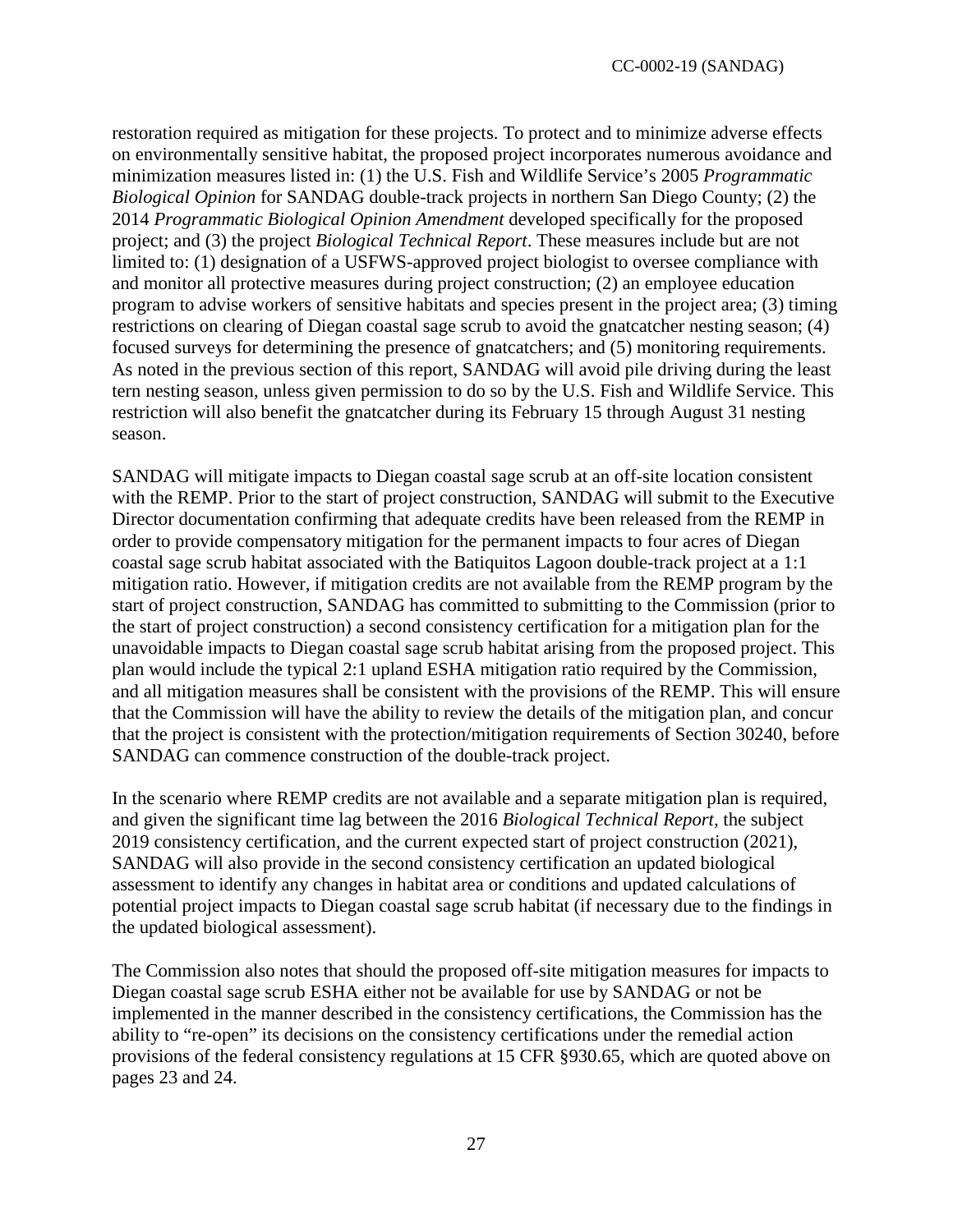In conclusion, the Commission finds that the project is not a use allowed in an ESHA and would result in permanent and temporary impacts to Diegan coastal sage scrub habitat. As a result, the project is inconsistent with Section 30240, notwithstanding project measures to mitigate the impacts to Diegan coastal sage scrub. Therefore, the only way the Commission could concur with this consistency certification would be if it finds the project consistent with the Coastal Act through the "conflict resolution" provision contained in Section 30007.5. As discussed in **Sections III.H, K, and L** of this report, not allowing the project to proceed would be inconsistent with the water quality, public access and recreation, and air quality/energy consumption policies of the Coastal Act, because it would prevent benefits to coastal resources that are inherent in the project and mandated by the policies of the Coastal Act from accruing. Those benefits include the maximization of existing and future public access, the facilitation of public transit and the minimization of vehicle miles traveled, and the improvement of air and water quality by reducing traffic congestion. Thus, the project creates a conflict between the allowable use test of the ESHA policy of the Coastal Act (Section 30240 on the one hand, and the water quality, public access, and energy conservation policies of the Coastal Act (Sections 30231, 30232, 30210, 30213, 30252, and 30253) on the other. In the concluding section of this report (**Section III.M**), the Commission will provide further analysis concerning the resolution of these conflicts.

#### <span id="page-27-0"></span>**H. WATER QUALITY**

Coastal Act Section 30231 states:

*The biological productivity and the quality of coastal waters, streams, wetlands, estuaries, and lakes appropriate to maintain optimum populations of marine organisms and for the protection of human health shall be maintained and, where feasible, restored through, among other means, minimizing adverse effects of waste water discharges and entrainment, controlling runoff, preventing depletion of ground water supplies and substantial interference with surface water flow, encouraging waste water reclamation, maintaining natural vegetation buffer areas that protect riparian habitats, and minimizing alteration of natural streams.* 

#### Coastal Act Section 30232 states:

*Protection against the spillage of crude oil, gas, petroleum products, or hazardous substances shall be provided in relation to any development or transportation of such materials. Effective containment and cleanup facilities and procedures shall be provided for accidental spills that do occur.* 

SANDAG included in its consistency certification commitments for water quality protection during construction and operation of the double-track and bridge replacement project, including preparation of a Storm Water Pollution Prevention Plan (SWPPP), compliance with its National Pollutant Discharge Elimination System (NPDES) permit, implementation of a spill prevention and containment plan, and implementation of construction best management practices. The consistency certification states that water quality would be protected by project design features including: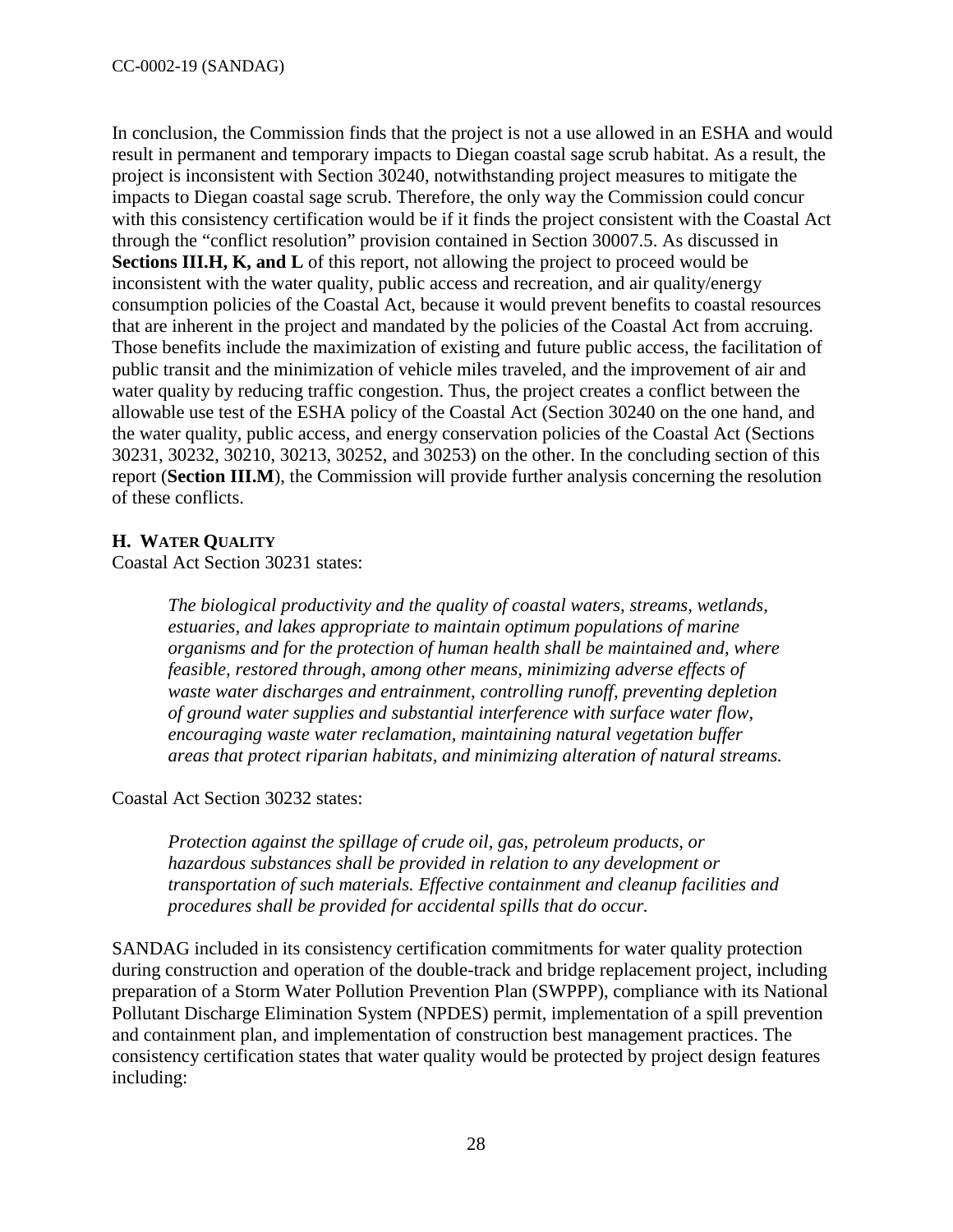*. . . concrete ties (vs. creosote ties to the extent practicable); slopes laid back or stabilized to reduce erosion and sediment; concrete piles in steel shells to support the new bridge; drains consisting of perforated pipe wrapped with filter fabric located beneath the bridge ballast; ballasted tracks; pervious gravel maintenance roads; articulated block- or rocklined ditch bottoms where water velocity is sufficient to cause scour; energy dissipation at drainage outlets; and rock slope protection in areas of high water velocity/wave action.* 

*Trackside ditches would be constructed on both sides of the track alignment and would be protected from scour with vegetated RSP lining or pervious ACB mats, depending on the protection level needed. Surface drainage patterns and flow rates would generally be maintained, with culverts provided where needed to accommodate maintenance road access, as described below.* 

SANDAG also submitted a *Storm Water Management Memo (October 22, 2018)* as an element of its consistency certification. This document describes existing storm water conditions within the railroad right-of-way, anticipated post-project storm water conditions, and the management measures incorporated into the project to protect water quality in the project area. The *Memo* states in part that project improvements will:

*. . . reduce erosion and limit sediment transport to the lagoon. New cut and fill slopes within the project will be protected from erosion using native vegetation. Existing native vegetation will be maintained where possible. Trackside ditches will typically be earthen soft bottom or permeable lined using options such as, Rock Slope Protection (RSP), Turf Reinforcement Mat (TRM) or Articulated Concrete Block (ACB) lining to allow for plant growth but prevent erosion and minimize sediment transport to the lagoon. Based on the geotechnical design report, perched groundwater or seepage conditions are expected to be encountered in the cut slopes north of the lagoon. Concrete lined ditches will be used in these non-jurisdictional trackside ditches to protect the trackbed which will then transition to pervious ditches before discharging to the lagoon.* 

*Use of impervious paving and surfaces will be minimized. Maintenance access roads are infrequently used and therefore not anticipated to be a significant source of pollutants. Furthermore, stabilized maintenance access roads will be constructed of aggregate base and pervious concrete to allow infiltration. Use of impervious paving and surfaces will be limited to signal house structures, permanent grade crossings and access driveway from public street as shown on the project plans.* 

The *Memo* also summarizes project features that will minimize adverse effects to water quality during and after construction:

*1. The double track bridge is designed in conformance with the Batiquitos Lagoon*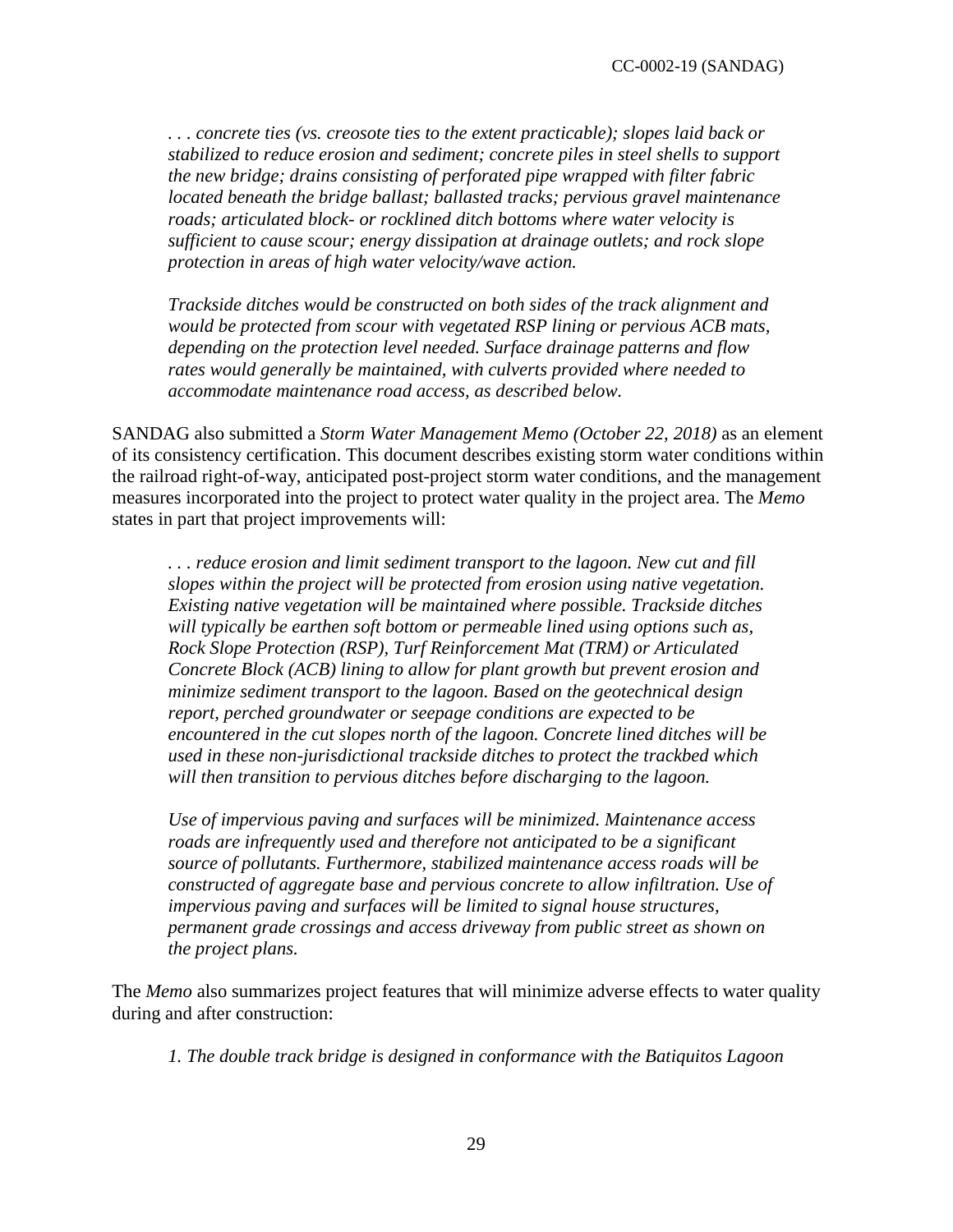*Bridge Optimization Study (Moffatt & Nichol 2012). The project will increase the*  lagoon opening by 40 feet by lengthening the bridge to improve tidal and fluvial *flows, which will enhance wetland habitats and water quality in the lagoon.* 

*2. To assist with the conservation of natural areas, soils, and vegetation, the project will minimize impacts to critical areas such as sensitive habitat, wetlands, and areas with erosive or unstable soil conditions.* 

*3. The disturbance to natural drainage patterns will be minimized by providing a set-back envelope between improvements and flowline. Disturbance to existing drainage patterns will be limited.*

*4. The increase of impervious surface area will be minimized and discontinuous throughout the project site. Maintenance access roads will be pervious pavements. All trackbed improvements will be pervious surface materials.* 

*5. All sheet flow runoff from impervious surfaces will drain to pervious areas prior to discharging to the Batiquitos Lagoon.* 

*6. Erosion from slopes will be minimized following several strategies. Existing stable slopes will only be disturbed when necessary. Cut and fill areas will be minimized to reduce slope lengths. Retaining walls will be incorporated in some locations to reduce steepness of slopes and to shorten slopes. Disturbed slopes will be rounded and shaped to reduce concentrated flows. Flows will be concentrated and collected in stabilized drains and channels. Disturbed slopes will be vegetated or stabilized.*

*7. Energy dissipaters, such as RSP (a.k.a., rip-rap), will be installed at outlets which discharge to unlined channels in accordance with specifications to minimize erosion. Energy dissipaters shall be installed in such a way as to minimize impacts to receiving waters.*

*8. Landscaping improvements are a potential source for runoff pollutants for this project. Permanent source control BMPs will consist of minimizing disturbance of existing native plants. Revegetation of disturbed areas will use native hydroseed mixes which minimize the need for fertilizers and pesticides that can contribute to storm water pollution. Once plants are established, permanent irrigation will not be necessary. Landscaping specifications shall comply with NCTD and railroad standard storm water management operating procedures.* 

In conclusion, the project includes the removal of creosote timber pilings which support the 75 year-old timber bridge and replacement with fewer concrete support columns for the new double-track bridge. The project will increase by 40 feet the width of the lagoon channel underneath the railroad tracks, thereby improving lagoon hydrology and functional capacity. Erosion controls to protect water quality will also include post-construction revegetation activities across disturbed areas within the project corridor. The *SWPPP* and *Storm Water*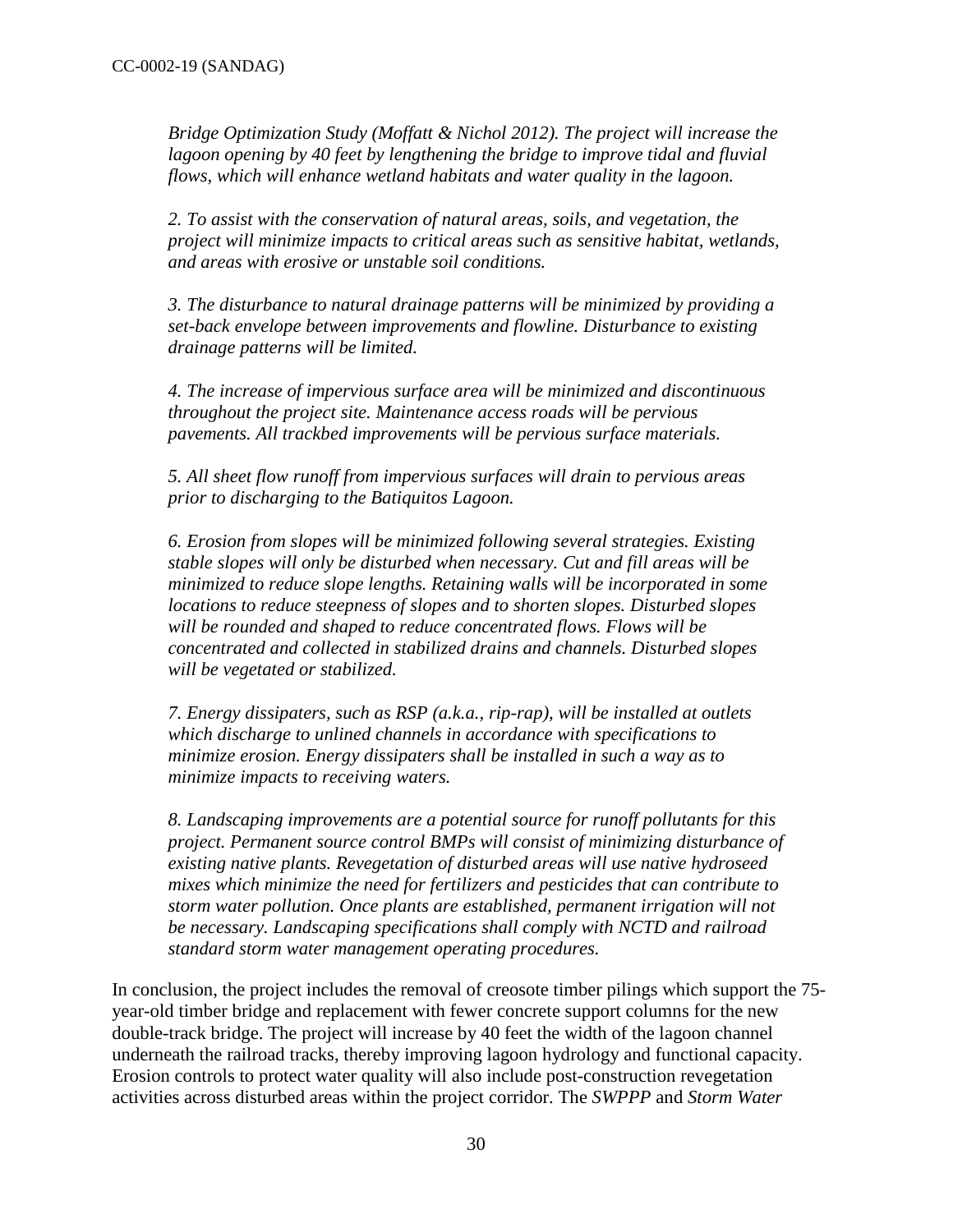*Management Memo* include numerous water quality protection measures incorporated into the double-track project. As a result, the project will lead to long-term beneficial effects on water quality in the project area.

With the above measures, the Commission finds that the proposed project would not cause significant adverse water quality impacts at and adjacent to the project area and would be consistent with the water quality protection and spill prevention policies of the Coastal Act (Sections 30231 and 30232). In addition, the Commission finds that Coastal Act Sections 30231 and 30232 include affirmative language mandating approval *("The biological productivity and the quality of coastal waters … shall be maintained and, where feasible, restored …*") to protect, and where feasible, restore coastal water quality and that without this project, water quality resources at and adjacent to the Batiquitos Lagoon project area will not be maintained, restored, and protected.

#### <span id="page-30-0"></span>**I. CULTURAL RESOURCES**

Coastal Act Section 30244 states:

*Where development would adversely impact archaeological or paleontological resources as identified by the State Historic Preservation Officer, reasonable mitigation measures shall be required.*

The consistency certification includes an examination of potential cultural resources within the project area. Cogstone Resource Management, Inc. prepared a *Cultural Resources Technical Report (July 2016; revised January 2017)* for SANDAG in order to inventory cultural and historical resources in the project area and to comply with the provisions of Section 106 of the National Historic Preservation Act. The *Report* states that:

*A search for archaeological and historical records was completed by the South Coastal Information Center (SCIC) at San Diego State University for a 0.5 mile radius around the proposed Project on June 3, 2016. Results of the record search indicate that 15 previously recorded cultural resources are within 0.5 miles of the Project Area including 12 with prehistoric components. Site P-37-011026 is located partially within the proposed Project Area.* 

. . .

*An intensive-level pedestrian survey of the Project Area was conducted on January 15 and May 14, 2014. The area was heavily disturbed due to the construction of the railroad. Cultural materials were identified on the tops of the bluffs north of the lagoon within the boundary of site P-37-011026. Extended Phase I investigations conducted by Cogstone on June 14, 2016 in order to determine the vertical extent of P-37-011026 within the current Project Area. Six shovel test pits (STPs) were placed with the goal or reaching 100 cm below ground surface or two levels of culturally sterile soil, whichever came first. Native American monitor P.J. Stoneburner from Saving Sacred Sites was also present.*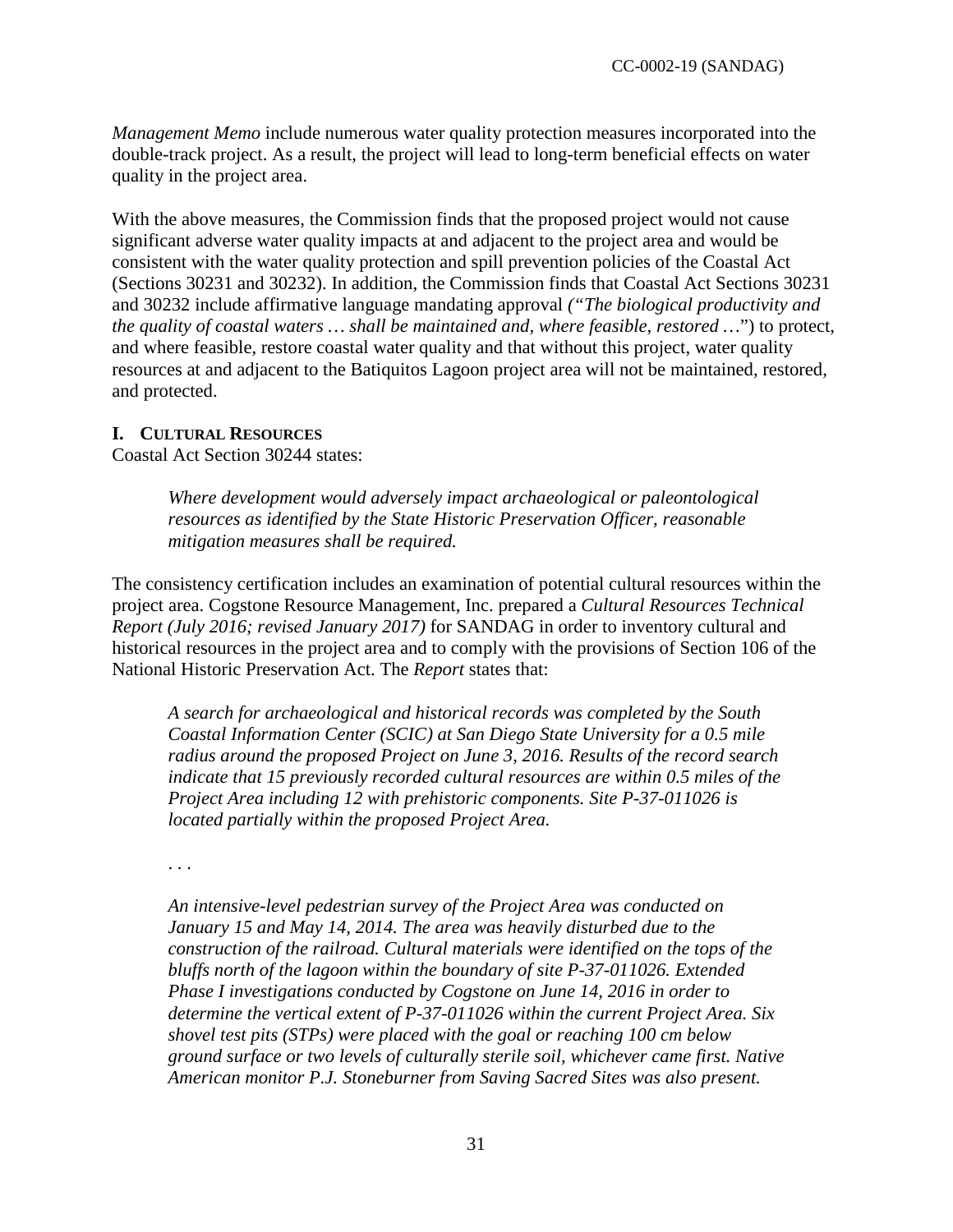*Results of the subsurface testing found no evidence of intact buried prehistoric archaeological deposits.* 

*Based on the current and previous fieldwork and background research conducted, the portion of site P-37-011026 that intersects with the BLDT Project Area does not appear to be eligible for inclusion in the NRHP. No information has been found to suggest the site is directly associated with events or persons that are significant in local, state, or national history (Criteria A and B).There are no elements recorded for the site that would qualify as significant under Criterion C, and the high level of disturbance of the area and the lack of intact cultural material subsurface indicates that the area will not yield, or may be likely to yield, information important to history or prehistory (Criterion D). Therefore the portion of site P-37-011026 within the BLDT Project Area is recommended not eligible for inclusion in the NRHP.* 

*. . .* 

*In the event of an unanticipated discovery, all work must be suspended within 50 feet of the find until a qualified archaeologist evaluates it. In the unlikely event that human remains are encountered during project development, all work must cease near the find immediately.*

SANDAG included in its consistency certification a copy of the May 24, 2017, letter from the State Historic Preservation Officer (SHPO) to the U.S. Army Corps of Engineers concluding Section 106 consultation undertaken by the Corps as an element of SANDAG's Section 404 Clean Water Act permit application to the Corps. SHPO stated in its letter that:

*The Native American Heritage Commission (NAHC) was contacted and responded that a search of the Sacred Lands File was negative for Native American cultural resources in the immediate project vicinity. The Corps sent letters to the Native American contacts provided by the NAHC on March 07, 2017, and another letter on April 20, 2017 to inform tribes of a finding of no adverse effect. One response was received from the San Pasqual Economic Development Agency stating that the project is within their ancestral territory but they do not have any additional information.* 

The letter further states that the Corps is adding a special condition to SANDAG's Section 404 permit requiring SANDAG to retain archaeological and tribal monitors during earth-moving activities within the aforementioned Site P-37-0011926.

The above-referenced response letter from the San Pasqual Economic Development Agency also stated that:

*Please note that we are interested in participating in Cultural Resource surveys, excavations and monitoring within our ancestral territory. Prior to conducting*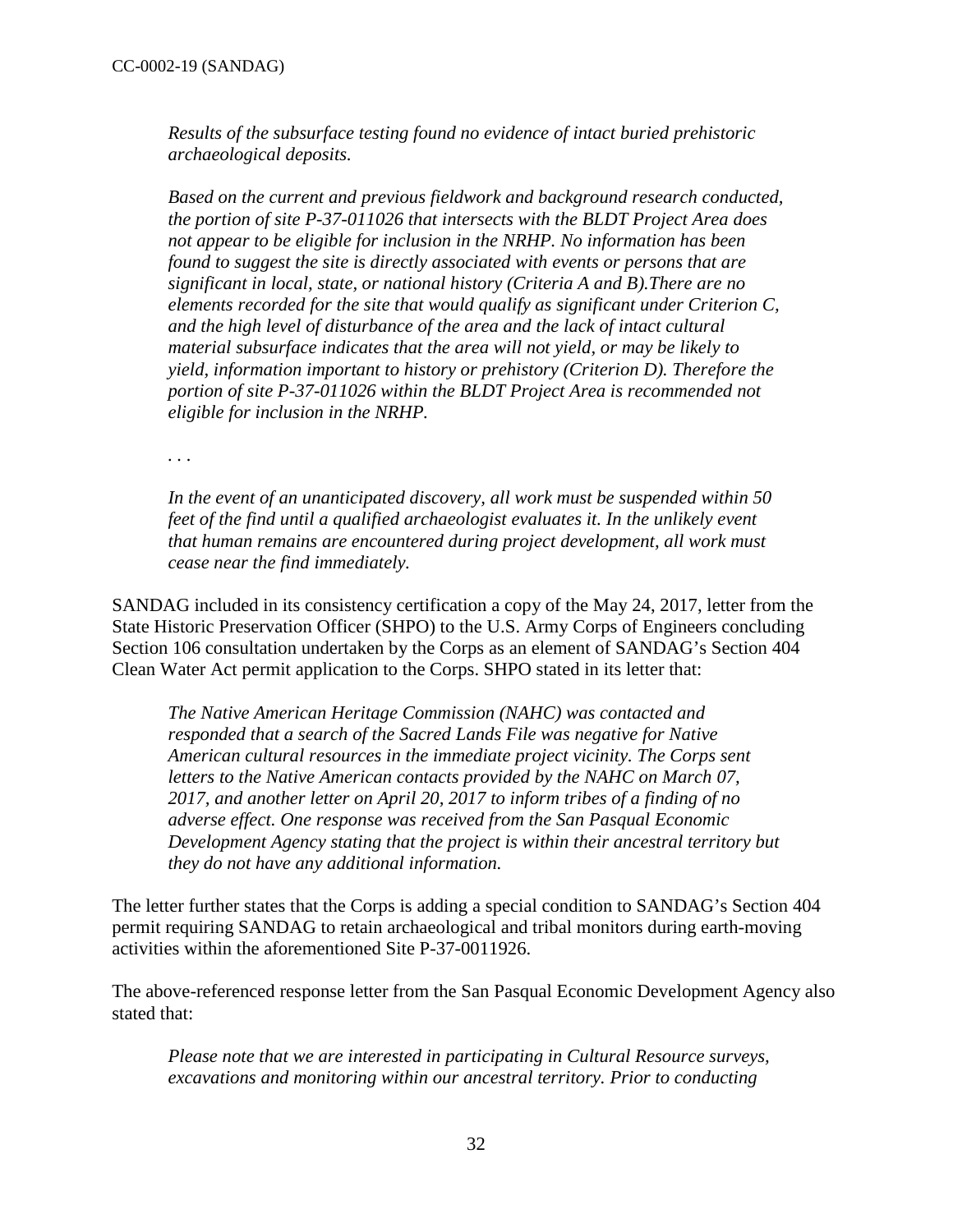*any Cultural Resource surveys, excavations and/or monitoring, please contact the San Pasqual Economic Development Agency to schedule specifics.*

SANDAG has incorporated into the proposed project the recommended mitigation and monitoring measures in the Cogstone *Report*. The Commission agrees with SANDAG that the double-track project would not adversely affect cultural resources. The resource inventory and evaluation work previously undertaken within the project area and the commitment by SANDAG to protect unknown cultural resources that may be uncovered during project construction demonstrates SANDAG's commitment to protection of cultural resources. Therefore, the Commission finds that the project is consistent with the cultural resource policy of the Coastal Act (Section 30244).

#### <span id="page-32-0"></span>**J. PUBLIC VIEWS**

Coastal Act Section 30251 states:

*The scenic and visual qualities of coastal areas shall be considered and protected as a resource of public importance. Permitted development shall be sited and designed to protect views to and along the ocean and scenic coastal areas, to minimize the alteration of natural land forms, to be visually compatible with the character of surrounding areas, and, where feasible, to restore and enhance visual quality in visually degraded areas. New development in highly scenic areas such as those designated in the California Coastline Preservation and Recreation Plan prepared by the Department of Parks and Recreation and by local government shall be subordinate to the character of its setting.* 

The proposed double-track project will occur within the existing railroad right-of-way and not significantly alter public views within or adjacent to the railroad corridor. The proposed doubletrack bridge over Batiquitos Lagoon would be located just west of the existing single-track bridge. After demolition of the existing bridge, the public views at the railroad crossing of the lagoon will be similar to existing views. The consistency certification examines the visual differences between the existing and proposed bridges:

*The existing railway bridge over Batiquitos Lagoon is a timber trestle 308 feet*  long, built in the 1940s. The existing bridge has 22 spans supported on timber pile *bents 14 feet apart. The proposed double-track bridge would be 336 feet in length and consist of six-spans of 56-footlong concrete box girders to allow for enhanced Lagoon circulation and dredge passage. It would increase the lagoon opening by 40 feet by lengthening the bridge; replace the 102 existing 15-inch diameter timber piles with 30 concrete piles, each with a diameter of 30 inches. The proposed rail bridge over the lagoon would be constructed adjacent to the existing bridge, which would then be removed. The heights of the existing and proposed bridges would be substantially the same. Having fewer spans between piers of the proposed bridge when compared to the existing bridge would result in more open views under the bridge, which would provide more access to scenic coastal views.*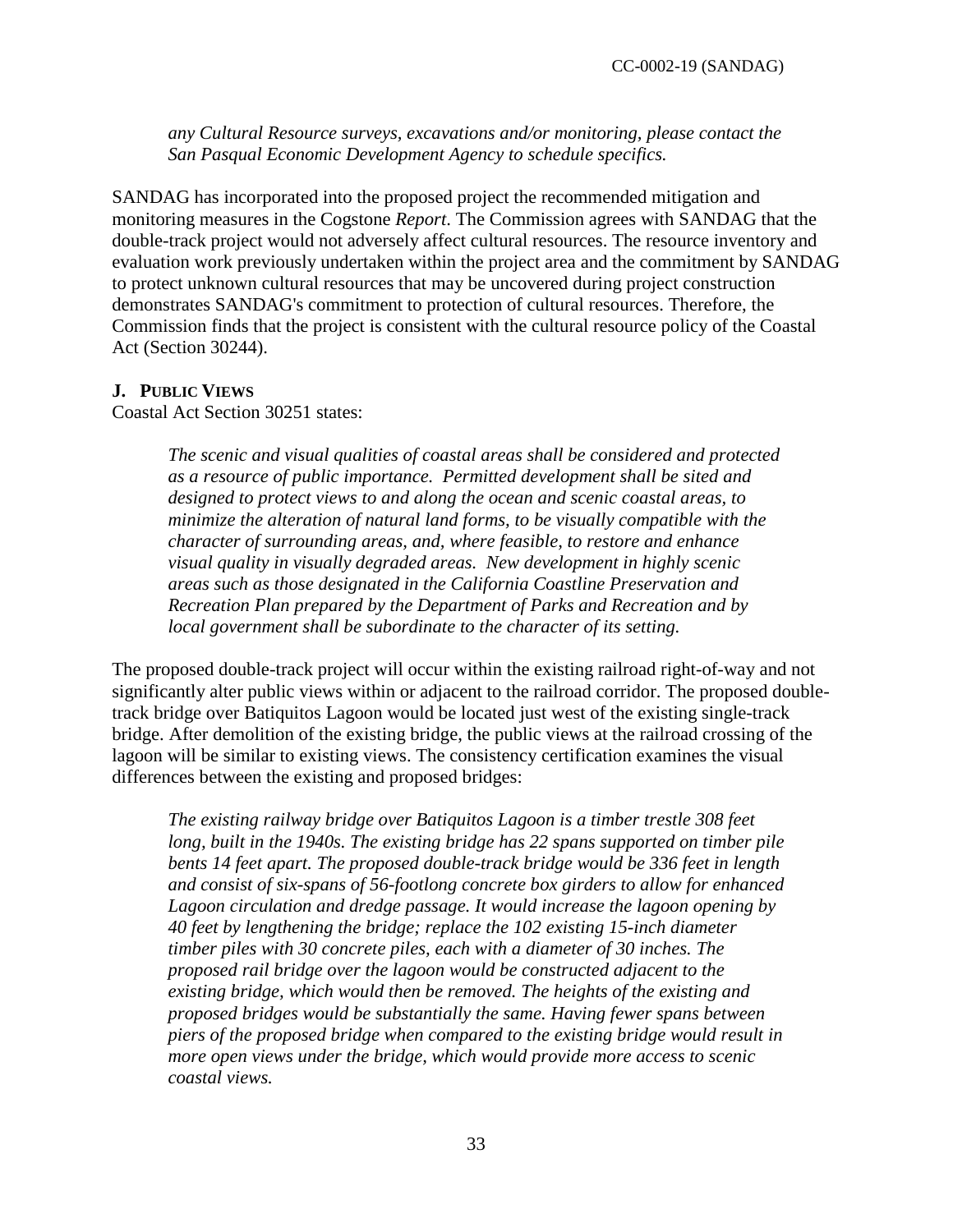The project design includes eight proposed retaining walls, ranging from 5 to 15 feet high and between 18 and 181 feet long, along the sides of the rail embankment near the lagoon (**[Exhibit](https://documents.coastal.ca.gov/reports/2019/6/W21c/W21c-6-2019-exhibits.pdf)  [8](https://documents.coastal.ca.gov/reports/2019/6/W21c/W21c-6-2019-exhibits.pdf)**). The consistency certification states that wall architectural treatments would be similar to what is being used for other transportation infrastructure projects in the North Coast Corridor, and that surface treatments and textures would be considered during the design of retaining walls to break up the surface plane and provide visual interest. The consistency certification further states that:

*The retaining walls would be visible to pedestrians and vehicles, but would be distant for I-5 travelers, and for nearby viewers looking westward from Carlsbad Boulevard/North Coast Highway 101, La Costa Avenue, or the Coastal Rail Trail, the project features would be behind them, and thus would not block coastal views of scenic resources. The retaining walls would be on the south side of the lagoon, so they would be visible, but relatively distant for viewers from the recreational trail along the northern slopes of the lagoon near Gabbiano Lane.* 

The project would also create temporary visual impacts during the construction period, including stockpiled soil, demolition debris, scaffolding, temporary barriers, construction fencing, and heavy construction equipment. Visual disruptions to the existing views would be removed upon completion of each stage of the construction period.

As noted in the project description, the project would extend or relocate existing 6-foot-high chain-link fence along several segments of the railroad right-of-way or at the top or toe of slopes (**[Exhibit 11](https://documents.coastal.ca.gov/reports/2019/6/W21c/W21c-6-2019-exhibits.pdf)**). The consistency certification states that the new fencing would be visible from close up, but would blend with the surrounding conditions when seen from more distant viewpoints and would not represent a substantial change from existing conditions.

The Commission agrees with SANDAG that proposed railroad infrastructure improvements would not adversely affect scenic visual resources in the project area. As described above, the construction of replacement and new railroad infrastructure, the Batiquitos Lagoon double-track bridge railroad bridge, and grading and retaining walls to accommodate the second mainline track are designed to minimize visual impact and landform alteration. The railroad has been a permanent feature of the landscape in the project area for 100 years and the proposed project will not significantly change that landscape or adversely affect scenic views in or across Batiquitos Lagoon. Therefore, the Commission finds that the project is consistent with the visual resource protection policy of the Coastal Act (Section 30251).

# <span id="page-33-0"></span>**K. PUBLIC ACCESS, RECREATION, AND TRANSIT**

Coastal Act Section 30210 states:

*In carrying out the requirements of Section 4 of Article X of the California Constitution, maximum access, which shall be conspicuously posted, and recreational opportunities shall be provided for all the people consistent with public safety needs and the need to protect public rights, rights of private property owners, and natural resource areas from overuse.*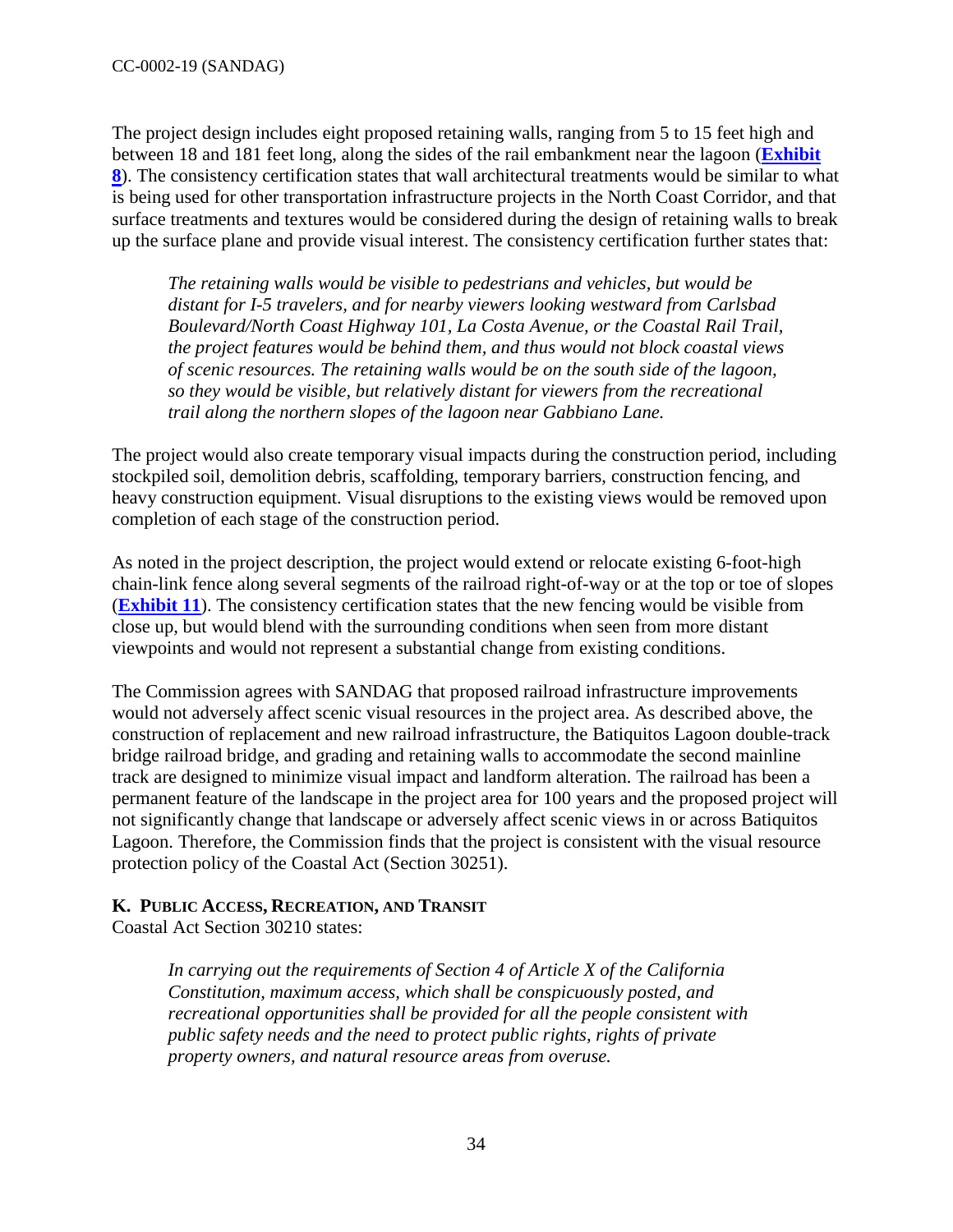Coastal Act Section 30213 states in part:

*Lower cost visitor and recreational facilities shall be protected, encouraged, and, where feasible, provided. Developments providing public recreational opportunities are preferred . . . .* 

Coastal Act Section 30252 states in part:

*The location and amount of new development should maintain and enhance public access to the coast by (1) facilitating the provision or extension of transit service . . .* 

As SANDAG notes in its consistency certification (and as the Commission has consistently noted in its concurrences with previous SANDAG and NCTD double-track projects), one of the benefits of double-tracking along the North Coast Corridor is the improvement of public access to the shoreline, both directly by providing transportation alternatives, and indirectly through reductions in private vehicle use on corridor highways. The proposed project is an element in the LOSSAN North Corridor Strategic Plan to develop a more reliable passenger rail system that will in part serve to improve public access alternatives in the project area and within the LOSSAN corridor in San Diego and Orange counties.

The consistency certification states that the proposed project would not interfere with or change existing public coastal access:

*Permanent improvements associated with the proposed action would take place almost exclusively within the existing rail ROW, and replacement of the existing bridge with the proposed bridge would occur within essentially the same location and alignment. Access to the lagoon would not change, as the proposed action would not impact Gabbiano Lane or Batiquitos Drive.*

*The proposed 6-foot high chain link fencing along the right-of-way or at the edge of slopes is a standard feature in railroad rights of way, and is required by NCTD design guidelines for all capital improvement projects. The fencing is not considered to have an adverse impact on public access since it is provided to help prevent unauthorized trespassing into the ROW and improve public safety. It is also noted that the project footprint includes sensitive lagoon habitats where human intrusion is discouraged, and that legal public access to the coast over the railroad right of way is provided on established roadways at both the north and south ends of the project footprint.* 

SANDAG further states in its consistency certification that public access to the hiking trail beginning at the end of Gabbiano Lane and continuing almost to El Camino Real on the east end of the lagoon, and public access to the beaches on either side of the Batiquitos Lagoon opening to the Pacific Ocean, would not be impeded by the project. Construction staging areas would occur within and outside of the railroad right-of-way. During construction of the project, pedestrian and vehicle access across Avenida Encinas and La Costa Avenue would be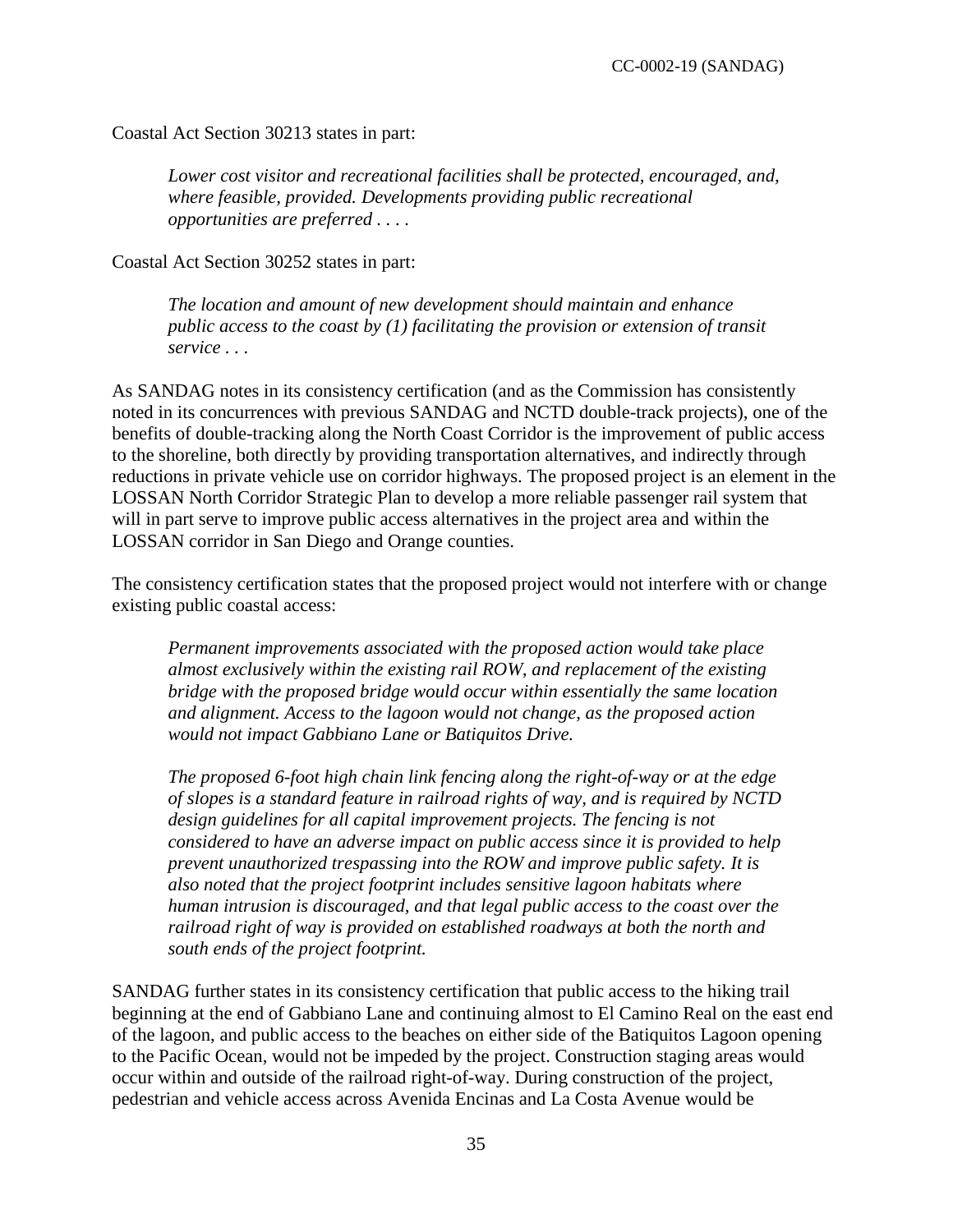maintained, and the contractor would not use public trails or other recreational facilities as construction access roads.

In conclusion, the Commission agrees with SANDAG and finds that the proposed project would not create adverse effects to public access and recreation in the project area. The project would improve regional public access to the coast by reducing automobile traffic on I-5 in an area where this freeway supports public access and recreation. The Commission therefore finds the project consistent with the public access and recreation policies of the CCMP (Coastal Act Sections 30210, 30213, and 30252).

In addition, the Commission finds that Coastal Act Sections 30210, 30213, and 30232 include affirmative language mandating approval *("Maximum access … and recreational opportunities shall be provided"; "Lower cost visitor and recreational facilities shall be protected, encouraged, and, where feasible, provided"; "Upland areas necessary to support coastal recreational uses shall be reserved"; The location and amount of new development should maintain and enhance public access;"*) to protect coastal access and recreation and that without this project, the following project elements would not occur: (1) a one mile section of new double-track railroad to connect existing sections of double-track to the immediate north of the project area; and (2) a new double-track railroad bridge across Batiquitos Lagoon to replace the existing single-track bridge at the end of its design life.

# <span id="page-35-0"></span>**L. AIR QUALITY AND ENERGY CONSUMPTION**

Coastal Act Section 30253 states in part:

*New development shall do all of the following:* 

*. . .* 

*(d) Minimize energy consumption and vehicle miles traveled.* 

In past reviews of pre- and post-PWP/TREP SANDAG and NCTD rail improvement projects, as well as the PWP/TREP itself, the Commission has consistently found that SANDAG and NCTD rail improvement projects would increase the use of public transportation, reduce automobile emissions and vehicle miles traveled, minimize energy consumption, and benefit regional air quality. The proposed project would provide these same benefits.

The consistency certification states that:

*The project is intended to increase use of passenger rail service as a mode of transportation. Although increased rail service may increase diesel emissions, a double track configuration would reduce overall idling times of trains throughout the corridor, which would reduce emissions compared to existing conditions. Furthermore, as the utilization of passenger rail service increases due to improved capacity, reliability, and efficiency (due, in part, to the project), vehicle miles traveled in the vicinity and region wide are anticipated to be incrementally reduced. A corresponding reduction in air emissions is anticipated.*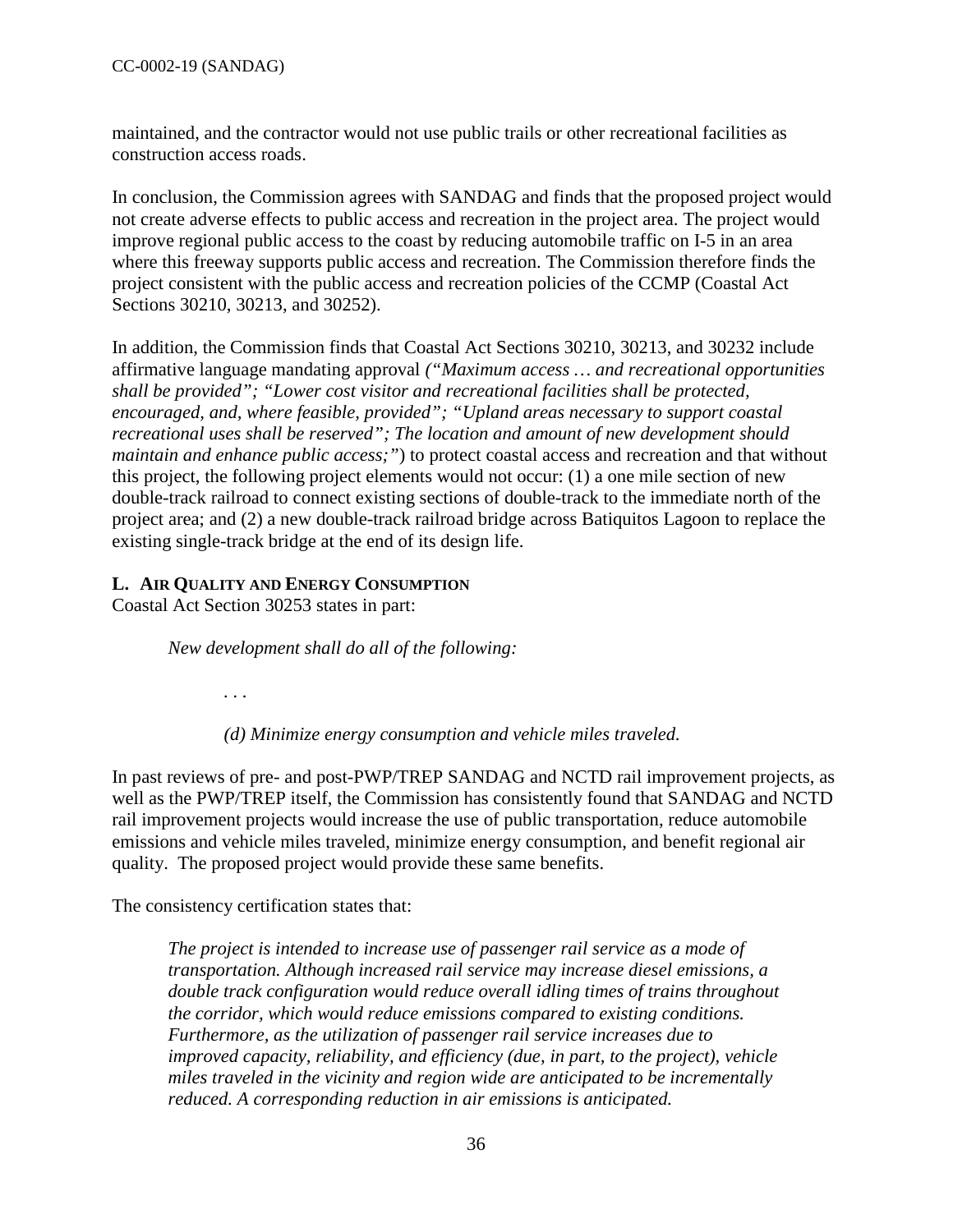*There would be temporary construction emissions associated with vehicles and equipment traveling to and from the project site and operating on site; however, vehicle operations would not result in an adverse effect to air quality or cause localized pollution.* 

The Commission has historically found that coastal resources would be directly affected by global climate change resulting from increases in greenhouse gas emissions, and finds that, as part of a larger SANDAG effort to improve and expand rail service in the LOSSAN corridor, the project would further help meet greenhouse gas reduction targets for San Diego County mandated under California's Climate Change Initiative (i.e., AB 32) and other legislation. Benefits to coastal resources include reductions in: (1) coastal flooding and erosion; (2) inundation of developed areas and public access and recreation areas; (3) alterations to existing sensitive habitat areas; (4) ocean warming and acidification; (5) changes in marine species diversity, distribution, and productivity; and (6) infrastructure damage arising from sea level rise.

Thus, actions to reduce greenhouse gases and to protect coastal resources at risk from the adverse effects of global warming are consistent with a number of Coastal Act goals and policies, including but not limited to the directive in Section 30253 to minimize energy consumption and vehicle miles traveled. The Commission has repeatedly drawn these conclusions in past SANDAG/NCTD consistency certification reviews, and, more importantly, reiterated them in its review of the PWP/TREP. The Commission concludes that the project would improve air quality and public transportation in the LOSSAN corridor, and help reduce energy consumption and greenhouse gas emissions, and would, therefore, be consistent with the energy minimization policy of the Coastal Act (Section 30253(d)). In addition, the Commission finds that Coastal Act Section 30253 includes affirmative language mandating approval *("New development shall . . . minimize energy consumption and vehicle miles traveled."*) of projects that include elements designed to minimize energy consumption and vehicle miles traveled. The Batiquitos Lagoon double-track project includes these elements.

#### <span id="page-36-0"></span>**M. CONFLICT BETWEEN COASTAL ACT POLICIES**

The following conflict resolution discussion is applicable to wetland and ESHA impacts associated with specific projects considered within the NCC PWP/TREP. Section 30233(a) of the Coastal Act only permits the diking, filling, or dredging of wetlands where there is no feasible less environmentally damaging alternative, where feasible mitigation measures have been provided to minimize adverse environmental effects, and when it is limited to certain uses. Section 30240 does not allow uses within ESHA other than a "use dependent on the resource." The findings for approval of the original NCC PWP/TREP (PWP-6-NCC-13-0203-1) found that the proposed fill, by itself, would not be an allowable use, and that other elements of the project, absent sufficient mitigation, would significantly disrupt and/or degrade ESHAs. However, the Commission also found that the project as a whole presented conflicts among Chapter 3 policies, and it used the "conflict resolution" provision of Sections 30007.5 and 30200(b) of the Coastal Act to allow limited dredging and filling of wetlands, despite its inconsistency with Section 30233, and limited impacts to ESHAs, despite their inconsistency with Section 30240.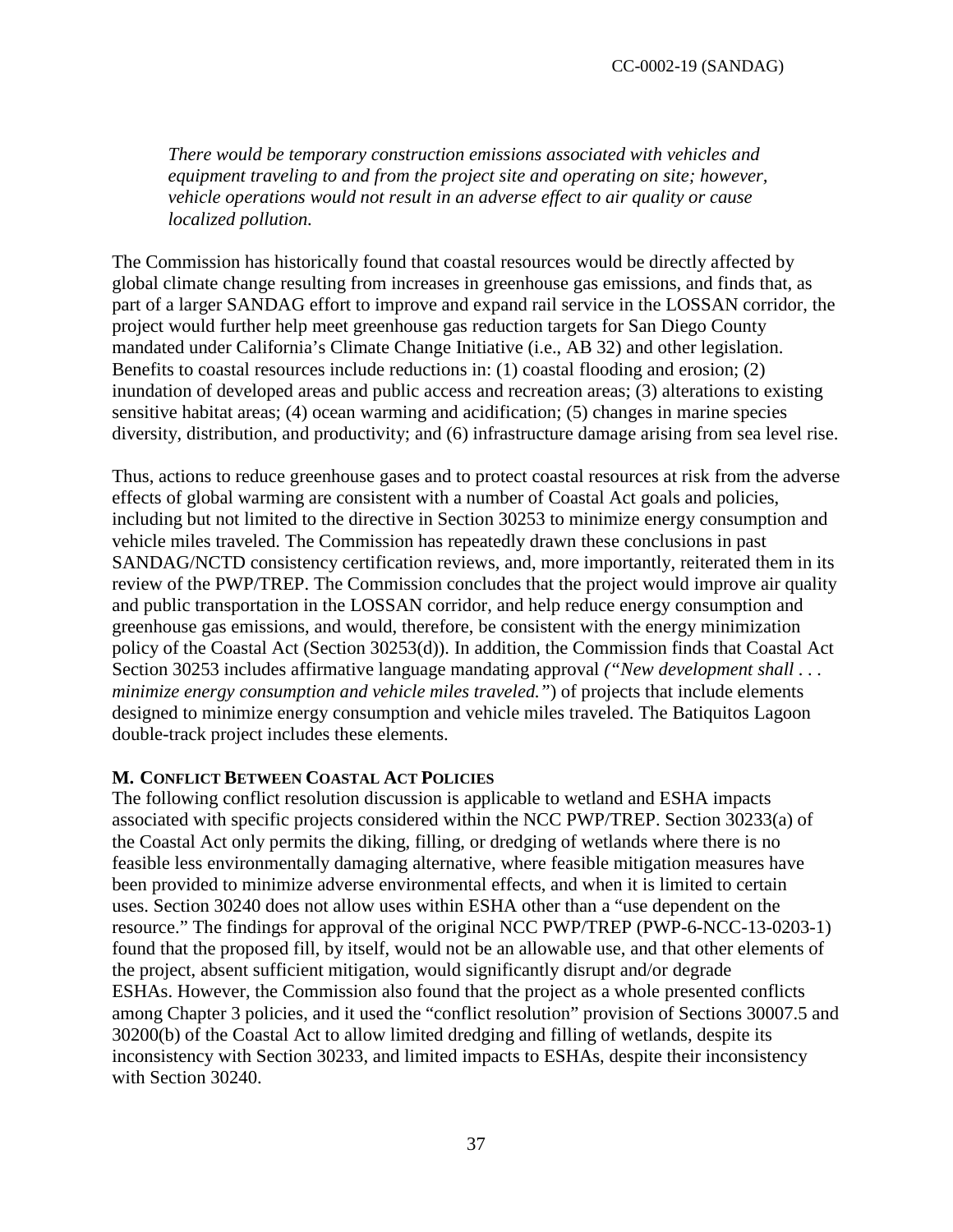When the Commission identifies a conflict among Coastal Act policies, Section 30007.5 requires the Commission to resolve the conflict "in a manner which on balance is the most protective of significant coastal resources." The NCC PWP/TREP findings identified that approval of the NCC PWP/TREP would result in the fill of approximately 24 acres of wetlands throughout the NCC despite not being one of the identified allowable uses in Section 30233, as well as impacts to approximately 64 acres of ESHA despite not being one of the identified allowable uses in Section 30240. However, denying the NCC PWP/TREP because of this inconsistency would have been inconsistent with mandates of other Coastal Act policies and would have resulted in significant adverse effects on public access, biological resources, water quality and air quality due to the persistence of the antiquated transportation system in the NCC. Thus, the Commission found a conflict, and it went on to find that approval of the NCC PWP/TREP, notwithstanding its inconsistencies with Coastal Act Section 30233, was the "most protective of significant coastal resources" for purposes of the conflict resolution provisions of Coastal Act Sections 30007.5 and 30200(b).

The standard of review for the Commission's decision on a consistency certification is whether the proposed project is consistent with the Chapter 3 policies of the Coastal Act. In general, a proposal must be consistent with all relevant policies in order to be approved. If a proposal is inconsistent with one or more policies, it must normally be denied or conditioned to make it consistent with all relevant policies.

However, the Legislature recognized through Sections 30007.5 and 30200(b) that conflicts can occur among those policies. It therefore declared that when the Commission identifies a conflict among the policies of Chapter 3, the conflict is to be resolved "in a manner which on balance is the most protective of significant coastal resources," pursuant to Coastal Act Section 30007.5.

Section 30200(b) of the Coastal Act, at the beginning of Chapter 3, states:

*Where the commission or any local government in implementing the provisions of this division identifies a conflict between the policies of this chapter, Section 30007.5 shall be utilized to resolve the conflict and the resolution of such conflicts shall be supported by appropriate findings setting forth the basis for the resolution of identified policy conflicts.*

Section 30007.5 of the Coastal Act provides for the Commission to resolve conflicts between Coastal Act policies as follows:

*The Legislature further finds and recognizes that conflicts may occur between one or more policies of the division. The Legislature therefore declares that in carrying out the provisions of this division such conflicts be resolved in a manner that on balance is the most protective of significant coastal resources. In this context, the Legislature declares that broader policies which, for example, serve to concentrate development in close proximity to urban and employment centers may be more protective, overall, than specific wildlife habitat and other similar resource policies.*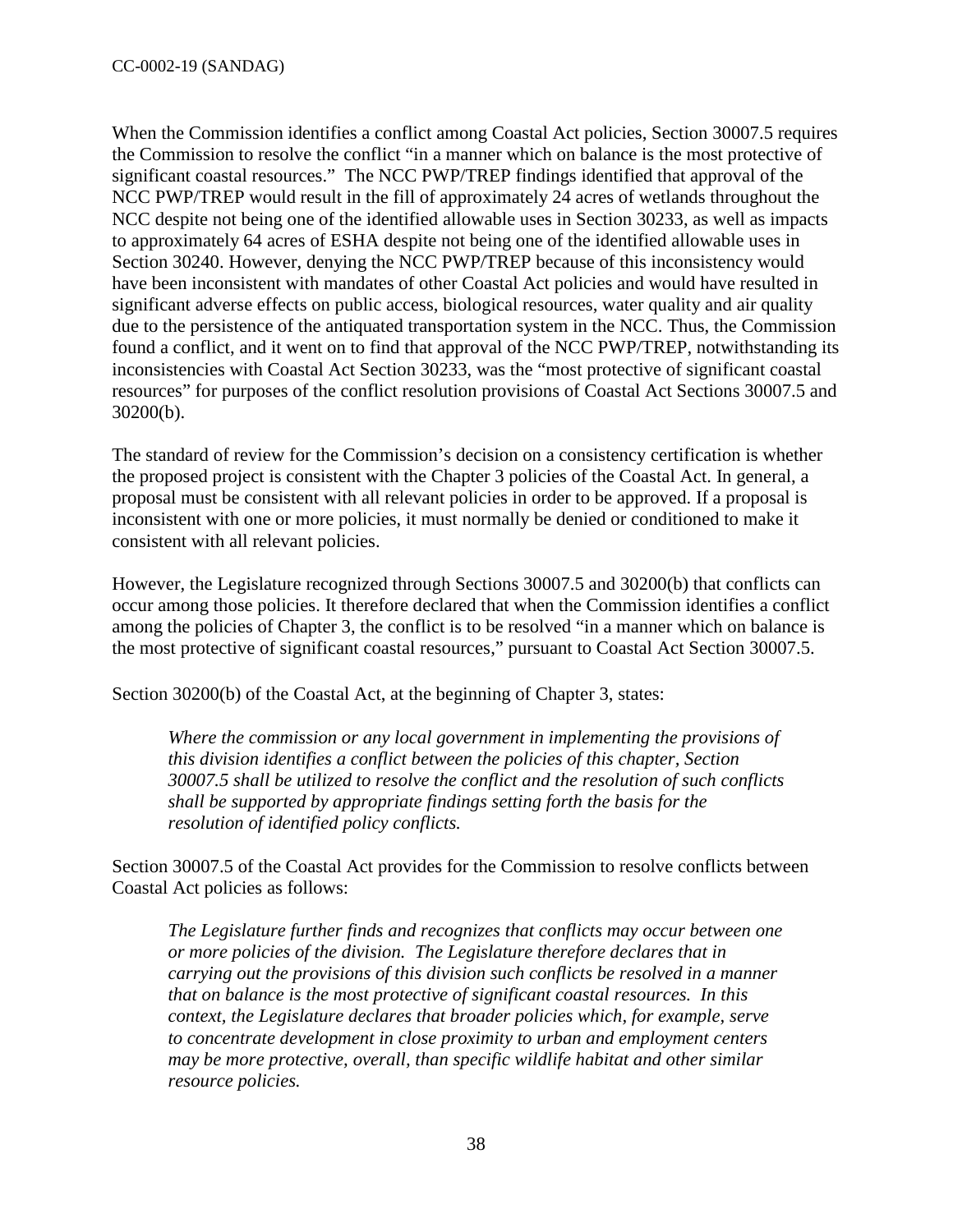As discussed previously in **Sections III.F and G**, above, because the project would increase railway capacity, it does not qualify as an incidental public service under Section 30233(a)(4), as both the Commission and the courts have interpreted that phrase to apply to transportation projects only if they are necessary to maintain *existing* capacity. For similar reasons, the project does not qualify as a very minor public facility under Section 30233(c), an additional allowable use test in priority wetlands. In addition, the project is not "allowable" under Section 30240 as a "use dependent on the resources" within an environmentally sensitive habitat area (ESHA) and if it significantly disrupts the Diegan coastal sage scrub habitat in the project area.

However, as discussed in **Sections III.H, K, and L**, if the Commission were to object and prevent the proposed double-track project from proceeding, increasing traffic congestion on regional and local roadways would continue to interfere with and lead to adverse effects on public access to coastal recreational areas in central San Diego County, and would also degrade water and air quality in the region, which would be inconsistent with the mandates of Coastal Act policies protecting those resources (Sections 30210, 30213, 30252, 30231, 30232, and 30253). In such a situation, when a proposed project is inconsistent with a Chapter 3 policy, but denial or modification of the project would be also be inconsistent with other Chapter 3 policies, there is a conflict between policies, and Section 30007.5 of the Coastal Act provides for resolution of such a policy conflict in a manner that is most protective of coastal resources.

## **Applying Section 30007.5**

Resolving conflicts through application of Section 30007.5 involves the following seven steps, each of which is explained in greater detail below, followed by how each applies to the proposed project:

- 1) The project, as proposed, is inconsistent with at least one Chapter 3 policy;
- 2) The project, if denied or modified to eliminate the inconsistency, would affect some coastal resource(s) in a manner inconsistent with at least one other Chapter 3 policy that affirmatively requires protection or enhancement of that resource(s);
- 3) The project, if approved, would be fully consistent with the policy that affirmatively mandates resource protection or enhancement;
- 4) The project, if approved, would result in tangible resource enhancement over existing conditions;
- 5) The benefits of the project are not independently required by some other body of law;
- 6) The benefits of the project must result from the main purpose of the project, rather than from an ancillary component appended to the project to "create a conflict"; and,
- 7) There are no feasible alternatives that would achieve the objectives of the project without violating any Chapter 3 policies.

# **1) The project, as proposed, is inconsistent with at least one Chapter 3 policy:**

For the Commission to apply Section 30007.5, a proposed project must be inconsistent with an applicable Chapter 3 policy. As discussed in **Sections III.F and G**, above, because the proposed double-track project includes wetland fill to expand railroad capacity and eliminates Diegan coastal sage scrub ESHA, it is not an allowable wetland use under Sections 30233(a)(4) and 30233(c), and is inconsistent with Section 30240 both because it is not a resource-dependent use and because it would significantly degrade the habitat.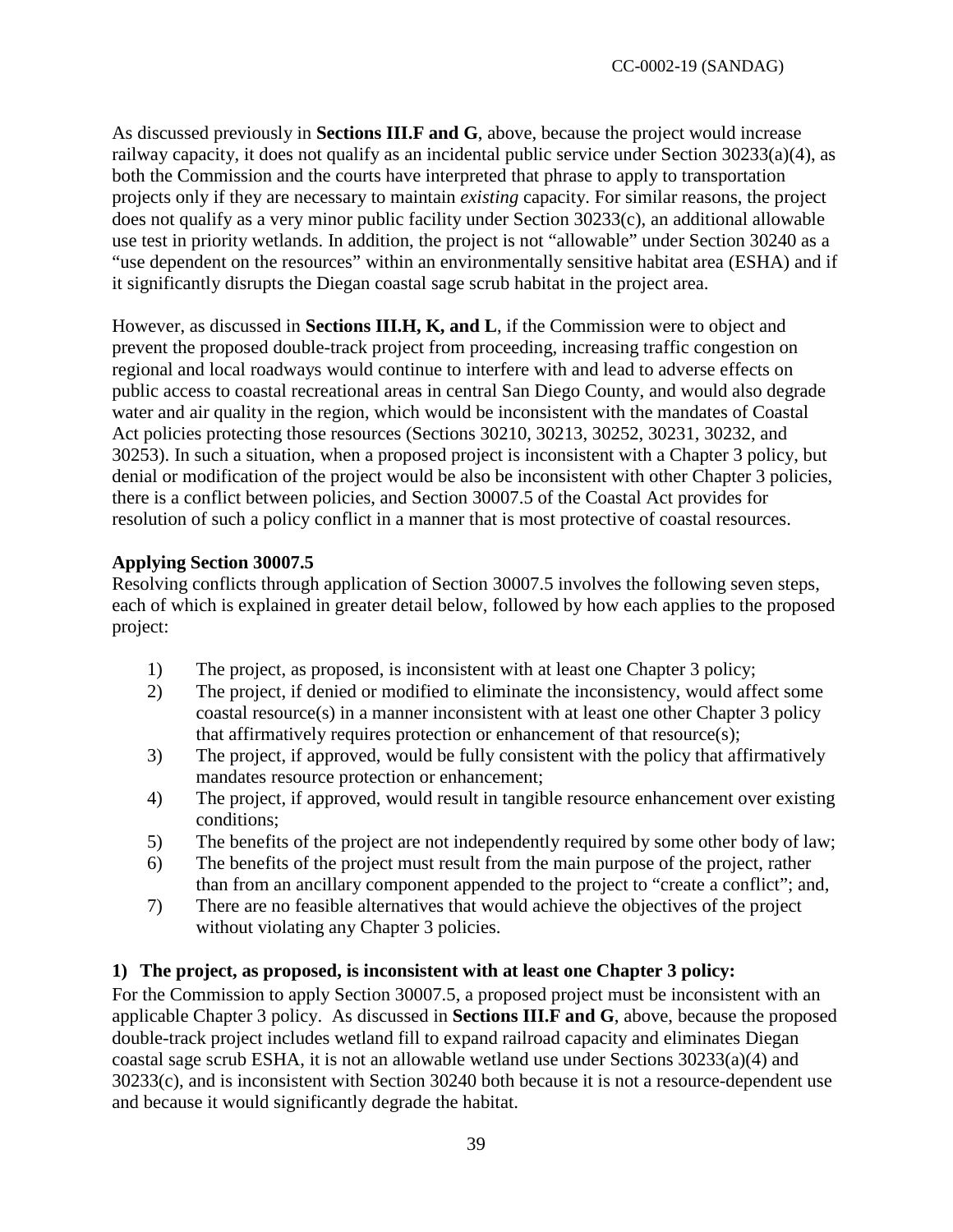## **2) The project, if denied or modified to eliminate the inconsistency, would affect coastal resources in a manner inconsistent with at least one other Chapter 3 policy that affirmatively requires protection or enhancement of those resources:**

A true conflict between Chapter 3 policies arises when a proposed project is inconsistent with one or more policies, but for which denial or modification of the project would be inconsistent with at least one other Chapter 3 policy. Further, the policy inconsistency that would be caused by denial or modification must be with a policy that affirmatively mandates protection or enhancement of certain coastal resources. If the Commission were to deny the proposed doubletrack project, increasing traffic congestion on regional and local roadways would continue to interfere with and lead to adverse effects on public access to coastal recreational areas in central San Diego County, and would also degrade water and air quality in the region. Therefore, denial of the project would be inconsistent with numerous policies of this type: Section 30210, which requires, in part, that maximum access and recreational opportunities "**shall** be provided for all the people"; Section 30213, which requires, in part, that lower cost visitor and recreational facilities "**shall** be protected, encouraged, and, where feasible, provided"; Section 30252, which requires, in part, that new development "**should** maintain and enhance public access to the coast by (1) facilitating the provision or extension of transit service"; Section 30231, which requires, in part, that the biological productivity and quality of coastal waters "**shall** be maintained"; and Section 30253, which requires, in part, that new development "**shall** . . . minimize energy consumption and vehicle miles traveled" [**emphasis** added in each]. In most cases, denying a proposed project will not cause adverse effects on coastal resources for which the Coastal Act mandates protection or enhancement, but will simply maintain the status quo.

Denial of the proposed double-track project would increase traffic congestion on regional and local roadways, which would continue to interfere with and lead to adverse effects on public access to coastal recreational areas in central San Diego County. Denial would also contribute to increasing reliance on automobile transportation and the resulting adverse impacts on water and air quality in the region associated with roadways and vehicles. Denial would be inconsistent with Coastal Act policies established to protect public access, recreation, transit, and water and air quality. If the project is approved, these resources would be protected, as affirmatively required by the Coastal Act. Therefore, approval of the project would result in resource enhancements over existing conditions.

#### **3) The project, if approved, would be fully consistent with the policy that affirmatively mandates resource protection or enhancement:**

For denial of a project to be inconsistent with a Chapter 3 policy, the proposed project would have to protect or enhance the resource values for which the applicable Coastal Act policy includes an affirmative mandate. That is, if denial of a project would conflict with an affirmatively mandated Coastal Act policy, approval of the project would have to conform to that policy. If the Commission were to interpret this conflict resolution provision otherwise, then any proposal, no matter how inconsistent with Chapter 3, which offered a slight incremental improvement over existing conditions relevant to a single policy could result in a conflict that would allow the use of Section 30007.5. The Commission concludes that the conflict resolution provisions were not intended to apply to such minor incremental improvements.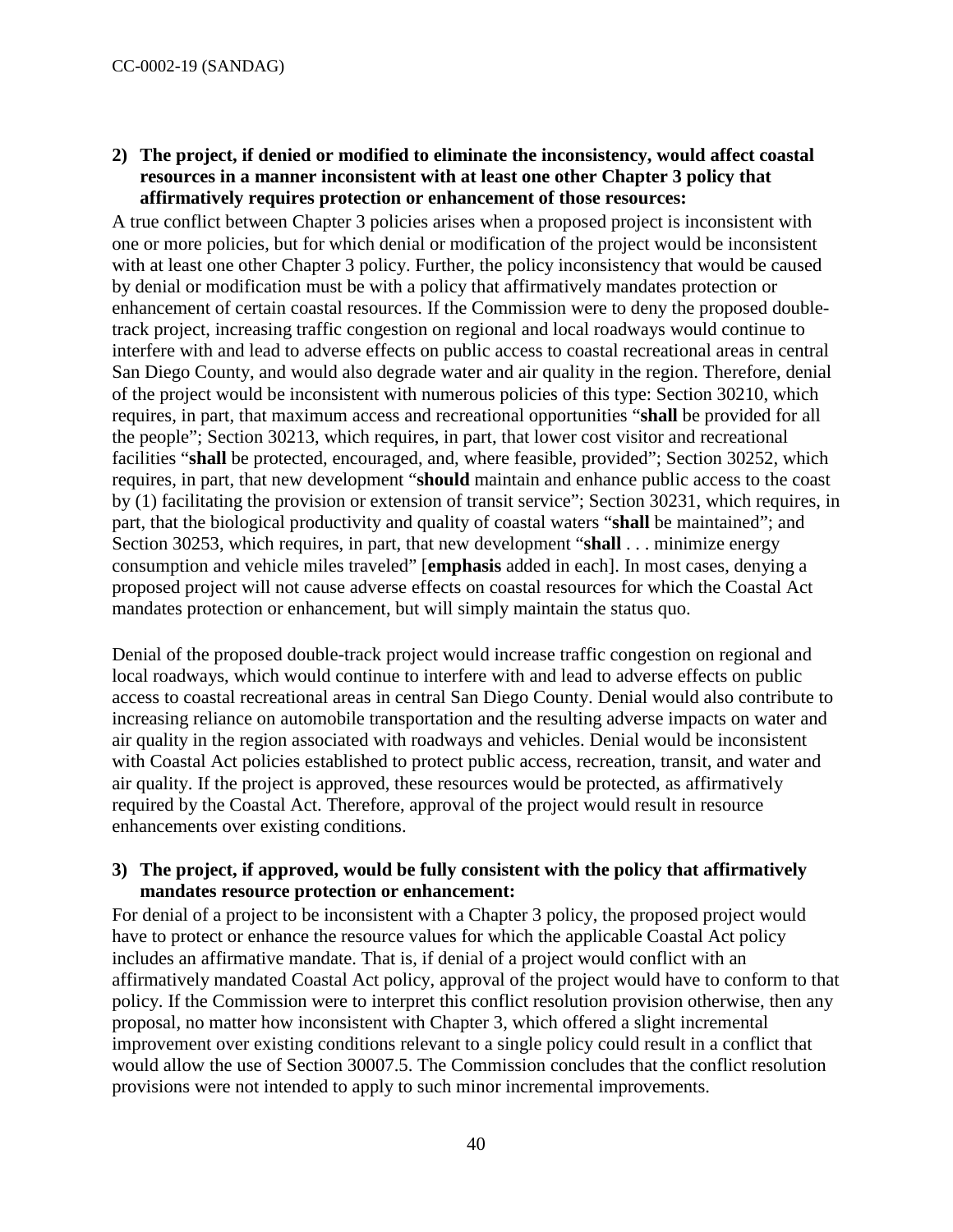As discussed previously in **Section III.B**, the proposed project would result in construction of one mile of new double-track and other elements to improve railroad capacity and operational efficiency along the LOSSAN corridor in San Diego County. This project would not only protect against significant adverse effects to, but would affirmatively promote, public access, recreation, and transit, water quality, and air quality, and is therefore fully consistent with Coastal Act Sections 30210, 30213, 30252, 30231, 30232, and 30253.

## **4) The project, if approved, would result in tangible resource enhancement over existing conditions:**

This aspect of the conflict between policies may be looked at from two perspectives – either approval of the project would result in improved conditions for a coastal resource subject to an affirmative mandate, or denial or modification of the project would result in the degradation of that resource.

As discussed in detail above and summarized here, approval of the proposed double-track project, with the resulting increase in railroad capacity and operational efficiency, would improve public access, recreation, and transit opportunities in the project area. Approval would improve and protect water quality in Batiquitos Lagoon by widening the lagoon channel under the railroad bridge and reducing the number of bridge support columns in the channel, leading to improved lagoon hydrology and functional capacity. Approval would improve public transportation and freight service, which will help reduce automobile congestion, reduce automobile vehicle miles traveled and the corresponding non-point source emissions, and minimize energy consumption and vehicle miles traveled.

# **5) The benefits of the project are not independently required by some other body of law:**

For benefits of a project to yield a conflict, those benefits that would cause denial of the project to be inconsistent with a Chapter 3 policy cannot be those that the project proponent is already being required to provide pursuant to another agency's directive or under another body of law. In other words, if the benefits would be provided regardless of the Commission's action on the proposed project, the project proponent cannot seek approval of an otherwise unapprovable project on the basis that the project would produce those benefits. In essence, the project proponent does not get credit for resource enhancements that it is already being compelled to provide. In this case, the benefits of the project would not be provided in the absence of the Commission's approval of this project. SANDAG could not obtain the required Corps of Engineers Clean Water Act Section 404 permit to construct the double-track project if the Commission objected to this consistency certification. In addition, the project is not mandated by any other regulatory body nor is it required under any other body of law. Thus, this test is also met because the benefits of the project to public access, recreation, and transit, water quality, and air quality would not be provided if the Commission were to object to the proposed project.

#### **6) The benefits of the project must result from the main purpose of the project, rather than from an ancillary component appended to the project to "create a conflict":**

A project's benefits to coastal resources must be integral to the project purpose. If a project is inconsistent with a Chapter 3 policy, and the main elements of the project do not result in the cessation of ongoing degradation of a resource the Commission is charged with enhancing, the project proponent cannot "create a conflict" by adding to the project an independent component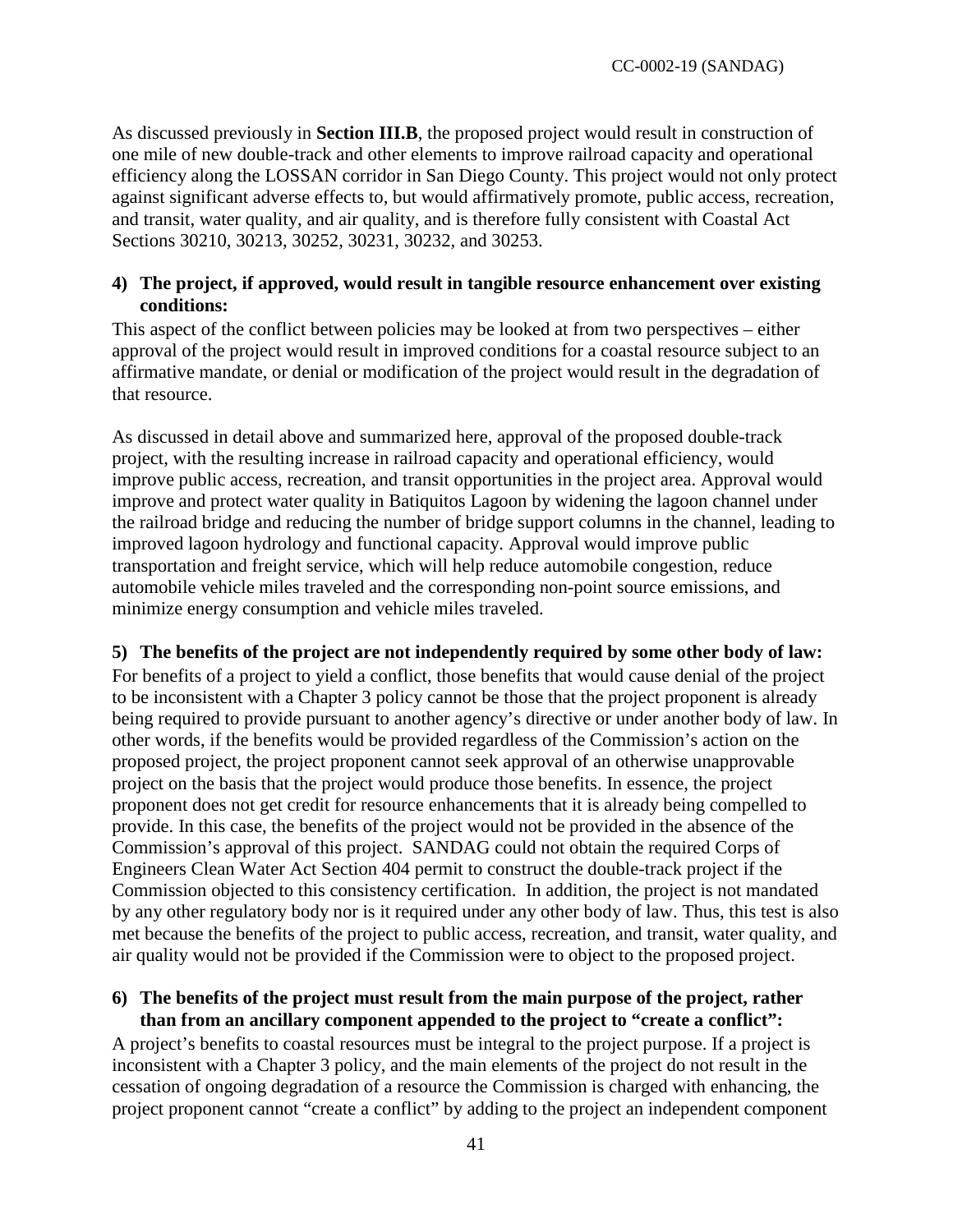to remedy the resource degradation. The benefits of a project must be inherent in the purpose of the project. If this provision were otherwise, project proponents could regularly append tangential elements to their otherwise unapprovable projects to "create conflicts" and then request that the Commission use Section 30007.5 to approve the unapprovable projects. The balancing provisions of the Coastal Act could not have been intended to foster such an artificial and easily manipulated process, and were not designed to barter amenities in exchange for project approval.

The main purpose of the proposed project is to expand capacity and improve operational efficiencies in the LOSSAN railroad corridor which would enhance public access, recreation, and transit opportunities, and protect water and air quality through the provision of improved mass transit. The benefits of the project result directly from the main purpose, and not from any ancillary component. Thus this factor is satisfied as well.

### **7) There are no feasible alternatives that would achieve the objectives of the project without violating any Chapter 3 policies:**

Finally, a project does not present a conflict among Chapter 3 policies if at least one feasible alternative would meet the project's objectives without violating any Chapter 3 policy. Thus, an alternatives analysis is a condition precedent to invocation of the balancing approach. If there are alternatives available that are consistent with all of the relevant Chapter 3 policies, then the proposed project does not create a true conflict among those policies.

The objective of the proposed project, as noted above, is to construct one mile of new railroad double-track in order to expand capacity and improve operational efficiencies in the LOSSAN railroad corridor. The project would enhance public access, recreation and transit opportunities, and protect water and air quality through the provision of improved mass transit. Accordingly, the "no action" alternative would not achieve the project objectives. As discussed in greater detail in **Section III.F**, above, SANDAG evaluated alternative project designs to construct the double track bridge across Batiquitos Lagoon. However, the alternative project designs would still require project activities to occur within Coastal Act wetlands and Diegan coastal sage scrub, in violation of the allowable use and resource-dependent use policies of Coastal Act Sections 30233(a) and (c) and 30240. Moreover, SANDAG determined, and the Commission concurs, that the proposed project design would minimize impacts to wetlands and upland ESHA in comparison to the design alternatives.

# **Existence of a Conflict Between Chapter 3 Policies**

Based on the above, the Commission finds that the proposed project presents a conflict between the allowable use policy of Section 30233(a) and the resource-dependent use and habitat protection elements of Section 30240 on the one hand, and the mandates of Sections 30210, 30213, 30252, 30231, 30232, and 30253 on the other, a conflict that must be resolved through application of Section 30007.5, as described below.

# **Conflict Resolution**

After establishing a conflict among Coastal Act policies, Section 30007.5 requires the Commission to resolve the conflict in a manner that is on balance most protective of coastal resources. In this case, the proposed project would result in a non-allowable use in a wetland and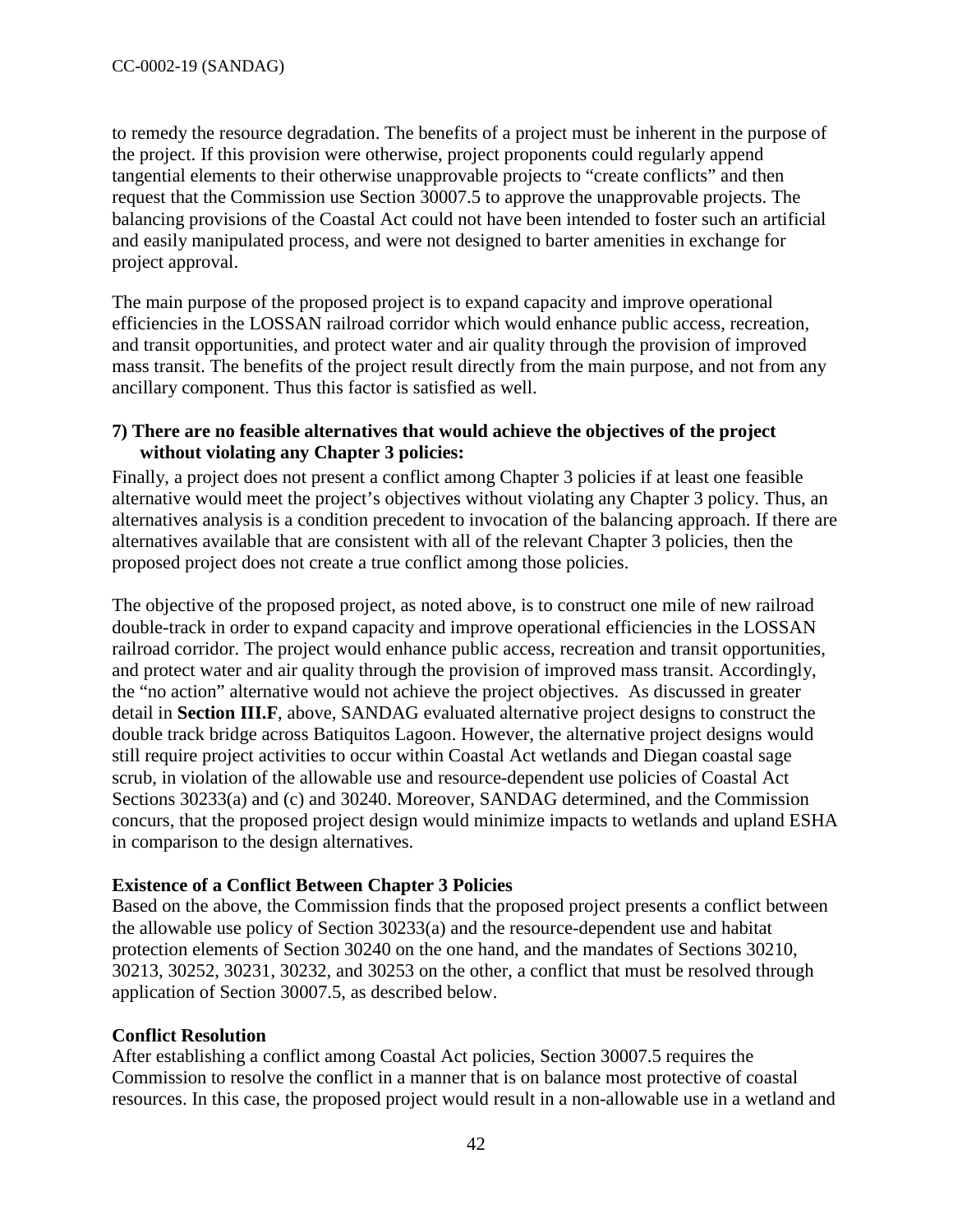a non-resource dependent use occurring within ESHA, thus making it inconsistent with the allowable use policies of Coastal Act Sections 30233(a) and 30240, respectively. However, and as described previously in this report, impacts to wetland habitat and Diegan coastal sage scrub have been minimized to the maximum extent feasible, and mitigation for temporary and permanent impacts to these habitat types are incorporated into the project.

Denying the project because of its inconsistency with these wetland and ESHA policies would result in significant adverse effects to public access, recreation and transit, water quality, and air quality due the inability of SANDAG to construct the double-track project and obtain additions to railroad capacity and improved operational efficiencies. As described previously in this report, the double-track project is needed in order to accommodate the forecasted doubling of train trips in the LOSSAN corridor by the year 2030. Without this project, the current section of single track will continue to serve as an obstacle to efficient and expanded train operations in San Diego County. Denying the project would thus be inconsistent with the affirmative policies of Sections 30210, 30213, 30252, 30231, 30232, and 30253 to protect and maintain public access, recreation and transit, water quality, and air quality. The Commission finds that the impacts on coastal resources from not carrying out the project would be more significant and adverse than impacts stemming from the project's location within wetlands and ESHA, which would be addressed by the avoidance, minimization, and mitigation measures incorporated into the project. The Commission therefore concludes that the project would, on balance, be most protective of significant coastal resources, consistent with Coastal Act Section 30007.5. As such, it is consistent with Chapter 3 as a whole, and the Commission therefore concurs with the consistency certification.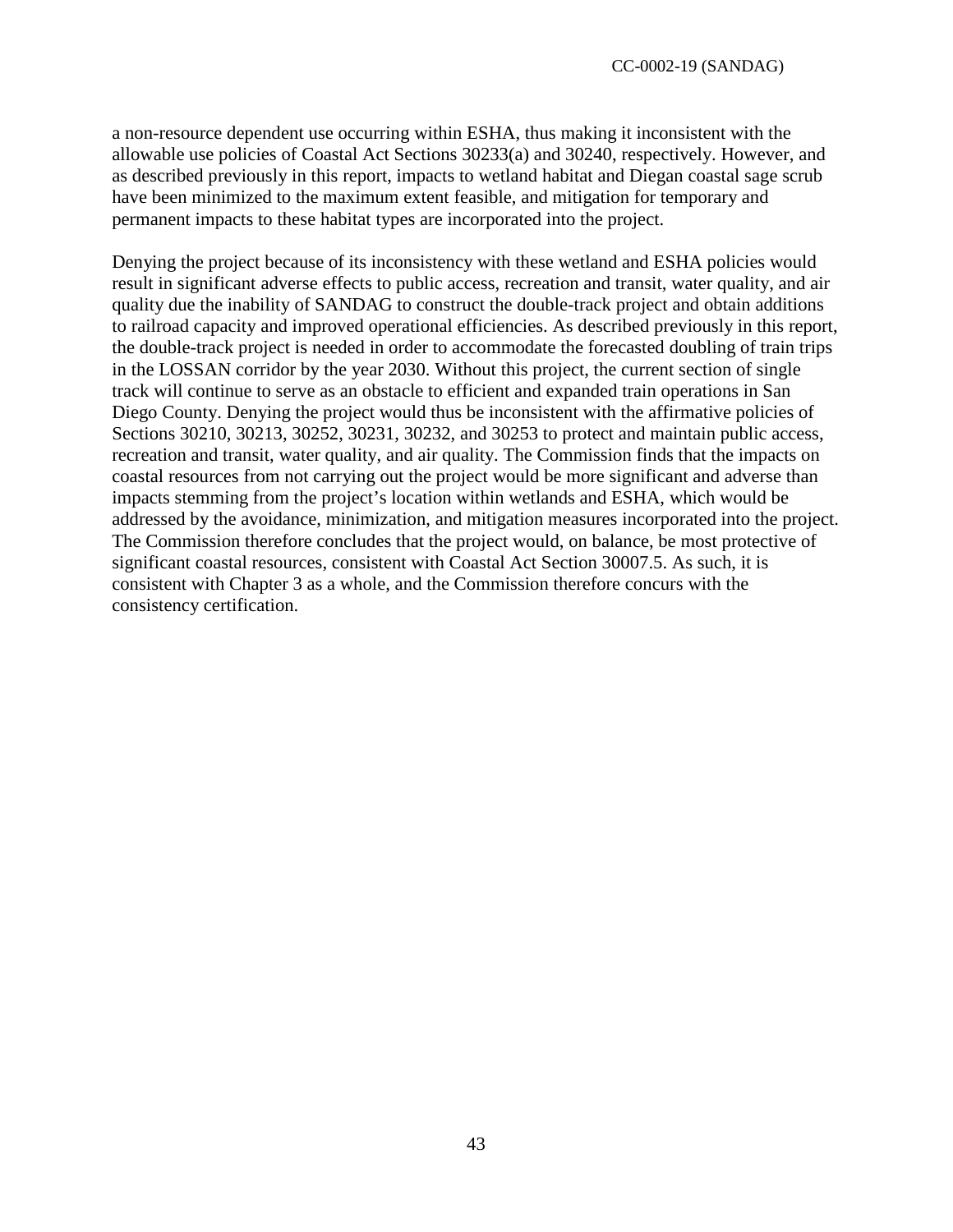# **SUBSTANTIVE FILE DOCUMENTS**

- <span id="page-43-0"></span>1. CC-0002-19 (SANDAG, Batiquitos Lagoon Bridge Replacement and Double Track, San Diego County), and accompanying technical reports, consisting of: (1) Biological Technical Report, November 2016: (2) Jurisdictional Delineation Report for Batiquitos Lagoon Double Track, November 9, 2016; (3) Cultural Resources Technical Report for the Batuquitos Lagoon Double-Track Project, Cities of Carlsbad and Encinitas, San Diego County, California, January 2017; (4) May 24, 2017, letter from State Historic Preservation Office to U.S. Army Corps of Engineers; (5) General Hydrology and Hydraulics Report, June 17, 2016; (6) Lagoon Hydraulics and Hydrology Report, and Wave Model Report, June 17, 2016; (7) Water Quality Evaluation, Batiquitos Lagoon Double Track, November 11, 2016; (8) Preliminary Storm Water Pollution Prevention Plan, November 11, 2016; (9) Storm Water Management Memo, Batiquitos Lagoon Double Track, October 22, 2018; Updated Habitat Benefits of the Batiquitos Lagoon Double Track Project, May 4, 2017.
- 2. *LOSSAN Program Environmental Impact Report/Environmental Impact Statement (EIR/EIS),* California Department of Transportation (Caltrans) and the Federal Railroad Administration (FRA), 2009.
- 3. *San Diego Forward: The Regional Plan*, SANDAG 2015
- 4. *2050 Regional Transportation Plan*, SANDAG 2011.
- 5. *Infrastructure Development Plan for the LOSSAN Rail Corridor in San Diego County*, SANDAG 2013.
- 6. *San Diego Regional Transportation Improvement Plan*, SANDAG 2014.
- 7. CDP 6-15-2092 and NOID NCC-NOID-0005-15 (Caltrans), San Elijo Lagoon I-5 Crossing.
- 8. CC-0002-14/PWP-6-NCC-13-0203-1 (SANDAG/Caltrans), North Coast Corridor Public Works Plan/Transportation and Resource Enhancement Plan (NCC PWP/TREP), San Diego County.
- 9. NCC PWP/TREP Amendment No. PWP-6-NCC-16-0001-1.
- 10. CC-0001-18 (SANDAG), San Luis Rey River Railroad Bridge Replacement and Double Track Project, San Diego County.
- 11. CC-0001-17 (SANDAG), San Dieguito River Railroad Bridge Replacement and Double Track Project, San Diego County.
- 12. CC-0005-15 (SANDAG), Poinsettia Station Improvement Project, Carlsbad, San Diego County.
- 13. CC-0004-15 (SANDAG), San Elijo Lagoon Bridge Replacement and Double Track Project, San Diego County.
- 14. CC-0003-15 (SANDAG), San Diego River Railroad Bridge Replacement and Double Track Project, San Diego County.
- 15. CC-0006-14 (NCTD), San Dieguito River Railroad Bridge, Scour Repair Project, San Diego County)
- 16. CC-048-12 (SANDAG), San Onofre to Las Pulgas Double Track Project, San Diego County.
- 17. CC-009-12 (SANDAG), San Onofre-Pulgas Double Track Project.
- 18. CC-056-11 (SANDAG), Sorrento Valley Double Track Project, San Diego County.